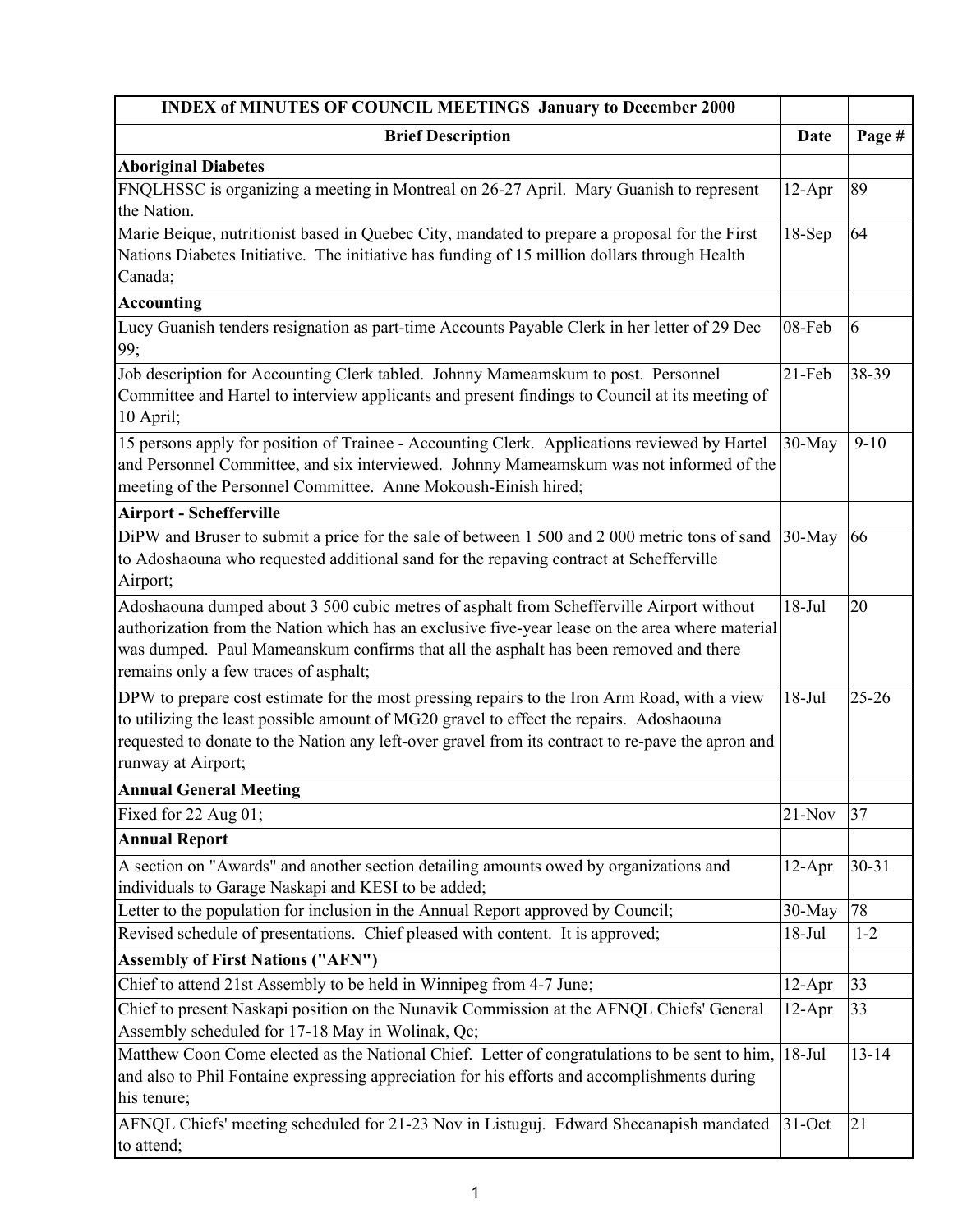| <b>Brief Description</b>                                                                                                                                                                                                                                                                                                                                                                    | Date      | Page #    |
|---------------------------------------------------------------------------------------------------------------------------------------------------------------------------------------------------------------------------------------------------------------------------------------------------------------------------------------------------------------------------------------------|-----------|-----------|
| <b>Audit/Auditors</b>                                                                                                                                                                                                                                                                                                                                                                       |           |           |
| Cossette, Bonneau, Larochelle, S.E.N.C. (CBL) ceased to exist and re-formed under the name<br>of Samson Bélair/Deloitte & Touche. Gilles Cossette remains in charge of the Nation's files.<br>The latter was appointed the Nation's auditor to replace CBL for the remainder of 1999-2000;                                                                                                  | $12-Apr$  | 87-88     |
| Audited financial statement for 1999-2000 approved;                                                                                                                                                                                                                                                                                                                                         | $18-Jul$  | 38        |
| <b>Banking</b>                                                                                                                                                                                                                                                                                                                                                                              |           |           |
| NDC's financial contribution to the construction of the Recreation Facility discussed. Robin<br>Pratt to enter into discussions with NDC and CIBC to ensure that funding required to start<br>construction is in place by 1 April 2000;                                                                                                                                                     | 24-Jan    | $10 - 11$ |
| By-law No. 190 Authorizing Short-term Borrowing under a Temporary Bank Line of Credit for 08-Feb<br>the Period April 1, 2000 to March 31, 2001 adopted;                                                                                                                                                                                                                                     |           | $11 - 12$ |
| Letter containing terms of credit for the Nation with the Bank for the period ending 31 July<br>2000 signed by Chief and Johnny Mameamskum;                                                                                                                                                                                                                                                 | 21-Feb    | 80        |
| Loan of 63 000\$ granted to cover the Goose Hunt to take place in early May 2000 until such<br>time as first payment received from the Société de la faune et des parcs du Québec;                                                                                                                                                                                                          | $12-Apr$  | 74        |
| Status report on three loans with CIBC provided by Richard Lodge;                                                                                                                                                                                                                                                                                                                           | $12-Apr$  | 84-86     |
| CIBC approves in principle the Nation's requests for loans to finance the construction of the<br>Recreation Facility and the Paving Project. Discussion on how and when electors' approval<br>will be sought. By-laws for the bank loans for the Recreation Facility cannot be adopted by<br>Council until Quebec formally confirms its participation in financing the Recreation Facility; | 30-May    | 57-58     |
| Comfort letter dated 25 May to Chief from DIAND is added security for CIBC to extend credits 30-May<br>to the Nation;                                                                                                                                                                                                                                                                       |           | 58-59     |
| Discussion on three new capital loans: one for 595 000\$ for construction of the Recreation<br>Facility; one for 297 500\$ also for the Recreation Facility to be guaranteed by NDC, and the<br>third for 450 000\$ for paving roads in Kawawa. Terms and conditions of loans approved;                                                                                                     | $18-Sep$  | $2 - 3$   |
| Council acknowledges the new terms and conditions on housing loans, and existing loans shall<br>be renewed, refinanced, transferred or assigned effective 4 Nov 00;                                                                                                                                                                                                                         | $18-Sep$  | $3 - 4$   |
| By-laws Nos. 208, 209, 210 were approved at referenda held on 7, 8 and 9 August.<br>Arrangements are being made for drawdowns from the CIBC in accordance with the cash flow<br>needs of the Nation;                                                                                                                                                                                        | $18-Sep$  | 13        |
| <b>Beneficiaries</b>                                                                                                                                                                                                                                                                                                                                                                        |           |           |
| 21 applications to enrol as Naskapi beneficiaries and members of the Nation approved:                                                                                                                                                                                                                                                                                                       | $21$ -Feb | $32 - 33$ |
| Applications from Lise Dominique, Pier-Luc Daniel André, Dylan André and Sheila André<br>duly approved;.                                                                                                                                                                                                                                                                                    | $18-Sep$  | 73        |
| <b>Brighter Futures</b>                                                                                                                                                                                                                                                                                                                                                                     |           |           |
| Request from JSMS for funding of 3 000\$ granted from Brighter Futures to offset the cost of<br>meals for 16 Grade six students in Hull;                                                                                                                                                                                                                                                    | $11-May$  | $2 - 3$   |
| Chief authorized to execute the amended Stacked Contribution Agreement for the Mental<br>Health Programme (46 515.44\$); Brighter Futures (61 424.66\$); Pre-Natal Nutrition (6<br>357.40\$); NNADAP (48 410\$); and Solvent Abuse (8 249.00\$);                                                                                                                                            | $14-Jun$  | $3 - 4$   |
| 200\$ granted from Brighter Futures Programme to offset the cost of a camping trip to Iron Arm 18-Sep<br>Lake for 18 female students of Moral and Religious Education at JSMS;                                                                                                                                                                                                              |           | 53        |
| Projects approved. They are Youth Exchange Programmes; visiting psychologist and speech<br>therapist; science and technology camp; karate club, for a total of 61 424.00\$ Balgovind<br>Pande to submit operational plan to Health Canada;                                                                                                                                                  | $18-Sep$  | 59        |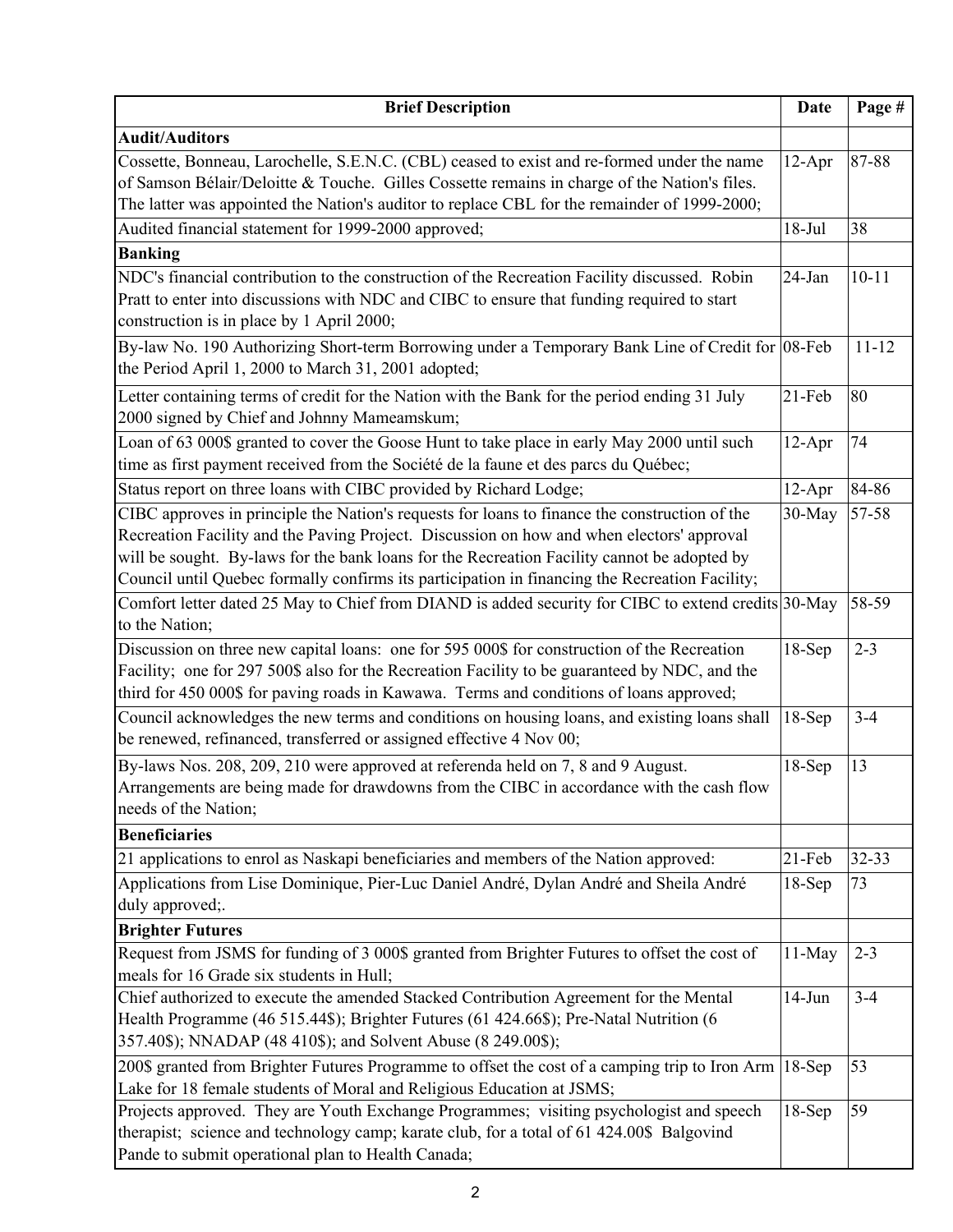| <b>Brief Description</b>                                                                                                                                                                                                                                          | Date      | Page #         |
|-------------------------------------------------------------------------------------------------------------------------------------------------------------------------------------------------------------------------------------------------------------------|-----------|----------------|
| Trip for 19 students to Quebec City on May 01 planned. Total cost is 26 800\$ of which 21<br>000\$ secured through Vision Exchange, a cultural exchange programme. Grant of 5 800\$<br>approved through Brighter Futures;                                         | $21-Nov$  | 17             |
| <b>Budget - Capital</b>                                                                                                                                                                                                                                           |           |                |
| Revision No. 2, Capital Budget 1999-2004 tabled, and status of projects provided by Paul<br>Renzoni;                                                                                                                                                              | $21-Feb$  | 40-46          |
| Project Y202 to be carried out over two fiscal years. Bruser to prepare and issue calls for bids<br>for (a) the installation of automatic fire extinguishing system, and (b) fencing and exterior<br>lighting;                                                    | $12-Apr$  | 66             |
| Project Y211: Bruser to prepare Class A estimate for the new residential sector, and undertake<br>the topographic survey, prepare drawings and specifications, for commencing the work in<br>Spring, 2001. Bruser to monitor the production of granular material; | $12-Apr$  | 67-68          |
| Project Y 207 is for the preparation of amounts of granular material needed over the next ten<br>years. Bruser to request bids;                                                                                                                                   | $12-Apr$  | 68             |
| Project Y407: Bruser appointed as Project Engineers the cost of the project not to exceed 25<br>000. Pavex and Inter-Cite Inc. to bid on project;                                                                                                                 | $12-Apr$  | 69-72          |
| 5-year Capital Budget 1999-2004, Revision No. 2 tabled and approved excluding Project Y210 - 30-May<br>Community Development Plan which is postponed indefinitely;                                                                                                |           | $4 - 5$        |
| By-law No. 210 respecting a long-term loan of 450 000\$ to be applied towards the cost of<br>certain capital projects to be carried out in fiscal year 2000-2001 adopted;                                                                                         | $11-Jul$  | 29-30          |
| <b>Budget - Operations and Maintenance</b>                                                                                                                                                                                                                        |           |                |
| Timing of approval of budget discussed following meeting with DIAND in Montreal on 11 Jan<br>with Suzanne Larochelle;                                                                                                                                             | 24-Jan    | $8-9$          |
| Grant of 14 190\$ approved by DIAND for costs of negotiating the O&M Five Year funding<br>agreement. Hartel to add amounts appropriately to the budgets of Robin Pratt (1 000\$), Paul<br>Wilkinson (12 231\$) and Serge Simard (959\$);                          | $21-Feb$  | $31 - 32$      |
| Report for ten months ending 31 Jan 2000 tabled;                                                                                                                                                                                                                  | 12-Apr    | 41             |
| Clergy's salary taken out of O & M and added to the Heritage Fund. Budget of 3 861 231\$<br>revenue and 3 58472\$ expenses with net surplus of 12 759\$ approved;                                                                                                 | $12-Apr$  | 42-43          |
| 12 month financial statement reviewed. Deficit is 77 400\$. Remaining amount for deficit<br>reduction is 72 600\$. Richard Lodge reports that the DPW is overspent by 125 215\$ of which<br>53 000\$ is attributable to HMM;                                      | 30-May    | $2 - 3$        |
| Budget for six months to 30 Sept. reviewed. Overspend is 164 172\$;                                                                                                                                                                                               | $21-Nov$  | 25-27          |
| Revised budget for 4 089 123\$ approved for 2000-1;                                                                                                                                                                                                               | $21-Nov$  | 30-32          |
| <b>By-Laws</b>                                                                                                                                                                                                                                                    |           |                |
| 189 Respecting the Corporate Seal of Naskapi Nation of Kawawachikamach adopted;                                                                                                                                                                                   | 08-Feb    | 5              |
| 190 Authorizing Short-term Borrowing under a Temporary Bank Line of Credit for the Period<br>April 1, 2000 to March 31, 2001 adopted;                                                                                                                             | 08-Feb    | $11 - 12$      |
| 191 Respecting the Personnel Committee and Repealing By-law No. 155 adopted;                                                                                                                                                                                      | $21$ -Feb | 34-37          |
| No. 192 Respecting the Annual User Charge Rate for the Fiscal Year 2000-2001 adopted;                                                                                                                                                                             | $12-Apr$  | $\overline{4}$ |
| No. 193 Respecting the Health and Social Services Consultative Committee and Repealing By-<br>law No. 142 adopted;                                                                                                                                                | $12-Apr$  | $5 - 8$        |
| No. 194 Respecting the Naskapi Police Committee and Repealing By-law No. 143 adopted;                                                                                                                                                                             | 12-Apr    | $9 - 12$       |
| No 195 Respecting the Naskapi Recreation Committee and Repealing By-law No. 177 adopted;                                                                                                                                                                          | $12-Apr$  | $12 - 15$      |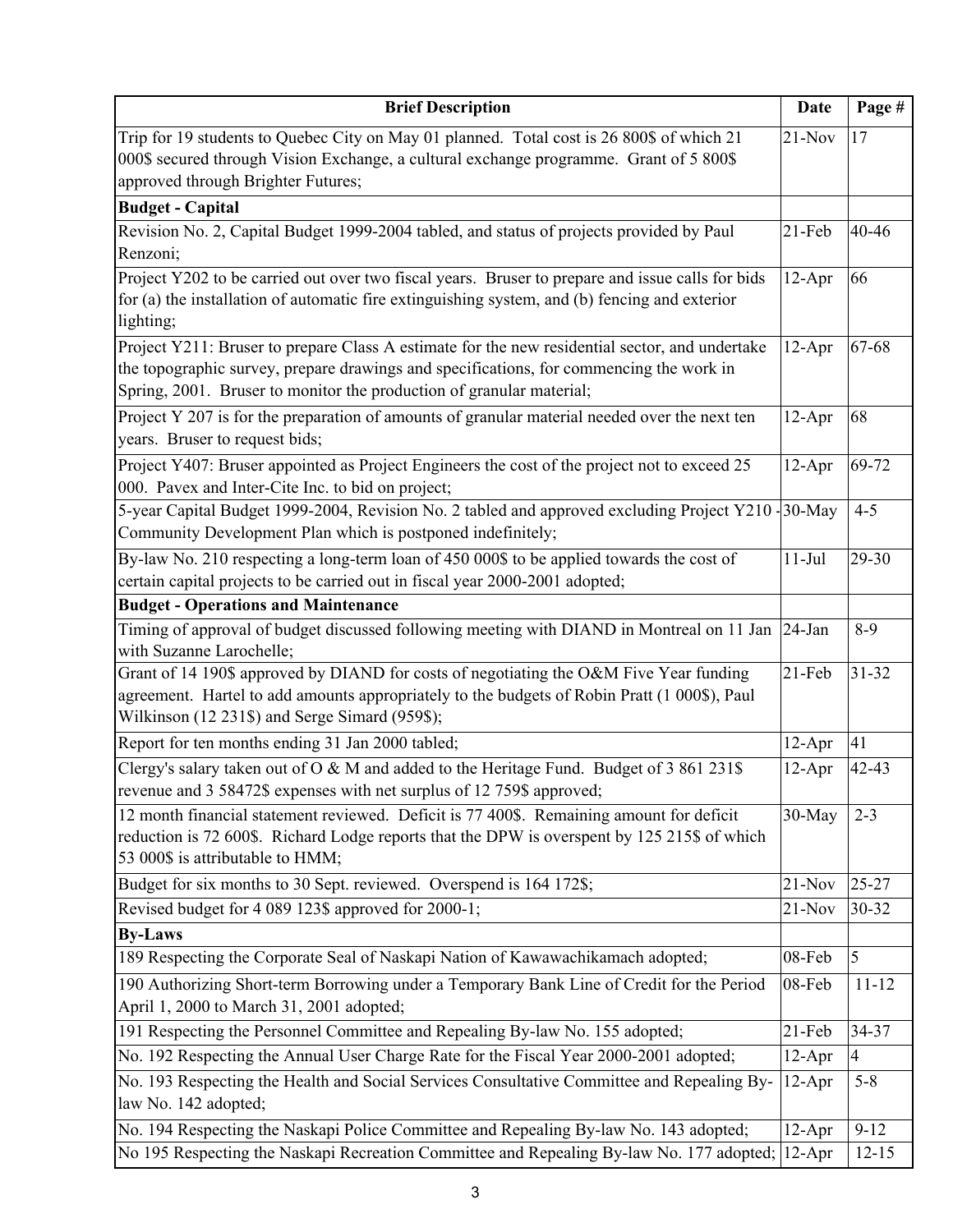| <b>Brief Description</b>                                                                                           | Date     | Page #    |
|--------------------------------------------------------------------------------------------------------------------|----------|-----------|
| No 196 Respecting the Naskapi Local Management Board and Repealing By-law No. 146                                  | $12-Apr$ | $12 - 15$ |
| adopted;                                                                                                           |          |           |
| 197 Respecting the Naskapi Community Economic Development Organization and Repealing                               | $12-Apr$ | 19-23     |
| By-law No. 147 adopted;                                                                                            |          |           |
| 198 Respecting the Emergency Planning Committee and repealing By-law No. 144 adopted;                              | $12-Apr$ | $23 - 25$ |
| No. 199 Respecting the Personnel Committee and Repealing By-law No. 191 adopted;                                   | $12-Apr$ | 25-29     |
| No. 200 Respecting the Repeal of By-laws Nos 186 and 159 Respecting the Budget and                                 | $12-Apr$ | 44        |
| Finance Committee;                                                                                                 |          |           |
| No. 201 Respecting the Health and Social Services Consultative Committee and Repealing By-<br>law No. 193 adopted; | 30-May   | $14-17$   |
| No. 202 Respecting the Naskapi Police Committee and Repealing By-law No. 194 adopted;                              | 30-May   | 17-20     |
| No. 203 Respecting the Naskapi Recreation Committee and Repealing By-law No. 195                                   | 30-May   | $20 - 23$ |
| adopted;                                                                                                           |          |           |
| 204 Respecting the Naskapi Local Management Board and Repealing By-law No. 196 adopted;                            | 30-May   | 24-28     |
| No. 205 Respecting the Naskapi Community Economic Development Organization and                                     | 30-May   | 28-32     |
| Repealing By-law No. 197 adopted;                                                                                  |          |           |
| Respecting the Emergency Planning Committee and Repealing By-law No. 198 adopted;                                  | 30-May   | 32-34     |
| No. 207 Respecting the Personnel Committee and Repealing By-law No. 199 adopted;                                   | 30-May   | 34-39     |
| No. 208 Respecting a long-term loan of 297 500\$ to be guaranteed by Naskapi Development                           | $11-Jul$ | $14 - 23$ |
| Corporation and to be applied towards the construction costs of Phase I of the Recreation                          |          |           |
| Facility in Kawawachikamach adopted;                                                                               |          |           |
| No. 209 respecting a long-term loan of 595 000\$ to be guaranteed and repaid by the                                | $11-Jul$ | $24 - 26$ |
| Government of Quebec and to be applied towards the construction costs of Phase I of the                            |          |           |
| Recreation Facility in Kawawachikamach adopted;                                                                    |          |           |
| No. 210 respecting a long-term loan of 450 000\$ to be applied towards the cost of certain                         | $11-Jul$ | 27-29     |
| capital projects to be carried out in fiscal year 2000-2001 adopted;                                               |          |           |
| No. 211 Respecting the Naskapi Police Committee and Repealing By-law No. 202 adopted;                              | $11-Jul$ | 30-33     |
| 208, 209, 210 were approved at referenda held on 7, 8 and 9 Aug. Arrangements are being                            | $18-Sep$ | 13        |
| made for drawdowns from the CIBC in accordance with the cash flow needs of the Nation;                             |          |           |
| No. 212 Respecting the Personnel Committee and Repealing By-law No. 207 adopted;                                   | $18-Sep$ | 33-38     |
| <b>Canada Mortgage and Housing Corporation</b>                                                                     |          |           |
| Johnny Mameamskum and Robert Swappie to attend meeting with CMHC in Kawawa on 24 or                                | $15-Aug$ | $14 - 15$ |
| 25 Aug;                                                                                                            |          |           |
| Meeting held with Pierre Trudel and Jean Rataille. Crees contracted by CMHC to organize the                        | 08-Sep   | $8-9$     |
| Symposium, and two Naskapis to be on the organizing Committee, who will meet the Cree                              |          |           |
| representatives in Kawawa on 18 Sept;                                                                              |          |           |
| Planning Committee for Symposium scheduled to be held in Montreal in late Nov. meets<br>Council;                   | $18-Sep$ | 7         |
| Symposium scheduled to be held in Val D'Or to be attended by Willie Mameanskum, Paul                               | 31-Oct   | 26-27     |
| Mameanskum, Moses Swappie and Andy Kozina. PFWAssoc to prepare Power Point                                         |          |           |
| presentation on HMD;                                                                                               |          |           |
| <b>Canadian Armed Forces</b>                                                                                       |          |           |
| Commanding Officer to be invited to Kawawa to explain the Aboriginal Entry Programme to                            | 30-May   | 81-82     |
| interested parties;                                                                                                |          |           |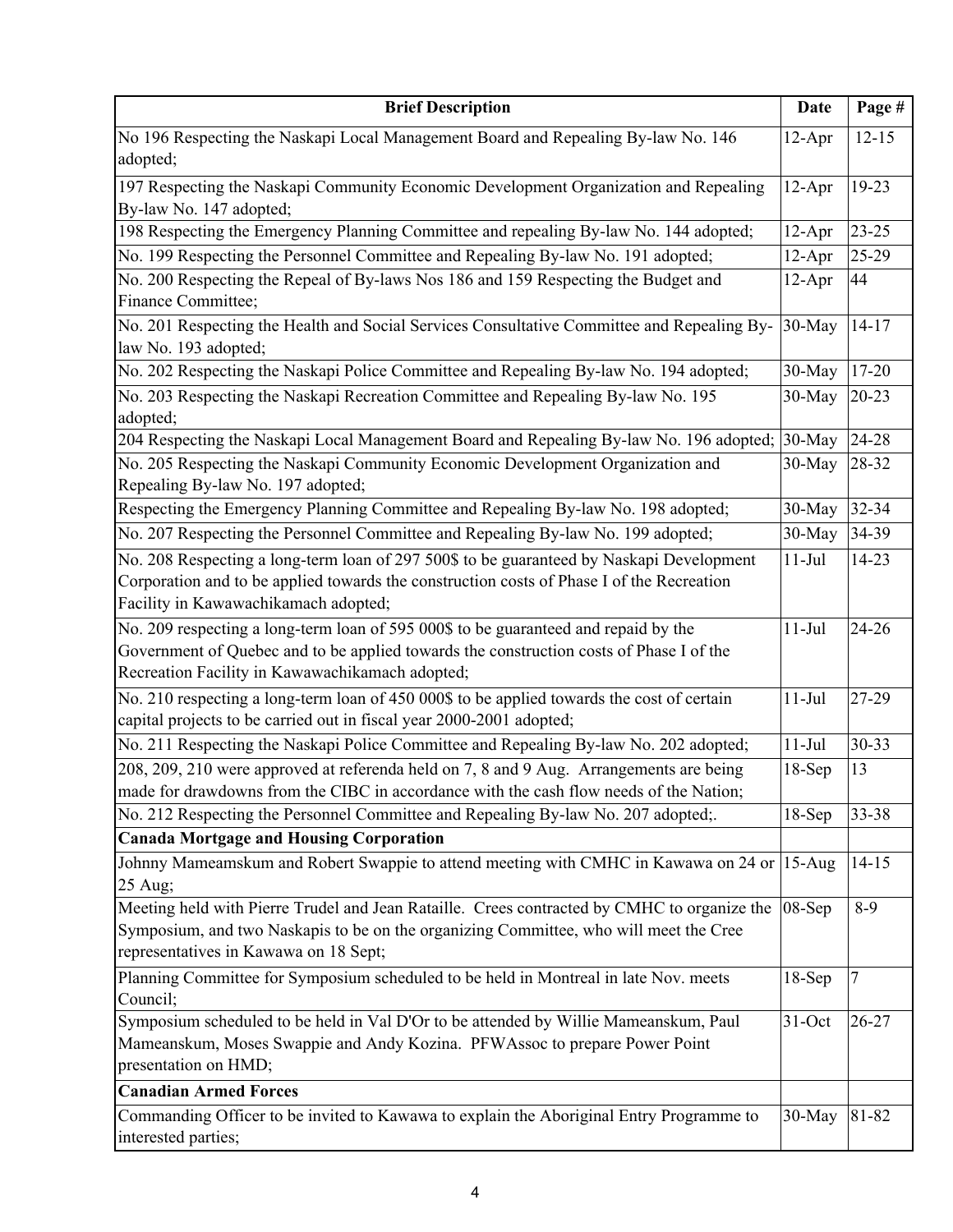| <b>Brief Description</b>                                                                                                                                                                                                                                                                                                                                                                                                                                                                       | Date      | Page #           |
|------------------------------------------------------------------------------------------------------------------------------------------------------------------------------------------------------------------------------------------------------------------------------------------------------------------------------------------------------------------------------------------------------------------------------------------------------------------------------------------------|-----------|------------------|
| <b>Caribou/Caribou Workshops</b>                                                                                                                                                                                                                                                                                                                                                                                                                                                               |           |                  |
| Caribou Quebec's draft document circulated. It is a new not-for-profit organization initiated as<br>a result of concerns expressed at the Outfitters Workshop held in Dec 99. It aims to represent<br>the interests of the Naskapis, Crees, Inuit, N Quebec outfitters, and the scientific community<br>with respect to the study and conservation of caribou. Draft report receives Council's support<br>in principle. Paul Wilkinson to review the document and present findings to Council; | $18-Jul$  | $7 - 8$          |
| Grant of 2 500\$ approved for the 9th North American Caribou Workshop scheduled to be held<br>on 23-27 April 2001 in Kuujjuaq;                                                                                                                                                                                                                                                                                                                                                                 | $18-Sep$  | 49-50            |
| Josée Brunelle provides status report on co-management plan for caribou herds in Quebec.<br>Draft report prepared by Josée Brunelle and Denise Geoffroy to be submitted for review by the<br>expert group of Naskapis before it is forwarded to the HFTCC;                                                                                                                                                                                                                                     | $21-Nov$  | $13 - 14$        |
| <b>Category 1A-N/III Land</b>                                                                                                                                                                                                                                                                                                                                                                                                                                                                  |           |                  |
| Kativik forward three requests to construct cabins at Lac Champdoré for the Naskapi position.<br>Following input from Denise Geoffroy, requests refused;                                                                                                                                                                                                                                                                                                                                       | $12-Apr$  | 45-46            |
| KRG's EC recommended to the Quebec Dept of Natural Resources not to grant leases in<br>accordance with the request made to KRG by the Nation;                                                                                                                                                                                                                                                                                                                                                  | 30-May    | 81               |
| DIAND to be reminded of its commitment to provide the Nation with updated aerial<br>photographs, updated 1:2000 maps, and digital maps of Category 1A-N land, and of the village<br>of Kawawa;                                                                                                                                                                                                                                                                                                 | $18-Sep$  | $41 - 42$        |
| <b>Cemetery</b>                                                                                                                                                                                                                                                                                                                                                                                                                                                                                |           |                  |
| The expansion and organization of the cemetery discussed. Father Bryce reports that a number<br>of deceased Naskapis and Inuit are buried in a cemetery in Pointe Bleu and undertook to speak<br>with relatives to determine if there was interest in having a pilgrimage to the cemetery;                                                                                                                                                                                                     | 30-May    | 56               |
| <b>Chief and Council</b>                                                                                                                                                                                                                                                                                                                                                                                                                                                                       |           |                  |
| Approval given for James Pien to be paid for 28 hours of work, totalling 336\$;                                                                                                                                                                                                                                                                                                                                                                                                                | 08-Feb    | $10 - 12$        |
| James Pien provides status on various files since January 1997. Responses provided by Paul<br>Renzoni;                                                                                                                                                                                                                                                                                                                                                                                         | $21$ -Feb | 47-62            |
| Jean Chapman mandated to organize a Council Meeting to deal exclusively on housing matters<br>in mid-April;                                                                                                                                                                                                                                                                                                                                                                                    | 21-Feb    | 64-65            |
| Council Meeting fixed for 20 April at 1.00 to discuss Housing issues;                                                                                                                                                                                                                                                                                                                                                                                                                          | $12-Apr$  | $31 - 32$        |
| Meeting fixed for the week of 5 June rescheduled for the week of 29 May;                                                                                                                                                                                                                                                                                                                                                                                                                       | $12-Apr$  | 34               |
| Chief to attend 21st Assembly of the AFN to be held in Winnipeg from 4-7 June;                                                                                                                                                                                                                                                                                                                                                                                                                 | $12-Apr$  | 33               |
| Chief to present Naskapi position on the Nunavik Commission at the AFNQL Chiefs' General<br>Assembly scheduled for 16-18 May in Wolinak, Qc;                                                                                                                                                                                                                                                                                                                                                   | $12-Apr$  | 33               |
| Philip Einish scheduled to attend the General Assembly of the Chiefs of the First Nations of<br>Quebec and Labrador in Wolinak from 16-18 May;                                                                                                                                                                                                                                                                                                                                                 | 11-May    | $1 - 2$          |
| Councillors not re-elected on 17 Aug to receive four weeks of supplementary honoraria;                                                                                                                                                                                                                                                                                                                                                                                                         | 30-May    | 40               |
| PFWAssoc. mandated to prepared Training Manual for the week of 21 Aug;                                                                                                                                                                                                                                                                                                                                                                                                                         | 30-May    | $41 - 42$        |
| James Pien reports on the 14th National Conference on Native Education held in Winnipeg<br>from 2-9 April. He is directed to provide documentation received at the conference to the<br>Education Committee and the JSMS;                                                                                                                                                                                                                                                                      | 30-May    | 47-48            |
| Discussion took place on the relationship between the by-law respecting elections, and the<br>regulations governing Band elections, and which has primacy over the other. Council decides<br>not to revise its by-law to provide a separate ballot for deputy chief;                                                                                                                                                                                                                           | $11-Jul$  | $3-4$            |
| James Pien's request for medical leave and vacation from 27 July to 15 Aug approved;                                                                                                                                                                                                                                                                                                                                                                                                           | $11-Jul$  | $\boldsymbol{9}$ |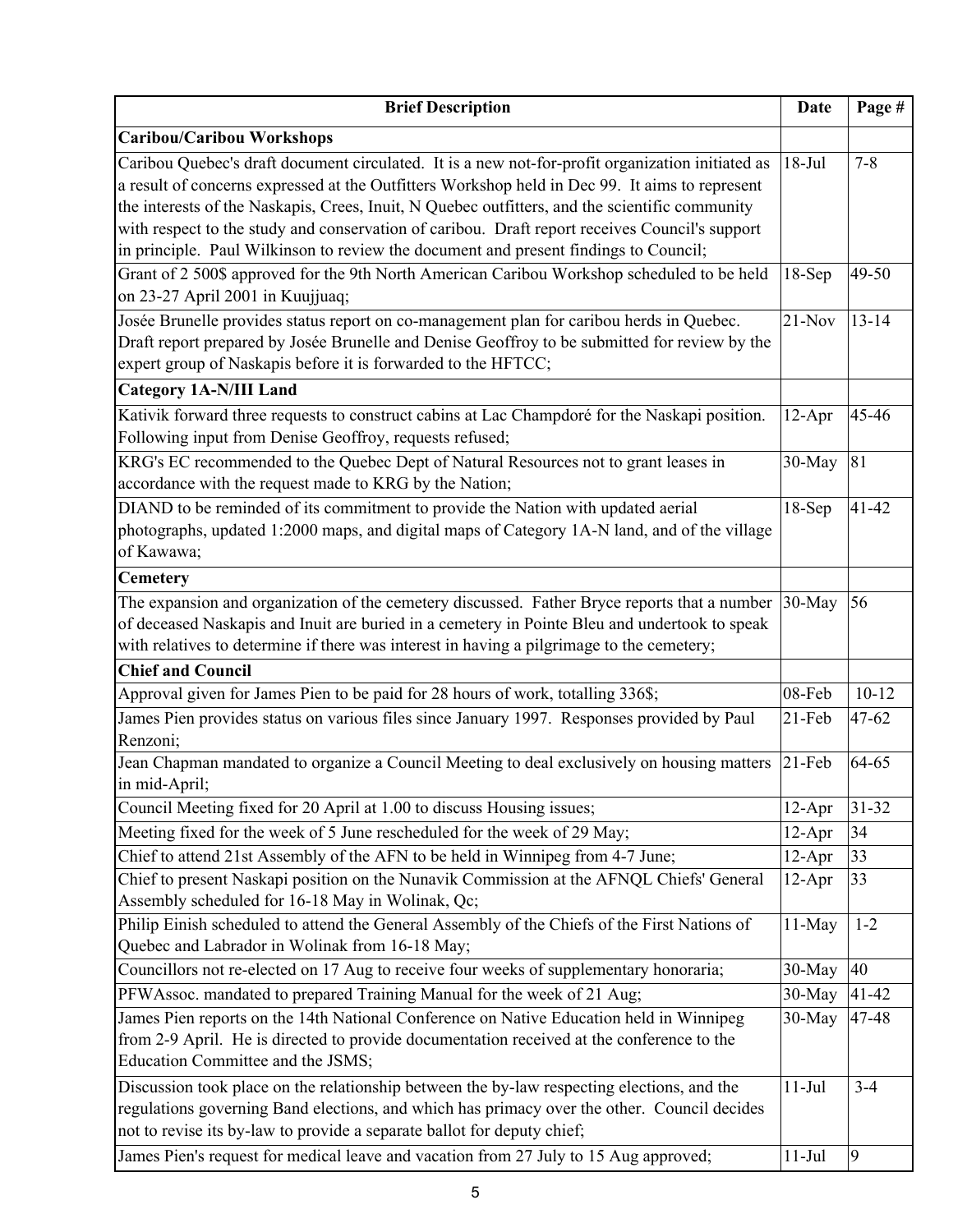| <b>Brief Description</b>                                                                                                                                                                                                                                                                                                                              | <b>Date</b> | Page #         |
|-------------------------------------------------------------------------------------------------------------------------------------------------------------------------------------------------------------------------------------------------------------------------------------------------------------------------------------------------------|-------------|----------------|
| Martha Mary Shecanapish appointed as Council's rep on the Personnel Committee of the<br>Sachidun Childcare Centre;                                                                                                                                                                                                                                    | 08-Sep      | $12 - 13$      |
| New Council. Training Manual tabled. Since the new Councillors, namely, Paul Mokoush,<br>Edward Shecanapish and Martha Mary Shecanapish speak and read English very well, Johnny<br>Mameamskum suggested that they read through the Training Manual in detail in their own<br>time, and ask questions as and when they arise;                         | $18-Sep$    | $1 - 2$        |
| Portfolios allocated;                                                                                                                                                                                                                                                                                                                                 | $18-Sep$    | 6              |
| James Pien's request for 4% vacation pay refused;                                                                                                                                                                                                                                                                                                     | $18-Sep$    | 19-20          |
| Chief to attend FNQLHSSC caucus from 26-28 Sep in Montreal;                                                                                                                                                                                                                                                                                           | $18-Sep$    | 79             |
| Martha Mary Shecanapish says that she needs advance notice of meetings so that she can make<br>appropriate arrangements with JSMS during her absences at Council Meetings;                                                                                                                                                                            | $23$ -Oct   | 1              |
| Schedule of meetings fixed for 2001. Johnny Mameamskum to inform NDC of the foregoing<br>in order to avoid conflicting schedules;                                                                                                                                                                                                                     | $21-Nov$    | 36-37          |
| Johnny Mameamskum to purchase briefcases for new members of Council, and agendas for the<br>calendar year 2001;                                                                                                                                                                                                                                       | $21-Nov$    | 37             |
| AFNQL Chiefs' meeting scheduled for 21-23 Nov in Listuguj. Edward Shecanapish mandated<br>to attend in place of the Chief;                                                                                                                                                                                                                            |             |                |
| <b>Childcare Services</b>                                                                                                                                                                                                                                                                                                                             |             |                |
| Agreement between First Nation of Quebec and Labrador Health and Social Services<br>Commission and the Nation for Childcare Services Initiative executed. Total is 77 208\$;                                                                                                                                                                          | 08-Feb      | 22             |
| Contribution Agreement with the FNQLHSSC for 77 208\$ signed;                                                                                                                                                                                                                                                                                         | $15-Aug$    | $13 - 4$       |
| <b>Christmas Vacations</b>                                                                                                                                                                                                                                                                                                                            |             |                |
| Commences on 14 Dec for permanent employees, and on 19 Dec for employees working on<br>construction of the Recreation Facility;                                                                                                                                                                                                                       | $21-Nov$    | 19-20          |
| Emergency and essential services decided upon. Contracts, similar to those of previous years,<br>to be entered into with Employees;                                                                                                                                                                                                                   | $21-Nov$    | $21 - 22$      |
| <b>Church</b>                                                                                                                                                                                                                                                                                                                                         |             |                |
| JSMS unwilling to have computers and students for computer training at the School. Decided<br>to hold it in the new Fire Station. DPW to build 14 tables; chairs will be borrowed from the<br>Church, training computers will be made available to replace older computers in the Nation<br>Office, and old ones will be sold to interested Naskapis; | $21$ -Feb   | 82-84          |
| Father Bryce Sangster appointed the Returning Officer for Election 2000;                                                                                                                                                                                                                                                                              | $30-May$    | $\overline{2}$ |
| 3 000\$ from Heritage Fund allocated to cover expenses for five Naskapis to attend Sacred<br>Circle between 18-25 August in Port Elgin, Ontario;                                                                                                                                                                                                      | $30$ -May   | 40             |
| The expansion and organization of the cemetery discussed. Father Bryce reports that a number<br>of deceased Naskapis and Inuit are buried in a cemetery in Pointe Bleu and undertook to speak<br>with relatives to determine if there was interest in having a pilgrimage to the cemetery;                                                            | 30-May      | 56-57          |
| Donation to Clergy's salary increased from 10 000\$/p.a. to 15 000\$/p.a. effective 1 April, but<br>the first installment was for 2 500\$ and not 3 750\$. Paul Renzoni to make sure correct payment<br>made;                                                                                                                                         | 30-May      | 56-57          |
| Nomination meeting fixed for 20 July at 7 p.m. in the church basement. The general election,<br>if necessary, is fixed for 17 August between 10 a.m. and 8 p.m. also in the church basement.<br>Father Bryce and Oksana Choulik are the Returning Officer and Deputy Returning Officer<br>respectively;                                               | $11-Jul$    | $\overline{2}$ |
| Budget of 2 000\$ approved for repairs to the front porch of the church;                                                                                                                                                                                                                                                                              | $18-Jul$    | 16             |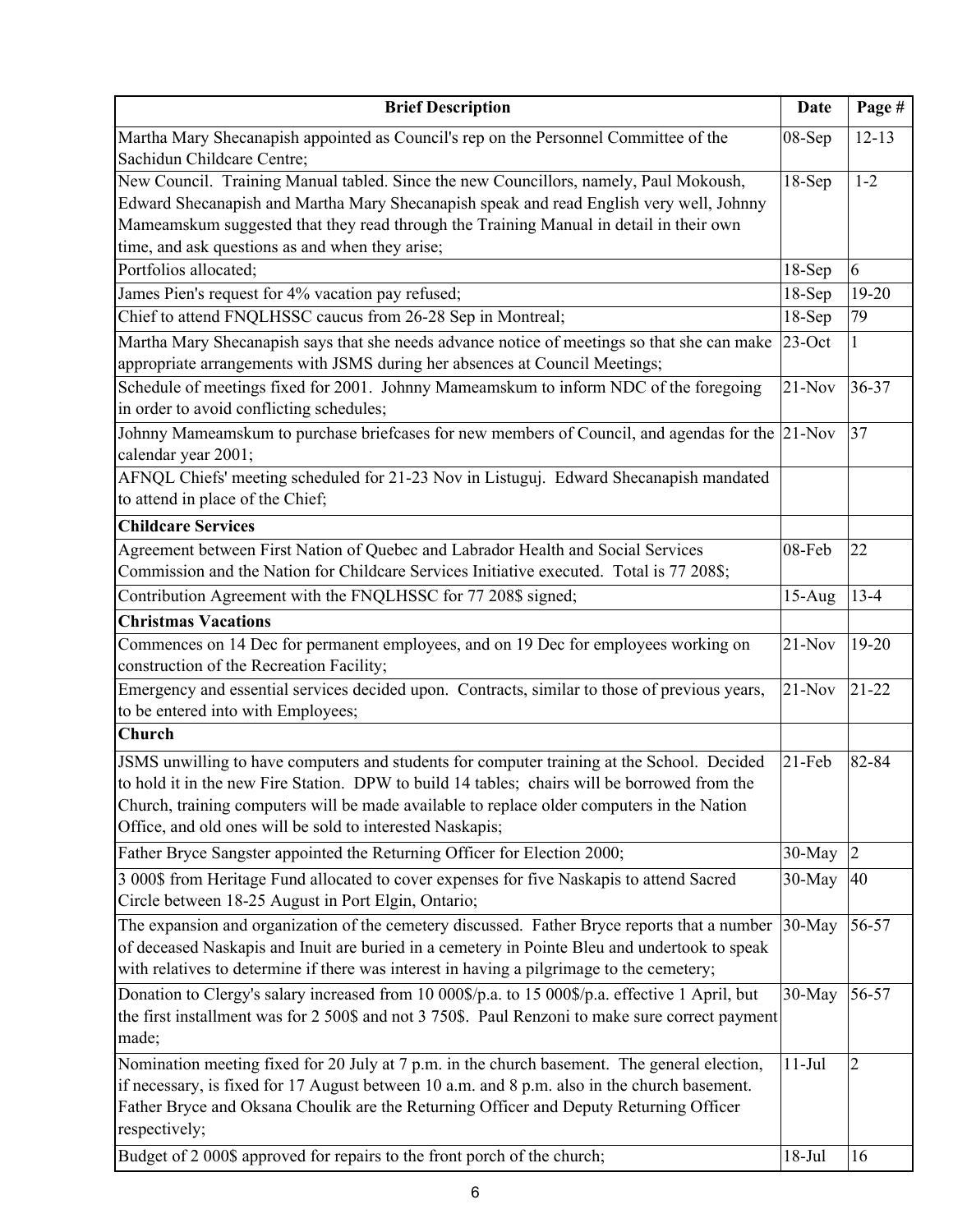| <b>Brief Description</b>                                                                                                                                                                                                                                                                                                                                                                                                                                                                                 | <b>Date</b>          | Page #                 |
|----------------------------------------------------------------------------------------------------------------------------------------------------------------------------------------------------------------------------------------------------------------------------------------------------------------------------------------------------------------------------------------------------------------------------------------------------------------------------------------------------------|----------------------|------------------------|
| 2 000\$ for airfare, taxi, bus and meal expenses approved for Rebecca Uniam to attend the<br>Diocesan Stewardship Conference to be held at Quebec Lodge from 29 Sept to 1 Oct. Invoice<br>to be forwarded to Father Bryce for reimbursement by the Diocese of Quebec;                                                                                                                                                                                                                                    | $18-Sep$             | 54                     |
| Pentecostal congregation request that House 104, the School Extension, be set aside as a place<br>of worship. Paul Renzoni to establish if CMHC funding was used for the unit and if it can be<br>used for a purpose other than housing a Naskapi beneficiary;                                                                                                                                                                                                                                           | $18-Sep$             | 78                     |
| DPW directed to assist Father Bryce to construct a small shelter for his snow machine;                                                                                                                                                                                                                                                                                                                                                                                                                   | $23$ -Oct            | 22                     |
| Balgovind Pande to establish from Sandy Robinson status of Drop-in-Centre to be situated in                                                                                                                                                                                                                                                                                                                                                                                                              | $21-Nov$             | 41                     |
| the basement of the Church;                                                                                                                                                                                                                                                                                                                                                                                                                                                                              |                      |                        |
| <b>CLSC</b> (see Health and Social Services)                                                                                                                                                                                                                                                                                                                                                                                                                                                             |                      |                        |
| Chief to execute a letter to the Minister, Health and Social Services requesting that one of her<br>officials be assigned on an interim basis to act as founding Director General of the CLSC;                                                                                                                                                                                                                                                                                                           | 24-Jan               | $6 - 7$                |
| Minister, Health and Social Services confirms its willingness in principle that one of its<br>experienced senior officials be the founding Director General;                                                                                                                                                                                                                                                                                                                                             | $12-Apr$             | $\overline{3}$         |
| Paul Wilkinson reports on meeting that he and Robin Pratt attended on 28 Mar 00 with MSSS<br>in Quebec to review the draft text of the amendments to the Act respecting health and social<br>services. Optimism expressed that the amendments to the Act can be made by early Summer<br>2000, thus allowing for the creation of the CLSC by late Sept or early Oct 2000;                                                                                                                                 | $12-Apr$             | $3 - 4$                |
| Bill 133 An Act to Amend the Act Respecting Health Services and Social Services Concerning<br>the Naskapi Nation of Kawawachikamach was introduced in the National Assembly on 11<br>May, and approved in principle on 23 May. Next stages are: National Assembly to take into<br>consideration the report of the Committee, and final adoption. It is likely that the Act will be<br>adopted in the present session. Once it is adopted, steps will have to be initiated to create the<br>Naskapi CLSC; | 30-May               | $60 - 61$              |
| Chief to thank Normand Duguay, Geoffrey Kelley, Yvon Marcoux, Minister Pauline Marois,<br>Jean-Maurice Paradis and Danièle Houde for their assistance on the adoption of the Act for the<br>creation of the CLSC;<br>Paul Wilkinson to initiate the required steps to obtain a dispensation for Jocelyn Bernier to                                                                                                                                                                                       | $11-Jul$<br>$18-Jul$ | $12 - 13$<br>$11 - 12$ |
| become the founding Director General;<br>Meeting held to review steps that need to be taken to activate the Naskapi CLSC. Micheline<br>Rioux appointed as a resource person to assist in activating CLSC;                                                                                                                                                                                                                                                                                                | $18-Jul$             | 40                     |
| Recommendations made of provisional Board Members to Minister, MSSS;                                                                                                                                                                                                                                                                                                                                                                                                                                     | $15-Aug$             | $5-6$                  |
| Recommendations made to the Minister, Health and Social Services of members of the<br>provisional board;                                                                                                                                                                                                                                                                                                                                                                                                 | 08-Sep               | $2 - 3$                |
| Bill 133 of the National Assembly, re. The creation of the Naskapi CLSC, was passed on 14<br>June and assented to on 16 June. Jocelyn Bernier unexpectedly retired at the end of June.<br>Despite numerous discussions, it has not proved possible to obtain dispensation for Jocelyn<br>Bernier to be the Founding Director General. Letter sent to Minister on urgency of the matter;                                                                                                                  | $23$ -Oct            | $20 - 21$              |
| Status report provided by Paul Wilkinson. Dispensation for Jocelyn Bernier to act as founding<br>Director General discussed. The nomination of members of the interim Board discussed. GoQ<br>willing to reimburse negotiating expenses of approximately 100 000\$ for Section 10 of the<br>NEQA;                                                                                                                                                                                                        | $31-Oct$             | 28                     |
| <b>Committees - Budget and Finance</b>                                                                                                                                                                                                                                                                                                                                                                                                                                                                   |                      |                        |
| By-law No. 200 Respecting the Repeal of By-laws Nos 186 and 159 Respecting the Budget and 12-Apr<br>Finance Committee;                                                                                                                                                                                                                                                                                                                                                                                   |                      | 44-45                  |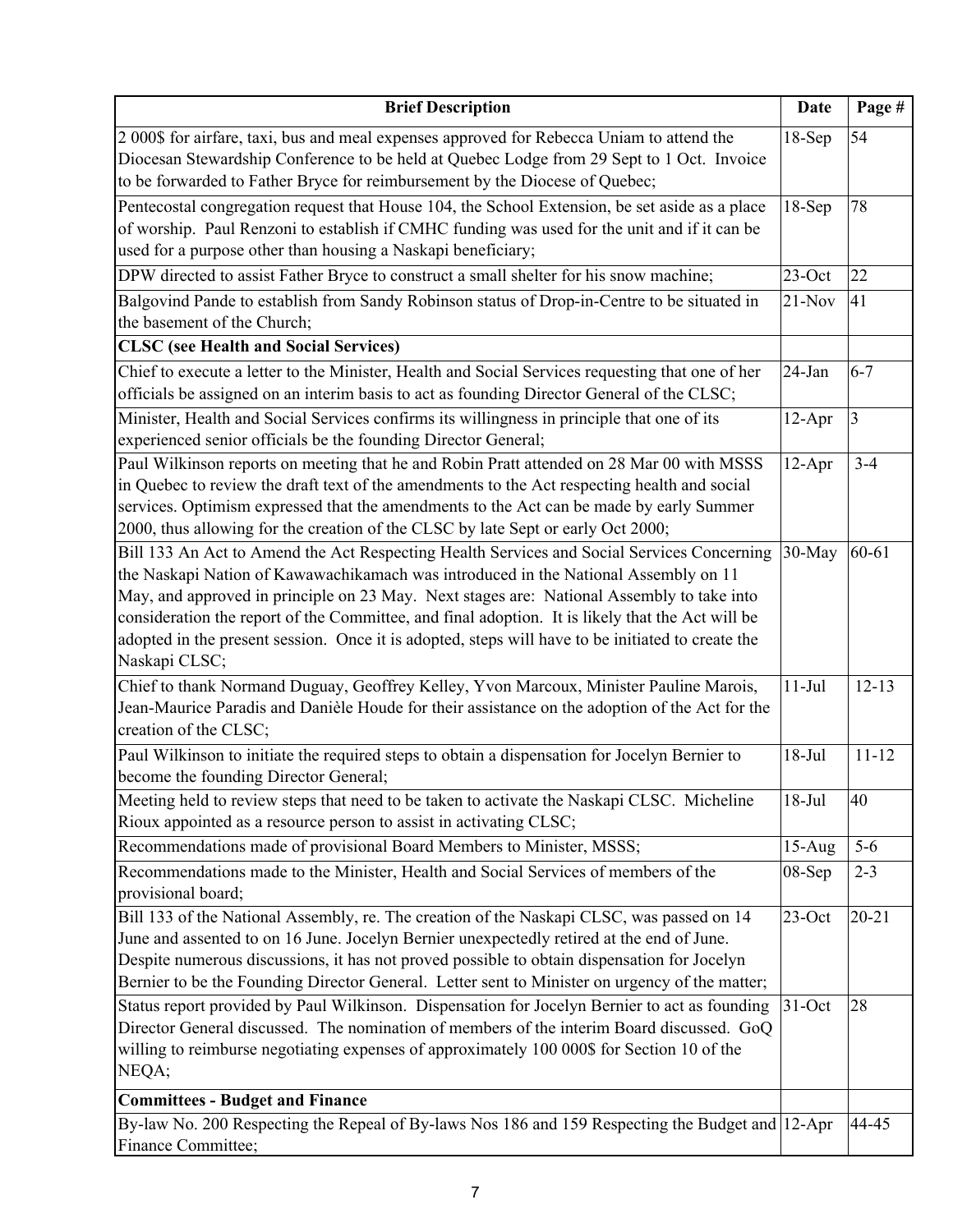| <b>Brief Description</b>                                                                                                                                                                                                                                                                                                                              | <b>Date</b> | Page #         |
|-------------------------------------------------------------------------------------------------------------------------------------------------------------------------------------------------------------------------------------------------------------------------------------------------------------------------------------------------------|-------------|----------------|
| <b>Committees - Emergency Planning</b>                                                                                                                                                                                                                                                                                                                |             |                |
| By-law No. 198 Respecting the Emergency Planning Committee and repealing By-law No. 144 12-Apr<br>adopted;                                                                                                                                                                                                                                            |             | $23 - 25$      |
| By-law No. 206 Respecting the Emergency Planning Committee and Repealing By-law No. 198 30-May<br>adopted;                                                                                                                                                                                                                                            |             | 32-34          |
| <b>Committees - General</b>                                                                                                                                                                                                                                                                                                                           |             |                |
| Elections to fill vacancies on Committees to take place at an Ordinary Band Meeting scheduled<br>for 31 May 2000 at 7 p.m.                                                                                                                                                                                                                            | $12-Apr$    | 56             |
| Election to the Health and Social Services Consultative Committee; the Police Committee; the 30-May<br>NLMB; the CEDO; Personnel Committee, and the Hunter Support Programme Committee<br>scheduled to be held at the Electors' Meeting scheduled for 31 May at 7 p.m. in the Church<br>basement;                                                     |             | 13             |
| The nomination meeting for committee elections held on 31 May. Names removed from the<br>list of nominees for the elections for the Health and Social Services Consultative Committee<br>and the Police Committee due to ineligibility;                                                                                                               | 30-May      | 84-85          |
| Chief to instruct Recreation Committee, Police Committee, HSP Committee, HSSCC,<br>Personnel Committee and the Naskapi Justice Healing Committee to submit activity reports on<br>a monthly basis;                                                                                                                                                    | $18-Sep$    | $62 - 63$      |
| Electors' meeting fixed for 11 October at 7.30 p.m. for elections to the Police, Personnel, HSP<br>and the CEDO/NLMB Committees;                                                                                                                                                                                                                      | $18-Sep$    | 67-68          |
| Electors' meeting scheduled to take place on 29 Nov to approve borrowing by-law for Phase<br>XV, for holding elections for unfilled positions on committees, and any other business;                                                                                                                                                                  | $17-Nov$    | $\overline{4}$ |
| <b>Community Economic Development Organization ("CEDO")</b>                                                                                                                                                                                                                                                                                           |             |                |
| Request from Naskapi Imuun to offset 20% of the cost of developing software for use by DiPW 08-Feb<br>and Director-General approved;                                                                                                                                                                                                                  |             | 18             |
| By-law No. 197 Respecting the Naskapi Community Economic Development Organization and 12-Apr<br>Repealing By-law No. 147 adopted;                                                                                                                                                                                                                     |             | 19-23          |
| Funds for CEDO Secretariat; Ecolure; purchase of a Digital Camera; and computer training<br>from the Income Security Demonstration project approved;                                                                                                                                                                                                  | $12-Apr$    | 53-56          |
| Election of 1 male and 1 female member for a two-year term scheduled to take place at the<br>Electors' Meeting scheduled for 31 May at 7 p.m. in the Church basement;                                                                                                                                                                                 | 30-May      | 13             |
| By-law No. 205 Respecting the Naskapi Community Economic Development Organization and 30-May<br>Repealing By-law No. 197 adopted;                                                                                                                                                                                                                     |             | 28-32          |
| Council approves: 1 155\$ for six elementary and six secondary students from JSMS to attend a<br>five-day Space and Technology Camp at Cosmodome, Laval, in Fall 2000;                                                                                                                                                                                | $18-Sep$    | 72             |
| Approval given to allocate: 14 360\$ to offset some of the equipment costs for the Recreation<br>Facility; 9 500\$ to Naskapi Imuun to modify Miteetau 1.0; 4 475\$ to Naskapi Imuun to attend<br>Housing Symposium in Saskatoon from 13-16 Nov;                                                                                                      | $31-Oct$    | $3 - 5$        |
| <b>Computers, Computer Network and Computer Training</b>                                                                                                                                                                                                                                                                                              |             |                |
| Revised proposal to provide computer training to 20 SAP recipients for 59 620\$ ratified by<br>Council;                                                                                                                                                                                                                                               | 24-Jan      | $20 - 21$      |
| JSMS unwilling to have computers and students for computer training at the School. Decided<br>to hold it in the new Fire Station. DPW to build 14 tables; chairs will be borrowed from the<br>Church, training computers will be made available to replace older computers in the Nation<br>Office, and old ones will be sold to interested Naskapis; | $21-Feb$    | 82-84          |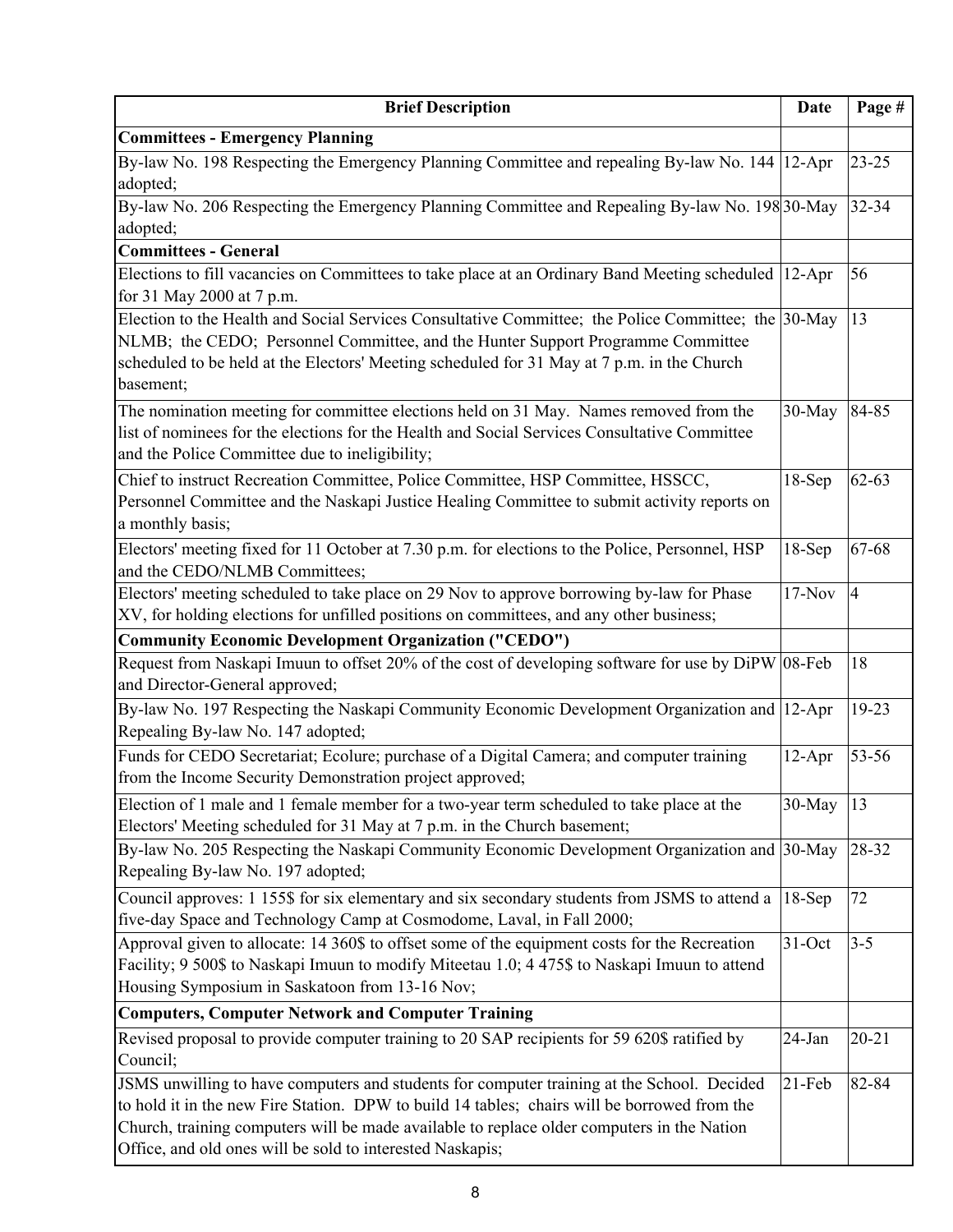| <b>Brief Description</b>                                                                                                                                                                                                                                    | <b>Date</b> | Page #    |
|-------------------------------------------------------------------------------------------------------------------------------------------------------------------------------------------------------------------------------------------------------------|-------------|-----------|
| Balgovind Pande to inspect old computer equipment in the Band Office storage room and                                                                                                                                                                       | $21-Feb$    | 84        |
| inform Johnny Mameamskum which pieces of equipment should be scrapped, sold, or retained<br>by the Nation;                                                                                                                                                  |             |           |
| DG and DiPW to monitor the Nation's computers to ensure that they are used exclusively for                                                                                                                                                                  | $12-Apr$    | 31        |
| work-related purposes. Robin Pratt and Jean Chapman to draft an amendment to the Personnel<br>Policy to give effect to the foregoing;                                                                                                                       |             |           |
| Personnel Committee selects ten trainees for computer training. They are SAP recipients.<br>Training will take place at the Fire Station from 12 April for 4 weeks;                                                                                         | $12-Apr$    | $1 - 2$   |
| Computer equipment purchased through the Income Security Demonstration Programme will<br>be used to replace older computers at the Nation Office and at the DPW. Balgovind Pande to<br>collaborate with Serge Simard and Richard Lodge;                     | $12-Apr$    | 59        |
| Two LANs, one each for the DPW and Nation Office to be installed by Dr Donald Chan;                                                                                                                                                                         | $12-Apr$    | 63        |
| Nation and Sachidun Childcare Centre employees to take computer training from Dr Donald<br>Chan over a weekend on a volunteer basis;                                                                                                                        | $12-Apr$    | 80-81     |
| Two computers given to the Police Force by Council on approximately 15 June;                                                                                                                                                                                | 30-May      | $7 - 8$   |
| Dr Donald Chan's services retained for a duration of one week to create a second peer-to-peer<br>computer network at the Nation Office and to install a new computer network at the DPW the<br>cost not to exceed 3 351\$.                                  | 30-May      | $62 - 63$ |
| Ten computers purchased through Project allocated to the Nation Office, HMM and DPW; the<br>laserjet 2100 printer to be placed on the network; digital camera to be kept with Johnny<br>Mameamskum, and software to be kept in the safe in the Band Office; | 30-May      | 54-65     |
| Approvals as follows: anti-virus software for Training Coordinator (100\$); electrician training<br>for Patrick McKenzie (14 399\$);                                                                                                                        | $15-Aug$    | $3-4$     |
| Funds for CEDO Secretariat; Ecolure; purchase of a Digital Camera; and computer training                                                                                                                                                                    | 12-Apr      | 53.56     |
| from the Income Security Demonstration project approved;                                                                                                                                                                                                    |             |           |
| Conseil Régional de développement de la Côte-Nord ("CRD")                                                                                                                                                                                                   |             |           |
| Chief appointed to represent the Nation on the Board of Directors of the CRD;                                                                                                                                                                               | 30-May      | 61-62     |
| Sampson Einish and Johnny Mameamskum to attend meeting on development of the tourism<br>industry in the Schefferville town hall on 22 Nov if the meeting does not conflict with NDC's<br>Board meeting;                                                     | $21-Nov$    | 38        |
| <b>Consultants</b>                                                                                                                                                                                                                                          |             |           |
| Andy Kozina appointed Project Manager for Phase One of the construction of the Recreation<br>Facility;                                                                                                                                                      | 24-Jan      | $11 - 12$ |
| Decision on hiring a journeyman instead of three technicians who are employees of Bruser<br>deferred to next meeting in the context of planning the 2000 construction season;                                                                               | 08-Feb      | $16-17$   |
| Budget of 50 000\$ from Reinvestment Strategies in 1998-1999 to be used to offset the costs of<br>retaining Dixie vanRaalte as an Advisor to Sachidun retroactive to Nov 99;                                                                                | $21-Feb$    | 72-74     |
| Coordinating Committee (Hunting, Fishing and Trapping) ("HFTCC")                                                                                                                                                                                            |             |           |
| Johnny Mameamskum to represent the Nation at its meeting scheduled to be held from 19-22<br>June in Chibougamou;                                                                                                                                            | 30-May      | 51        |
| Johnny Mameamskum reports dates of upcoming meetings of the HFTCC;                                                                                                                                                                                          | $18-Sep$    | 55        |
| Josée Brunelle provides status report on co-management plan for caribou herds in Quebec.                                                                                                                                                                    | $21-Nov$    | $13 - 14$ |
| Draft report prepared by Josée Brunelle and Denise Geoffroy to be submitted for review by the<br>expert group of Naskapis before it is forwarded to the HFTCC;                                                                                              |             |           |
| <b>Corporate Seal</b>                                                                                                                                                                                                                                       |             |           |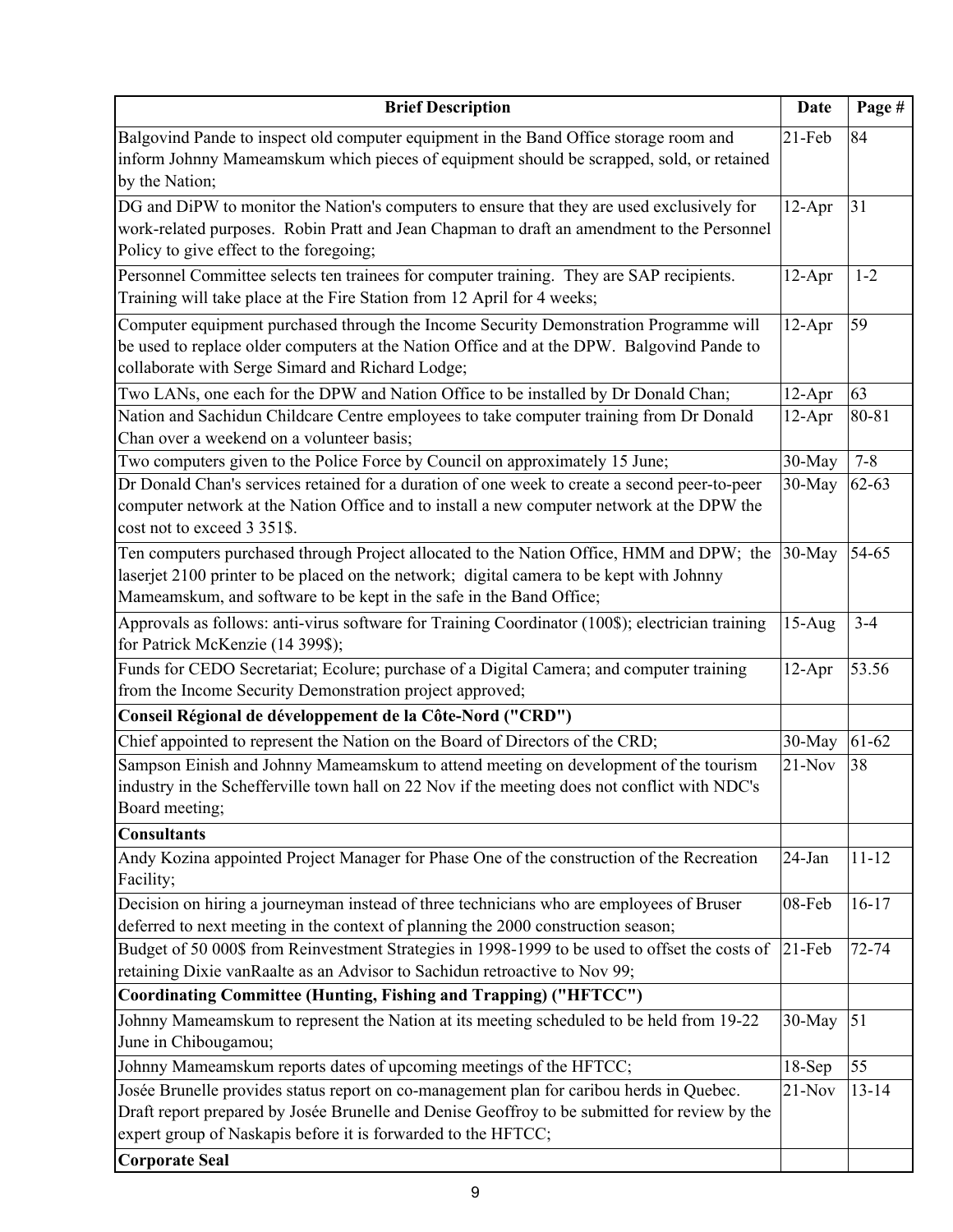| <b>Brief Description</b>                                                                                 | Date     | Page #         |
|----------------------------------------------------------------------------------------------------------|----------|----------------|
| Robin Pratt said that even it is not required, it is useful to have a coporate seal to counter           | 08-Feb   | $4 - 5$        |
| traditionalists and misinformed officials in financial institutions and government departments           |          |                |
| who think that it is mandatory;                                                                          |          |                |
| By-Law No. 189 Respecting the Corporate Seal of Naskapi Nation of Kawawachikamach                        | 08-Feb   | 5              |
| adopted;                                                                                                 |          |                |
| Cree-Naskapi (of Quebec) Act                                                                             |          |                |
| Since 17 May, 1999, the Cree-Naskapi Band Expropriation Regulations have been awaiting                   | 21-Feb   | 80             |
| approval by the James Bay Crees before asking the GoC to adopt them. Robin Pratt informed                |          |                |
| by the Cree Legal Counsel that regulations have been placed on the agenda of the next                    |          |                |
| CRA/GCCQ meeting and he will keep Council informed;                                                      |          |                |
| Cree-Naskapi Commission ("CNC")                                                                          |          |                |
| Preparing its biennial report to Parliament. Paul Wilkinson to coordinate the preparation of a           | 24-Jan   | $12 - 13$      |
| brief to be presented by Chief Einish on 14 Feb in Oujé-Bougoumou. Johnny Mameamskum,                    |          |                |
| Robin Pratt, Paul Renzoni, Elder Philip Einish Jr and Yvon Vollant to accompany Chief;                   |          |                |
| Paul Wilkinson reports on hearing held in Ouje-Bougoumou on 14 Feb 2000;                                 | 21-Feb   | 27-29          |
| Submitted biennial report which was tabled in the House on 4 Oct and in the Senate on 5 Oct;             | $21-Nov$ | 19             |
| <b>Deceased Persons/Estate</b>                                                                           |          |                |
| Robin Pratt mandated to assist Elder John Shecanapish with the legal issues surrounding the              | $12-Apr$ | 66-67          |
| estate of the late Jonathon Shecanapish;                                                                 |          |                |
| The question of outstanding issues relating to insurance following the accident that killed Jacob 23-Oct |          | 7              |
| Nattawappio raised. Council deferred decision pending fuller information;                                |          |                |
| Department of Indian Affairs and Northern Development ("DIAND")                                          |          |                |
| Comprehensive Funding Arrangement 1999-2000, Modification No. 2 comprise: 79 332\$ to                    | 31-Mar   | $\overline{2}$ |
| implement emergency measures and undertake the remediation of soil and groundwater near                  |          |                |
| the Fire Station, and 19 500\$ to complete the installation of portable above-ground tanks for           |          |                |
| the collection and disposal of used oils and dangerous products. Johnny Mameamskum                       |          |                |
| executed the Arrangement, and Council ratifies that decision;                                            |          |                |
| Jim McCarthy appointed as the Director of the James Bay Implementation Office;                           | $12-Apr$ | 39             |
| Decision to execute Comprehensive Funding Arrangement, Fiscal Year 2000-2001 for 1 004                   | $12-Apr$ | 40             |
| 476\$ ratified;                                                                                          |          |                |
| Comprehensive Funding Arrangement, Modification No. 3 approved;                                          | $12-Apr$ | 78-79          |
| The Nation is eligible to receive 25 000\$ under Gathering Strength Initiative. Proposals for            | $18-Sep$ | 47-49          |
| development and capacity building Committees, and preparation of internal procedures for the             |          |                |
| use of the Nation's heavy equipment in the DPW, approved;                                                |          |                |
| 3rd National Workshop organized by DIAND scheduled for 4-6 Dec in Qc. Either Paul                        | $21-Nov$ | $17 - 18$      |
| Renzoni or Balgovind Pande to attend;                                                                    |          |                |
| <b>Drop-In Centre</b>                                                                                    |          |                |
| Balgovind Pande to establish from Sandy Robinson status of Drop-in-Centre to be situated in              | $21-Nov$ | 41             |
| the basement of the Church;<br><b>Ecolure</b>                                                            |          |                |
|                                                                                                          |          |                |
| Funds for CEDO Secretariat; Ecolure; purchase of a Digital Camera; and computer training                 | $12-Apr$ | 53-56          |
| from the Income Security Demonstration project approved;<br><b>Education Committee</b>                   |          |                |
| Request from Christina Mokoush to attend 14th National Conference on Native Education in                 | $21-Feb$ | 81-82          |
| Winnipeg from 25-28 April 2000 refused;                                                                  |          |                |
|                                                                                                          |          |                |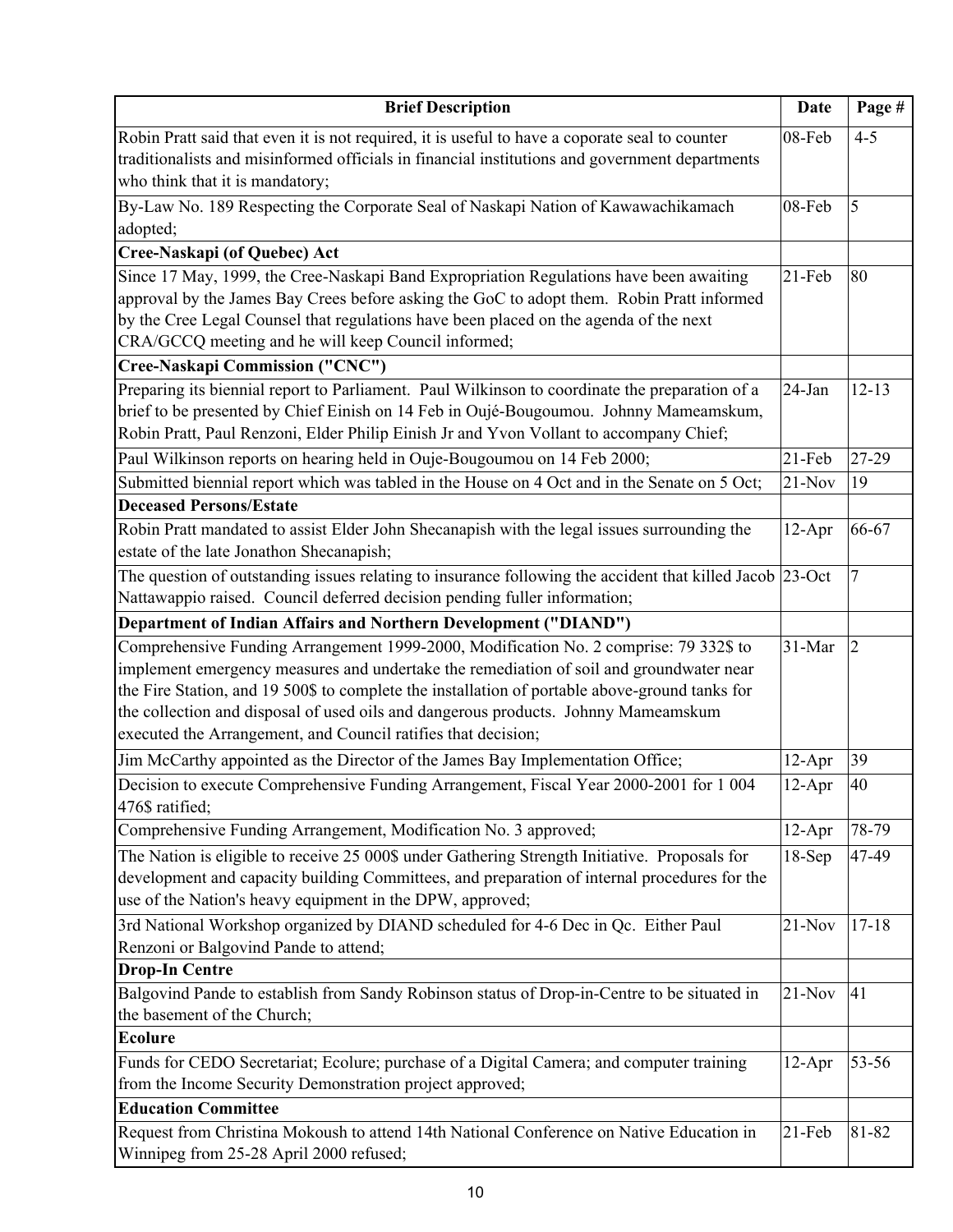| <b>Brief Description</b>                                                                                                                                                                                                                                                                                                                                      | <b>Date</b> | Page #         |
|---------------------------------------------------------------------------------------------------------------------------------------------------------------------------------------------------------------------------------------------------------------------------------------------------------------------------------------------------------------|-------------|----------------|
| James Pien to represent the Nation at the 14th National Conference, scheduled to be held in<br>Winnipeg, Man. From 2-9 April;                                                                                                                                                                                                                                 | 31-Mar      | $1 - 2$        |
| James Pien reports on the 14th National Conference on Native Education held in Winnipeg<br>from 2-9 April. He is directed to provide documentation received at the conference to the<br>Education Committee and the JSMS;                                                                                                                                     | 30-May      | 47-48          |
| <b>Einish, Daniel</b>                                                                                                                                                                                                                                                                                                                                         |             |                |
| Funding for Daniel Einish to do Math and English upgrading courses in Sept-Iles from 10 Jan<br>for 16 weeks approved;                                                                                                                                                                                                                                         | 24-Jan      | 18-19          |
| <b>Einish, Sampson</b>                                                                                                                                                                                                                                                                                                                                        |             |                |
| Mandated to attend the Annual Assembly of the FNQLHSSC in Montreal between 30 May and<br>1 June;                                                                                                                                                                                                                                                              | $11-May$    | $3 - 4$        |
| <b>Elders</b>                                                                                                                                                                                                                                                                                                                                                 |             |                |
| To be invited to next meeting to discuss funding and upcoming activities;                                                                                                                                                                                                                                                                                     | $21-Nov$    | 42             |
| <b>Election 2000</b>                                                                                                                                                                                                                                                                                                                                          |             |                |
| Term of present Council expires on 17 Aug 00. Election fixed for Thurs 17 Aug;                                                                                                                                                                                                                                                                                | $21$ -Feb   | 53-54          |
| Father Bryce Sangster appointed the Returning Officer;                                                                                                                                                                                                                                                                                                        | $30-May$    | $\overline{2}$ |
| The day following the 2000 Election, 18 Aug, designated as paid holiday for the Nation's<br>Employees;                                                                                                                                                                                                                                                        | 30-May      | 40             |
| Nomination meeting fixed for 20 July at 7 p.m. in the church basement. The general election,<br>if necessary, is fixed for 17 August between 10 a.m. and 8 p.m. also in the church basement.<br>Father Bryce and Oksana Choulik are the Returning Officer and Deputy Returning Officer<br>respectively;                                                       | $11-Jul$    | $\overline{2}$ |
| <b>Electors/Electors' Meetings</b>                                                                                                                                                                                                                                                                                                                            |             |                |
| Ordinary Band Meeting fixed for 12 April at 7.00 pm;                                                                                                                                                                                                                                                                                                          | $12-Apr$    | 36             |
| Committee elections to take place at the meeting fixed for 31 May 2000;                                                                                                                                                                                                                                                                                       | $12-Apr$    | 56             |
| Robin Pratt and Paul Wilkinson mandated to attend the Council Meeting and the Public<br>Hearing with the Nunavik Commission scheduled for 12 June. Notice to be posted by Johnny<br>Mameamskum for the Public Hearing;                                                                                                                                        | 30-May      | $8-9$          |
| Election to the Health and Social Services Consultative Committee; the Police Committee; the 30-May<br>NLMB; the CEDO; Personnel Committee, and the Hunter Support Programme Committee<br>scheduled to be held at the Electors' Meeting scheduled for 31 May at 7 p.m. in the Church<br>basement;                                                             |             | 13             |
| The nomination meeting for committee elections held on 31 May. Names removed from the<br>list of nominees for the elections for the Health and Social Services Consultative Committee<br>and the Police Committee due to ineligibility;                                                                                                                       | 30-May      | 84-85          |
| Electors' Meeting called to approve By-Law No. 208 Respecting a long-term loan of 297 500\$<br>to be guaranteed by Naskapi Development Corporation and to be applied towards the<br>construction costs of Phase I of the Recreation Facility in Kawawachikamach on 7, 8, and 9<br>August between 10 a.m. and 8 p.m. each day. No advance or travelling polls; | $11-Jul$    | $23 - 24$      |
| Referendum to approve By-law No. 209 respecting a long-term loan of 595 000\$ to be<br>guaranteed and repaid by the Government of Quebec and to be applied towards the construction<br>costs of Phase I of the Recreation Facility in Kawawachikamach to be held on 7, 8, 9 Aug<br>between 10 a.m. and 8 p.m.                                                 | $11-Jul$    | 26-27          |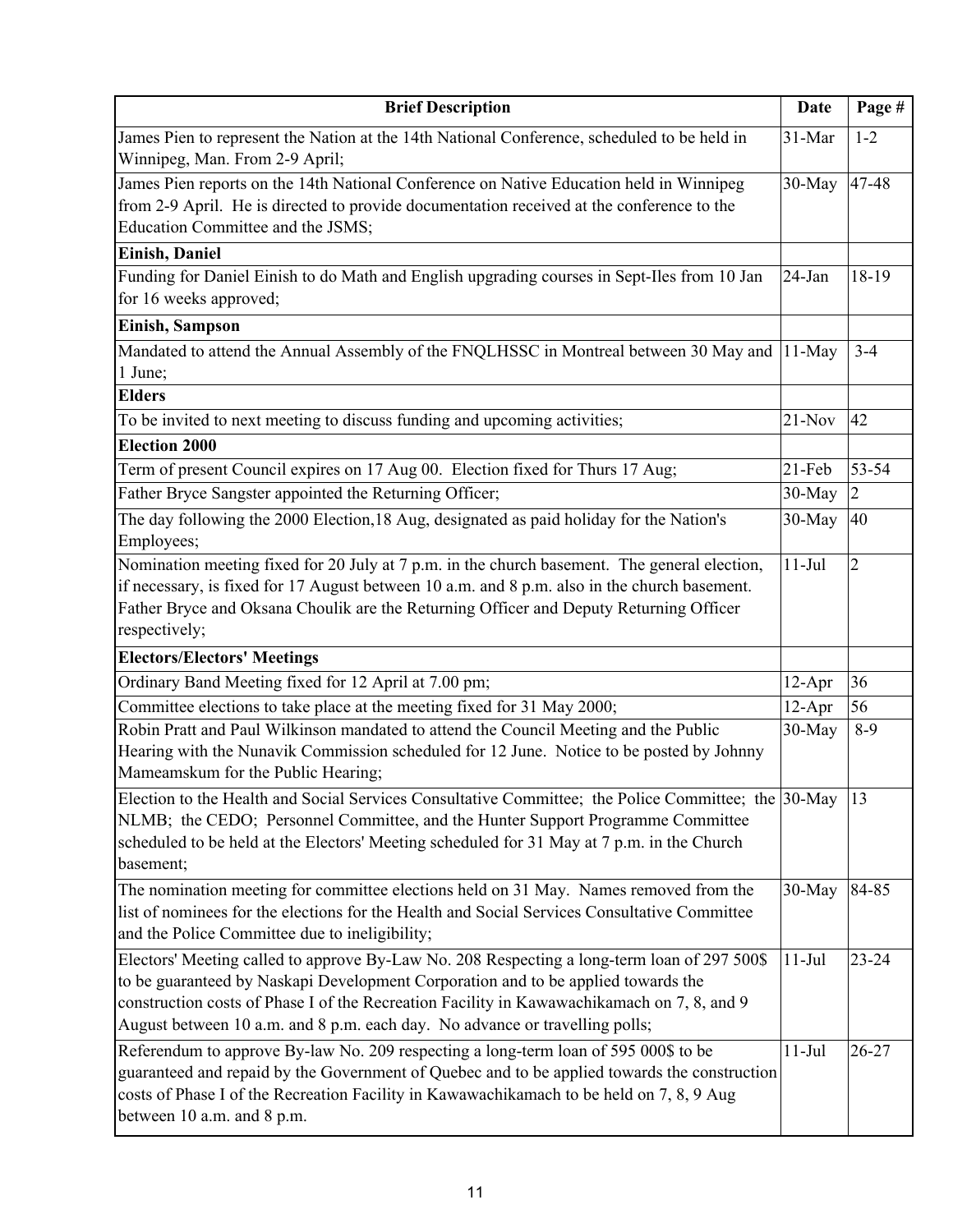| <b>Brief Description</b>                                                                                                                                                                                                                                                                                                                                                                                                                      | <b>Date</b> | Page #         |
|-----------------------------------------------------------------------------------------------------------------------------------------------------------------------------------------------------------------------------------------------------------------------------------------------------------------------------------------------------------------------------------------------------------------------------------------------|-------------|----------------|
| Meeting scheduled to take place on 29 Nov to approve borrowing by-law for Phase XV, for<br>holding elections for unfilled positions on committees, and any other business;                                                                                                                                                                                                                                                                    | $17-Nov$    | 3              |
| <b>Employment - Request</b>                                                                                                                                                                                                                                                                                                                                                                                                                   |             |                |
| Mary Ann Tooma's request for employment responded to by Chief informing her that persons<br>are hired in accordance with the Nation's hiring policy;                                                                                                                                                                                                                                                                                          | $12-Apr$    | 89             |
| Sammy Chescappio recently complained that he is never hired to work on housing<br>construction;                                                                                                                                                                                                                                                                                                                                               | $18-Jul$    | 18             |
| <b>Environmental Issues</b>                                                                                                                                                                                                                                                                                                                                                                                                                   |             |                |
| Brief on the Canadian Environmental Assessment Act by Paul Wilkinson tabled and discussed.<br>Paul Wilkinson authorized to submit the brief and to keep Council informed;                                                                                                                                                                                                                                                                     | $20-Apr$    | $20 - 22$      |
| Brief submitted to the Canadian Environmental Assessment Agency on 20 April, as part of the<br>five-year review of the Act, endorsed;                                                                                                                                                                                                                                                                                                         | 30-May      | 59-60          |
| EEM to be approached to present a proposal for an environmental site assessment for the land<br>upon which Phase XV houses are being built, for review by Council;                                                                                                                                                                                                                                                                            | $18-Jul$    | $10 - 11$      |
| Adoshaouna dumped about 3 500 cubic metres of asphalt from Schefferville Airport without<br>authorization from the Nation which has an exclusive five-year lease on the area where material<br>was dumped. Paul Mameanskum confirms that all the asphalt has been removed and there<br>remains only a few traces of asphalt;                                                                                                                  | $18-Jul$    | 20             |
| Bruser to inspect for oil leakage from the gravel crushing equipment used by Pavex and report<br>findings to Council;                                                                                                                                                                                                                                                                                                                         | $18-Jul$    | 25             |
| Chief to write to the Department of Nation Defence to request it to remove the oil drums that<br>are situated near the Defence Early Warning Line Station atop Dolly Ridge, and to remove any<br>materials that may be stored underground, and undertake all remedial works;                                                                                                                                                                  | $18-Jul$    | 34-36          |
| Proposal from EEM inc. to conduct a Phase I Environmental Site Assessment for the lands on<br>which Phase XV houses are being built, approved, with minor modifications. Cost not to<br>exceed 4 000\$;                                                                                                                                                                                                                                       | $18-Sep$    | $10 - 11$      |
| Environment Canada expresses the desire to enter into a contract with the Nation and the<br>Montagnais to organize a workshop and to prepare minutes for it. The Montagnais reply that it<br>does not have the required experience. Naskapis offered the entire contract. Denise Geoffroy<br>to be responsible for logistical aspects, and Josée Brunelle to prepare minutes in French. The<br>Nation's accounting staff to track the budget; | $23$ -Oct   | $3 - 4$        |
| The language of the Workshop is English, French and Naskapi. Council to provide a translator<br>from French or English to Naskapi for those portions of the meeting open to the general public;                                                                                                                                                                                                                                               | $23$ -Oct   | $\overline{4}$ |
| DIAND has a programme for First Nations to replace storage systems for petroleum products<br>that present a risk to health or to the environment. Bruser to submit an application for funding<br>from DIAND to remove heating oil storage tank from Pumping Station, and to replace it with a<br>tank that meets all regulatory requirements;                                                                                                 | $23$ -Oct   | $7 - 8$        |
| DIAND's programme Environmental Capacity Development Initiative ("ECDI") explained.<br>Application entitled Drinking Water Standards at Kawawachikamach submitted. PFWAssoc to<br>submit terms of reference for ECDI to NDC and JSMS requesting that project proposals and<br>budgets be submitted to the Nation no later than 15 Jan 02;                                                                                                     | $23$ -Oct   | 18-19          |
| Paul Wilkinson reports that the Federal Government is in the process of adopting regulations<br>relating to hazardous wastes under the CEPA. Council sends a letter to Environment Canada<br>supporting the Cree position;                                                                                                                                                                                                                    | $21-Nov$    | 10             |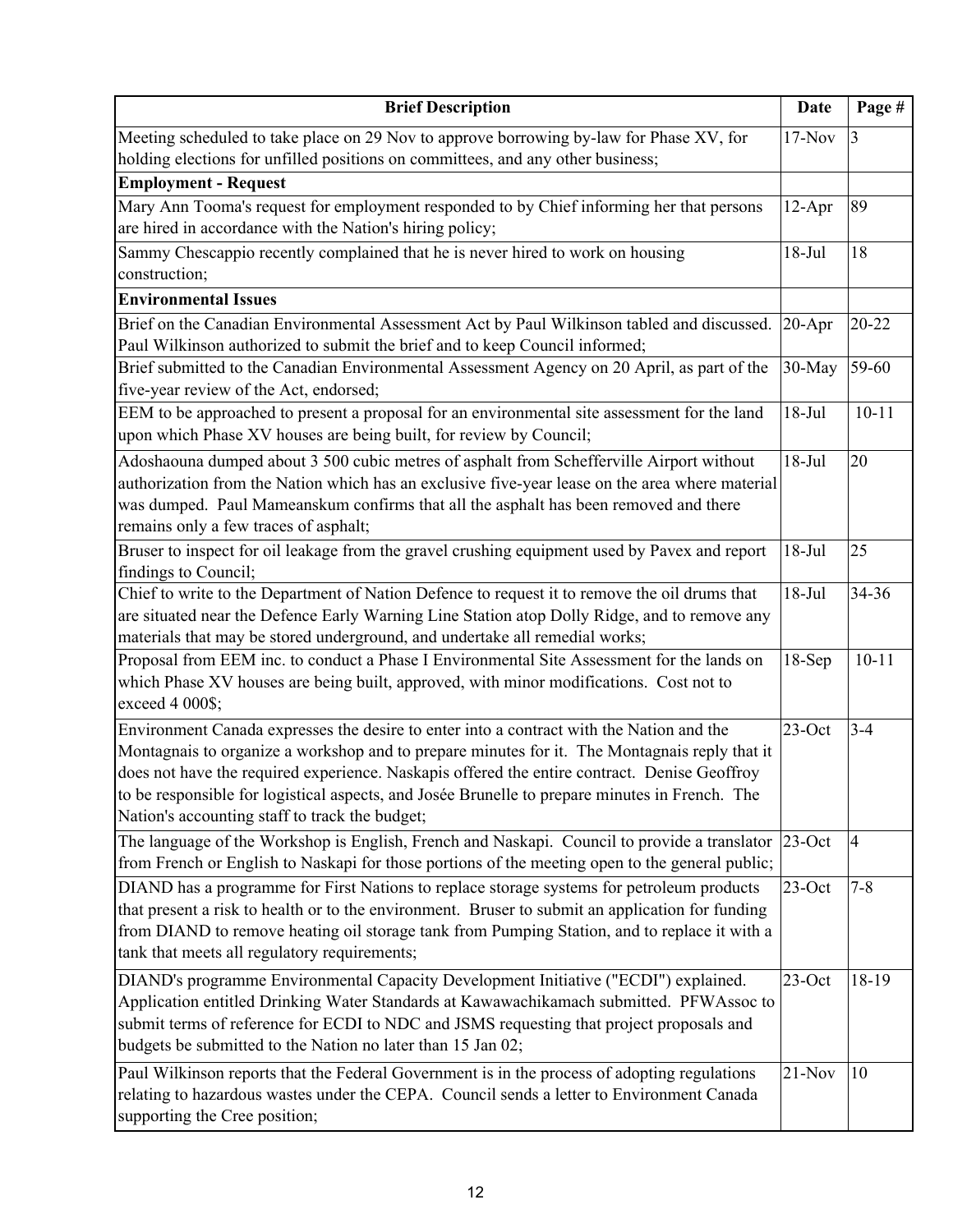| <b>Brief Description</b>                                                                                                                                                                                                                                                                                                                                             | <b>Date</b> | Page #    |
|----------------------------------------------------------------------------------------------------------------------------------------------------------------------------------------------------------------------------------------------------------------------------------------------------------------------------------------------------------------------|-------------|-----------|
| Northern Ecosystem Initiative instituted by Environment Canada in 1998. First phase of<br>identifying abandoned mining exploration sites was mapping, with Naskapi informants.<br>Second phase is characterization of those sites. Letter sent to M Robert Comtois thanking him<br>for his professionalism in conducting interviews with Naskapis to identify sites; | $21-Nov$    | $14 - 16$ |
| Family Allowance and National Child Benefit Supplement - Reinvestment Strategies                                                                                                                                                                                                                                                                                     |             |           |
| Council approves the following: Sachidun - Emergency Spaces - 10 000\$; Sachidun - services<br>of an Advisor - 17 000\$; Recreation Facility - Low-income persons' employment - 113 000\$;<br>Recreation Facility - Recreational/ educational equipment - 16 000, for a total of 156 000\$;                                                                          | $18-Jul$    | $14 - 15$ |
| <b>Feasts</b>                                                                                                                                                                                                                                                                                                                                                        |             |           |
| Feast scheduled for Naskapi Nation Day on 31 Jan at the JSMS. Budget of 2 000\$ approved;                                                                                                                                                                                                                                                                            | 24-Jan      | 22        |
| 150\$ granted to the Nattawappio family to offset the cost of a memorial feast for the late Jacob<br>Nattawappio;                                                                                                                                                                                                                                                    | $07 - Jun$  | $1 - 2$   |
| Community Feast to be organized with funds from the Heritage Fund for the Hon. Mr Justice<br>Jean Luc-Dutil. To be organized by the Justice Healing Committee. Scheduled to take place at<br>JSMS on 12 Sept;                                                                                                                                                        | 08-Sep      | $12 - 13$ |
| Film                                                                                                                                                                                                                                                                                                                                                                 |             |           |
| Three Naskapi guides to escort Jean-Pierre Pelletier and his travelling companions from<br>Kawawachikamach to Kuujjuaq between 18 and 22 March, the cost not to exceed 5 000\$.<br>Johnny Mameamskum to administer the budget;                                                                                                                                       | $21$ -Feb   | 79-80     |
| Thomas Blanchin, a French documentary film maker, is planning to visit Kawawa from 8-18<br>Aug to film caribou and wolverines. NDC to be approached to take the lead in assisting M<br>Blanchin;                                                                                                                                                                     | 30-May      | 51-52     |
| <b>Fires/Fire Fighters/Fire Station</b>                                                                                                                                                                                                                                                                                                                              |             |           |
| Revised budget for the construction of the Fire Station discussed. Revised cost of 387 000\$<br>estimated by Andy Kozina approved by Council;                                                                                                                                                                                                                        | 08-Feb      | 16        |
| Fire Station named "Jonathon Shecanapish Memorial Fire Station". Outside sign and inside<br>plaque to cost no more than 3 000\$ to be accessed from the Heritage Fund;                                                                                                                                                                                               | $12-Apr$    | 32        |
| On 16 May at 3.15 p.m. a small fire occurred at House No. 10. Cost of repair is estimated to be 30-May<br>less than 500\$. Funding to be accessed from O&M and DiPW to oversee repairs;                                                                                                                                                                              |             | 65-66     |
| Paul Renzoni to provide Council with a chronology of events surrounding the insurance<br>settlement that was received for the fire that occurred in the kitchen of House No. 40 in 1992<br>and the ensuing repairs to the unit;                                                                                                                                      | $18-Sep$    | 74        |
| Honoraria for fire fighters to be paid at the same rate as previous year;                                                                                                                                                                                                                                                                                            | 31-Oct      | 27        |
| Chronology of events re. insurance settlement following the fire in 1992 at House 40 submitted<br>by Paul Renzoni. Council agrees that repairs resulting from the fire have been completed.<br>Council closes file;                                                                                                                                                  | $21-Nov$    | $2 - 3$   |
| <b>Firearms Training/Certification</b>                                                                                                                                                                                                                                                                                                                               |             |           |
| Paul Coon Come, Cree Trappers Association, to visit Kawawa from 4-18 Sept to assist in<br>delivering firearms acquisition certification training to interested Naskapis;                                                                                                                                                                                             | $18-Jul$    | 3         |
| Council to execute a tripartite agreement with the Canadian Firearms Centre and the Quebec<br>Department of Public Security to offset the costs of firearms certification training pursuant to<br>the new Firearms Act;                                                                                                                                              | 08-Sep      | $10 - 11$ |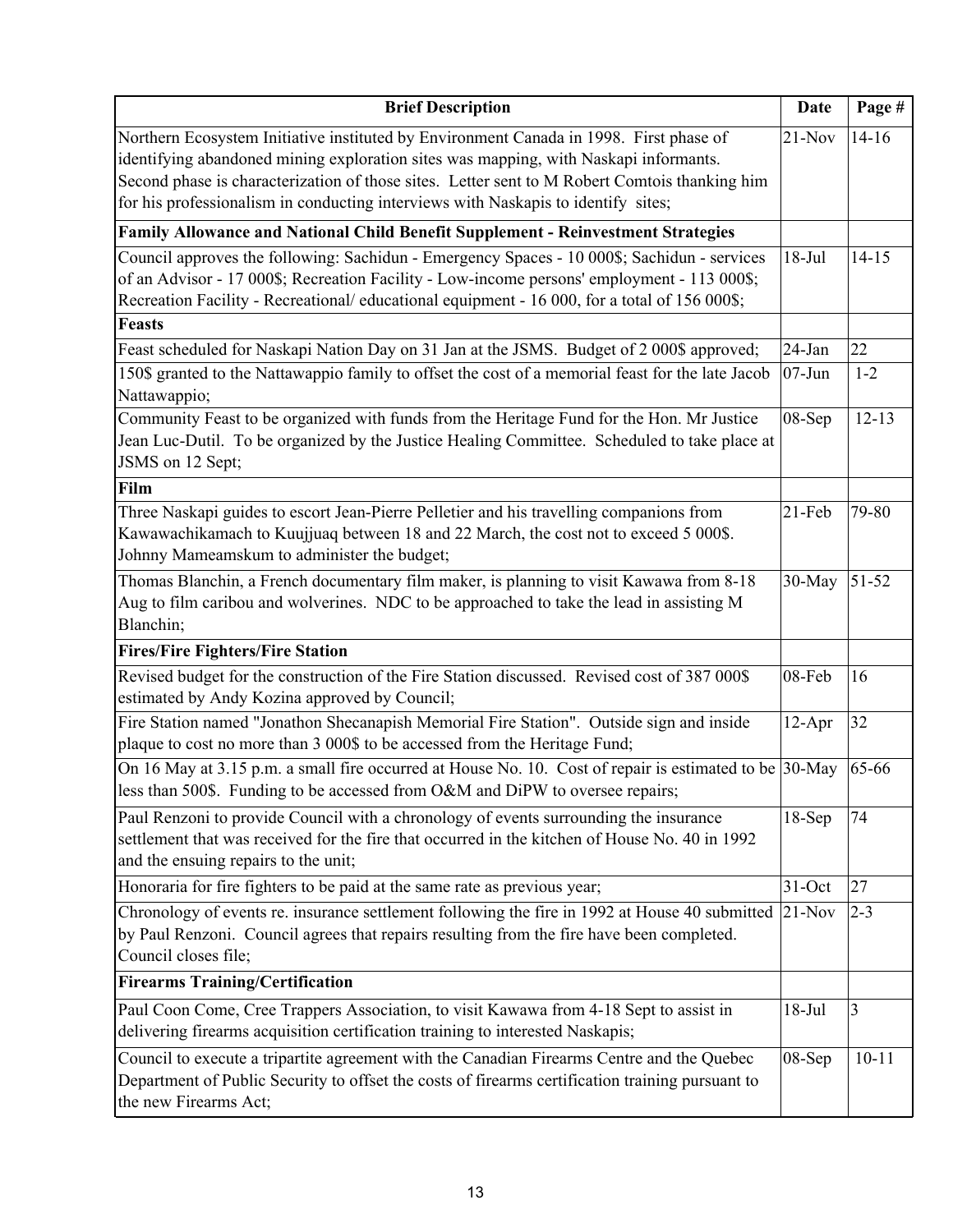| <b>Brief Description</b>                                                                                                                                                                                                                                                                       | Date      | Page #    |
|------------------------------------------------------------------------------------------------------------------------------------------------------------------------------------------------------------------------------------------------------------------------------------------------|-----------|-----------|
| A budget of 3 448.80\$ to be taken from the HSP to cover the cost of materials to enable 60<br>Naskapis to participate in firearms acquisition certification training from 9-15 Sept approved.<br>Training to be given by Paul Coon-Come and Steven St-Amand;                                  | 08-Sep    | $11 - 12$ |
| Instruction given to 43 Naskapis on 9 and 10 September by Paul Coon-Come and Steven St-<br>Amand. 4 250\$ from the HSP Committee to enable further training in Nov approved;                                                                                                                   | $18-Sep$  | 55-56     |
| Details of programme for firearms acquisition certification training still being negotiated with<br>Dr Roger MacDonnell;                                                                                                                                                                       | $18-Sep$  | 56        |
| <b>First Nation Early Childhood Services</b>                                                                                                                                                                                                                                                   |           |           |
| Effective 4 Nov 99 administrative support services for the Childcare Services Initiative and the<br>Head Start Programme now under "First Nations Childhood Services. Shirley Pien-Bérubé and<br>Myna Mameanskum to attend Forum in Quebec from 12-14 March 00;                                | $21$ -Feb | 72        |
| <b>First People's Business Assoc.</b>                                                                                                                                                                                                                                                          |           |           |
| Edward Shecanapish and Johnny Mameamskum to attend AGM in Quebec City on 24 Nov;                                                                                                                                                                                                               | $21-Nov$  | $16-17$   |
| <b>FNQLHSSC</b>                                                                                                                                                                                                                                                                                |           |           |
| Annual Assembly scheduled for 30 May to 1 June in Montreal. Sampson Einish to represent<br>the Nation;                                                                                                                                                                                         | 11-May    | $3 - 4$   |
| Chief to attend FNQLHSSC caucus from 26-28 Sep in Montreal;                                                                                                                                                                                                                                    | $18-Sep$  | 79        |
| <b>Fort McKenzie</b>                                                                                                                                                                                                                                                                           |           |           |
| Clean-up of former exploration/construction sites used during Phase One of the La Grande<br>Complex under investigation, and field inventory for area between Caniapiscau and Fort<br>McKenzie is scheduled to take place from 9 July. Elders will be asked about their knowledge<br>of sites; | 30-May    | 53-54     |
| NDC to be asked to consider evaluating the feasibility of rebuilding a portion of Fort McKenzie   11-Jul<br>as a heritage site for use by Naskapis and other interested parties;                                                                                                               |           | 14        |
| Isaac Pien and Johnny Mameamskum to accompany Pierre Grégoire, H-Q, to Fort McKenzie<br>on 21 Sept to evaluate the scope of the clean-up;                                                                                                                                                      | $18-Sep$  | 8         |
| <b>Freight Service</b>                                                                                                                                                                                                                                                                         |           |           |
| Proposals from Arctic Consultants and IBS Inc. dated 12 and 13 Sept to conduct a feasibility<br>study concerning the transportation of freight between Sept-Iles and Schefferville tabled.<br>PFWAssoc to review the proposals and present findings to Johnny Mameamskum by 29 Sept.           | $18-Sep$  | 58        |
| DIAND requested to release funding for the feasibility study for the tripartite project between<br>the Naskapis, and Montagnais of Matimekosh/Lac John and Uashat Mak Mani-Utenam;                                                                                                             | 11-Oct    | $1 - 2$   |
| <b>Funding - Requests</b>                                                                                                                                                                                                                                                                      |           |           |
| Request for funding of 60 000\$ to offset the cost of organizing a 25 year after the JBNQA<br>being organized in Quebec City from 9-12 Nov refused. Naskapis to express interest in<br>presenting a brief at the Conference;                                                                   | $12-Apr$  | 78-80     |
| A gift of 1 000\$ approved to offset transportation costs related to a Pentecostal Pilgrimage to<br>Mistissini in early July 2000;                                                                                                                                                             | $11-Jul$  | $4 - 5$   |
| Request for donation towards the cost of constructing a playground in Schefferville refused;                                                                                                                                                                                                   | $17-Nov$  | 3         |
| 100\$ approved for Quebec Foundation for the Deaf;                                                                                                                                                                                                                                             | $21-Nov$  | 2         |
| Request to purchase insurance for personal vehicle received from Pete Guanish refused;                                                                                                                                                                                                         | $21-Nov$  | 34        |
| 7 500\$ approved from Heritage Fund to offset costs of a one-day charter to Whapmagoostui to<br>enable 16 Naskapis to attend the funeral of the late Elder Matthew George on 22 Nov;                                                                                                           | $21-Nov$  | 39-40     |
| Funeral                                                                                                                                                                                                                                                                                        |           |           |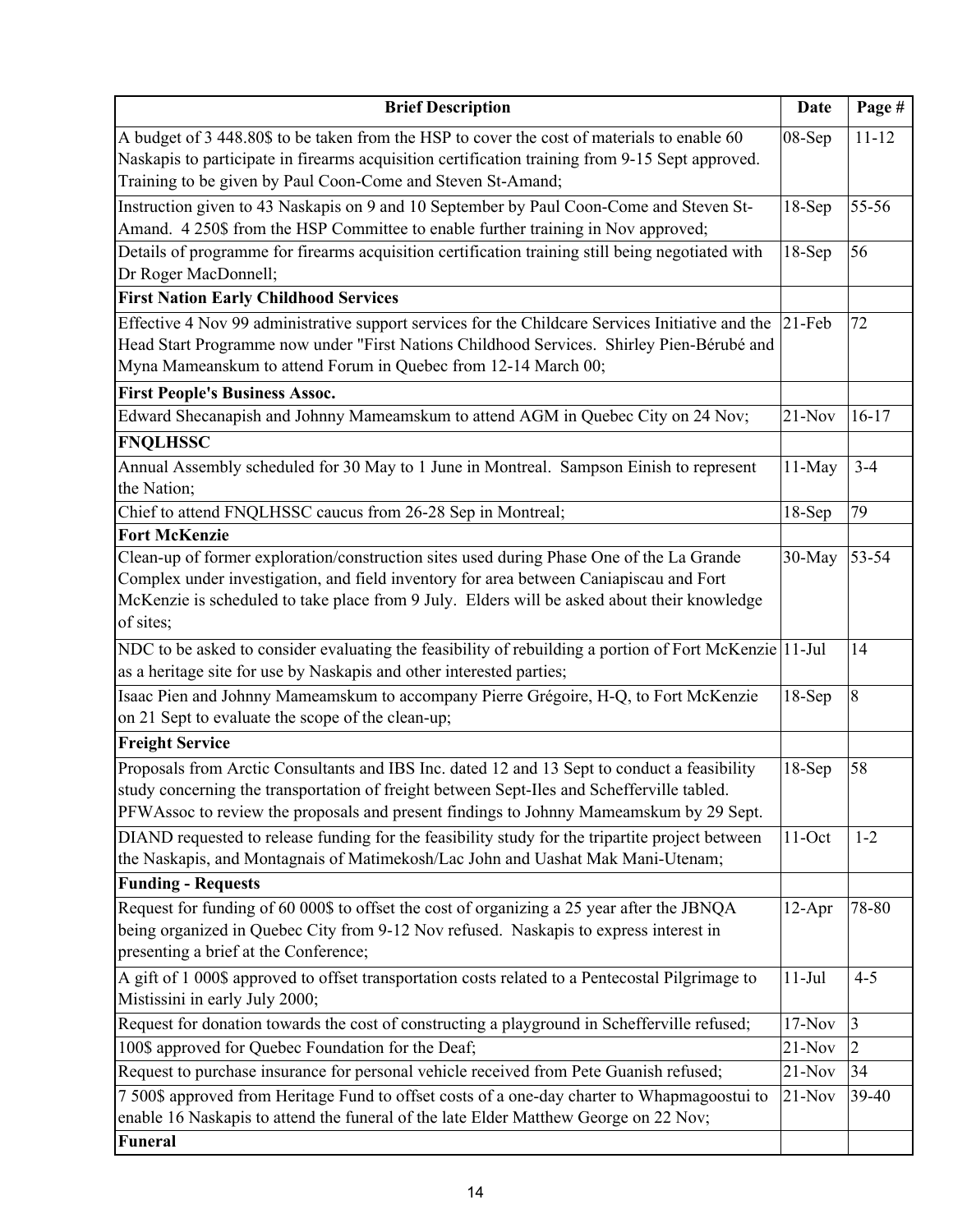| <b>Brief Description</b>                                                                                                                                                                                                                                                                                                             | <b>Date</b> | Page #    |
|--------------------------------------------------------------------------------------------------------------------------------------------------------------------------------------------------------------------------------------------------------------------------------------------------------------------------------------|-------------|-----------|
| Flowers sent to the funeral of Mr Paul-Arthur Vollant, father-in-law of Nottie Mameanskum-<br>Vollant;                                                                                                                                                                                                                               | 30-May      | 1         |
| 500\$ approved to offset the costs of a wake for the late Elder Louis McKenzie;                                                                                                                                                                                                                                                      | $21-Nov$    | 5         |
| 7 500\$ approved from Heritage Fund to offset costs of a one-day charter to Whapmagoostui to<br>enable 16 Naskapis to attend the funeral of the late Elder Matthew George on 22 Nov;                                                                                                                                                 | $21-Nov$    | 39-40     |
| <b>Furnaces</b>                                                                                                                                                                                                                                                                                                                      |             |           |
| PFWAssoc to provide Council with an update on permissible levels of electricity consumption<br>authorized by IOCC and the feasibility of replacing oil furnaces with electric heaters;                                                                                                                                               | $31-Oct$    | $21 - 22$ |
| Bruser reports that ten furnaces are not adjusted properly and the situation will be rectified in<br>the coming weeks;                                                                                                                                                                                                               | $21-Nov$    | 24        |
| <b>Games Room</b>                                                                                                                                                                                                                                                                                                                    |             |           |
| Paul Mameanskum and Sarah Pien meet Council to present a proposal for a substance- and<br>smoke-free games room for adults in Kawawa. Approved in principle. Robin Pratt to prepare<br>draft grant of superficie for review by Paul Mameanskum and Sarah Pien;                                                                       | $15-Aug$    | $12 - 13$ |
| <b>Gas Allowance</b>                                                                                                                                                                                                                                                                                                                 |             |           |
| Jacob Mameanskum's request for an increase in weekly gas allowance from 10.00\$/day refused. 18-Sep<br>Gas allowance of 20.00\$/day approved for HMM for the period 18 Sept to 15 Dec;                                                                                                                                               |             | 82-83     |
| <b>Grant of Superficie</b>                                                                                                                                                                                                                                                                                                           |             |           |
| Paul Mameanskum and Sarah Pien meet Council to present a proposal for a substance- and<br>smoke-free games room for adults in Kawawa. Approved in principle. Robin Pratt to prepare<br>draft grant of superficie for review by Paul Mameanskum and Sarah Pien;                                                                       | $15-Aug$    | $12 - 13$ |
| <b>Granular Material</b>                                                                                                                                                                                                                                                                                                             |             |           |
| Daniel Jean mandated to prepare documentation for MEF in order to obtain a "Certificate of<br>Authorization for the Operation of a Quarry", and Johnny Mameamskum mandated to execute<br>all documents for the application;                                                                                                          | 24-Jan      | $17 - 18$ |
| Bruser to monitor the production of granular material for the new residential sector;                                                                                                                                                                                                                                                | $12-Apr$    | 67-68     |
| Project Y 207 is for the preparation of amounts of granular material needed over the next ten<br>years. Bruser to request bids;                                                                                                                                                                                                      | 12-Apr      | 68        |
| Borrow Pit No. 2's remaining capacity discussed. A single sale of 2 000 metric tons of sand<br>sold to Adoshaouna for 12.45\$/metric tonne for a total value of 24 900\$ conditional upon<br>Adoshaouna using its own equipment to load and transport the sand, and assume all other costs;                                          | $20 - Apr$  | $22 - 23$ |
| DiPW and Bruser to submit a price for the sale of between 1 500 and 2 000 metric tons of sand<br>to Adoshaouna who requested additional sand for the repaving contract at Schefferville<br>Airport;                                                                                                                                  | 30-May      | 66        |
| 1500 metric tons of sand sold to Adoschaouna for 25.44\$/mt for a total value of 38 160\$<br>conditional upon it using its own equipment, and extracting the sand from Borrow Pit No. 2;                                                                                                                                             | $07 - Jun$  | $3 - 4$   |
| Since it is required that a three inch strip of asphalt be laid in an area other than the road, it is<br>proposed that the ice rink be used as the test area. CQSB to be asked if they are interested in<br>the proposal. The Nation will donate 450 metric tons of granular material to the CQSB for the<br>paving of the ice rink; | $18-Jul$    | $21 - 22$ |
| Bruser to inspect for oil leakage from the gravel crushing equipment used by Pavex and report<br>findings to Council;                                                                                                                                                                                                                | $18-Jul$    | 25        |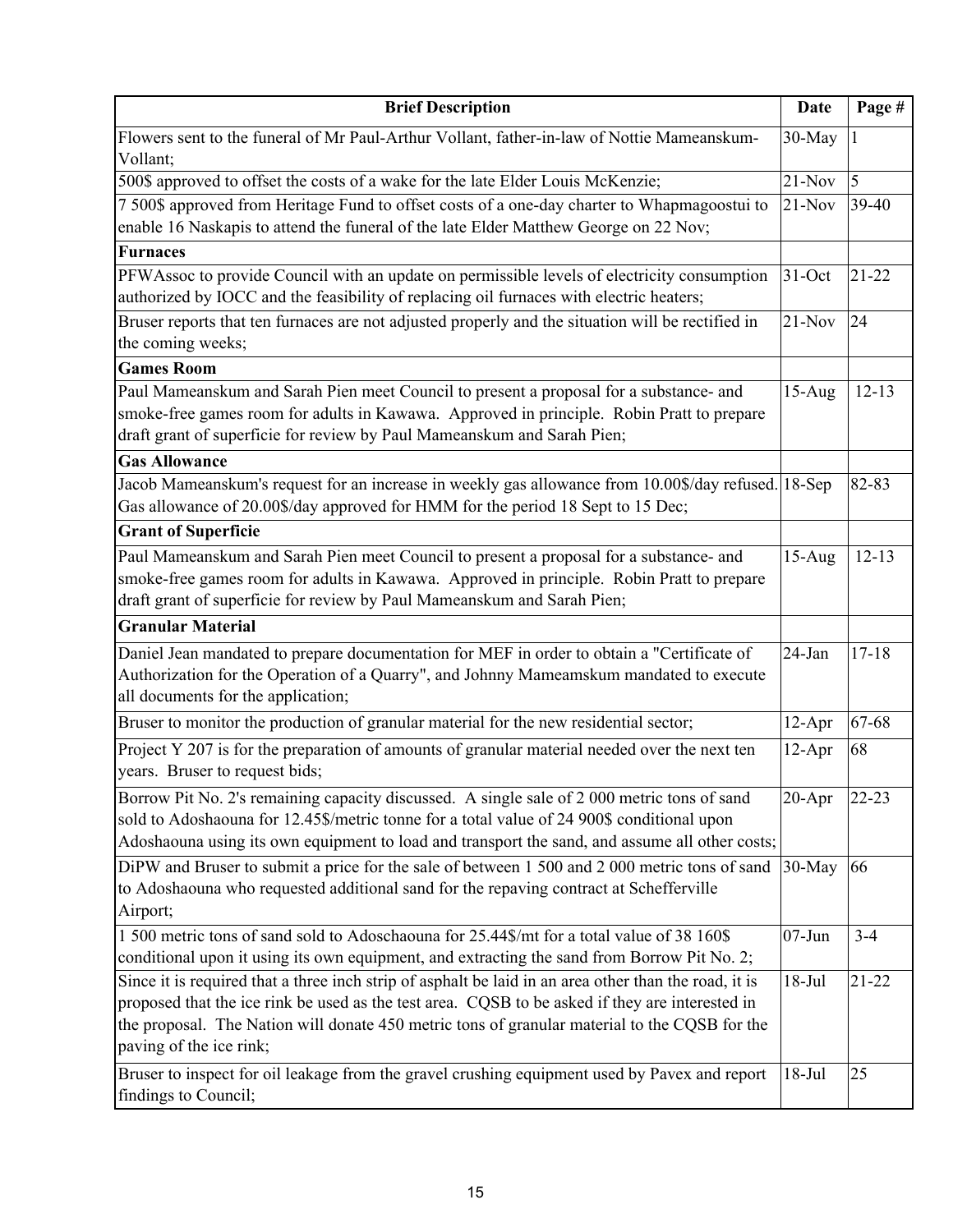| <b>Brief Description</b>                                                                                                                                                                                                                                                                                                                                                                                                                                                                                 | <b>Date</b>            | Page #               |
|----------------------------------------------------------------------------------------------------------------------------------------------------------------------------------------------------------------------------------------------------------------------------------------------------------------------------------------------------------------------------------------------------------------------------------------------------------------------------------------------------------|------------------------|----------------------|
| DPW to prepare cost estimate for the most pressing repairs to the Iron Arm Road, with a view<br>to utilizing the least possible amount of MG20 gravel to effect the repairs. Adoshaouna<br>requested to donate any left-over gravel from its contract to re-pave the apron and runway at<br>Schefferville Airport;                                                                                                                                                                                       | $18-Jul$               | $25 - 26$            |
| <b>GST PST</b>                                                                                                                                                                                                                                                                                                                                                                                                                                                                                           |                        |                      |
| Robin Pratt to provide relevant documentation concerning the rules governing COD purchases<br>delivered to Category IA-N land;                                                                                                                                                                                                                                                                                                                                                                           | $18-Jul$               | $8-9$                |
| <b>Head Start Programme</b>                                                                                                                                                                                                                                                                                                                                                                                                                                                                              |                        |                      |
| Funding is 17 023.73\$. Chief executs Agreement for 1999-2000;                                                                                                                                                                                                                                                                                                                                                                                                                                           | $12-Apr$               | 81                   |
| Remaining funding is 42 231.85\$ which will be released upon receipt of activity report due by<br>14 April 2000;                                                                                                                                                                                                                                                                                                                                                                                         | $12-Apr$               | 81-82                |
| Contribution agreement signed. Budget is 33 159.95\$. Programme Coordinator is Shirley Pien-18-Jul                                                                                                                                                                                                                                                                                                                                                                                                       |                        | $5-6$                |
| Bérubé whose salary will be split between the O&M budget and the Head Start programme;                                                                                                                                                                                                                                                                                                                                                                                                                   |                        |                      |
| Marianne (M) Chescappio's schedule revised to include duties of Head Start Programme<br>Coordinator, following the granting of a leave of absence to Shirley Pien-Bérubé;                                                                                                                                                                                                                                                                                                                                | $15-Aug$               | $17 - 18$            |
| <b>Health and Social Services (see CLSC)</b>                                                                                                                                                                                                                                                                                                                                                                                                                                                             |                        |                      |
| Paul Wilkinson reports on meeting that he and Robin Pratt attended on 28 Mar 00 with MSSS<br>in Quebec to review the draft text of the amendments to the Act respecting health and social<br>services. Optimism expessed that the amendments to the Act can be made by early Summer<br>2000, thus allowing for the creation of the CLSC by late September or early October;                                                                                                                              | $12-Apr$               | $3 - 4$              |
| Chief to execute a letter to the Minister, Health and Social Services requesting that one of her<br>officials be assigned on an interim basis to act as founding Director General of the CLSC;                                                                                                                                                                                                                                                                                                           | 24-Jan                 | $6 - 7$              |
| Proposals to renew Contribution Agreement for the NNADAP and Solvent Abuse Programme<br>for 2000-2001 submitted by Balgovind Pande and Marie-Ange Brisson approved;                                                                                                                                                                                                                                                                                                                                      | 08-Feb                 | 17                   |
| Minister, Health and Social Services, confirms willingness in principle that an experienced<br>senior official be the founding Director General;                                                                                                                                                                                                                                                                                                                                                         | $12-Apr$               | 3                    |
| By-law No. 193 Respecting the Health and Social Services Consultative Committee and<br>Repealing By-law No. 142 adopted;                                                                                                                                                                                                                                                                                                                                                                                 | $12-Apr$               | $5 - 8$              |
| Council signed Stacked Contribution Agreement for NNADAP for 48 410\$; Solvent Abuse for 20-Apr<br>8 249\$ for 1 Apr 00 to 31 Mar 01;                                                                                                                                                                                                                                                                                                                                                                    |                        | 2                    |
| Sampson Einish mandated to attend the Annual Assembly of the FNQLHSSC in Montreal<br>between 30 May and 1 June;                                                                                                                                                                                                                                                                                                                                                                                          | 11-May                 | $3 - 4$              |
| Bill 133 An Act to Amend the Act Respecting Health Services and Social Services Concerning<br>the Naskapi Nation of Kawawachikamach was introduced in the National Assembly on 11<br>May, and approved in principle on 23 May. Next stages are: National Assembly to take into<br>consideration the report of the Committee, and final adoption. It is likely that the Act will be<br>adopted in the present session. Once it is adopted, steps will have to be initiated to create the<br>Naskapi CLSC; | 30-May                 | 60-61                |
| 50% of the cost of a nutritionist to visit Kawawa once a month for one year approved from the<br>National Income Security and National Child Benefit Supplement - Reinvestment Strategies;<br>Chief to thank Normand Duguay, Geoffrey Kelley, Yvon Marcoux, Minister Pauline Marois,<br>Jean-Maurice Paradis and Danièle Houde for their assistance on the adopting of the Act for the                                                                                                                   | $07 - Jun$<br>$11-Jul$ | $2 - 3$<br>$12 - 13$ |
| creation of the CLSC;<br>Letter for Transport Minibus Fontaine in support of its bus permit signed by Chief;                                                                                                                                                                                                                                                                                                                                                                                             | $18-Jul$               | $3 - 4$              |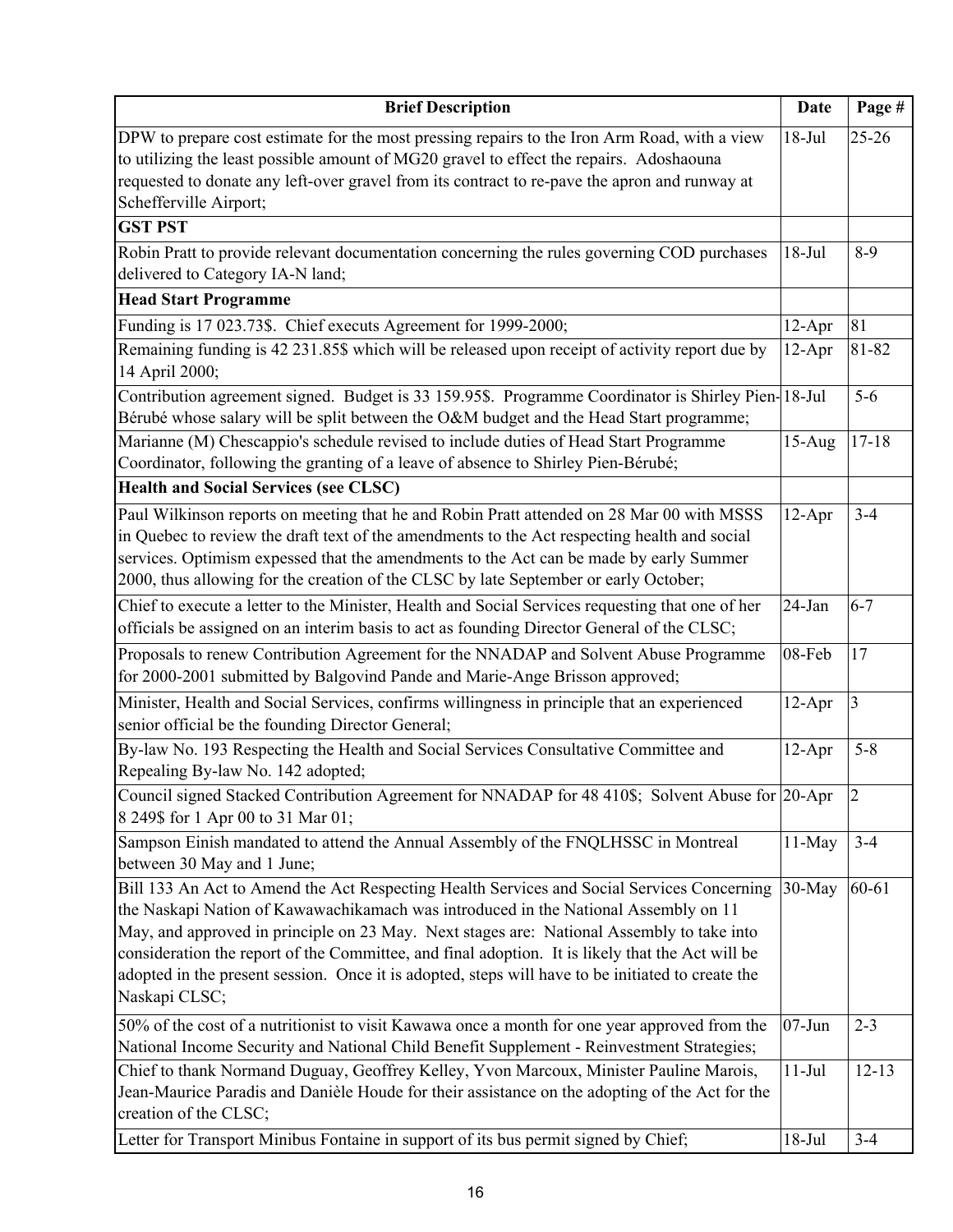| <b>Brief Description</b>                                                                                                                                                                                                                                                                                                                                                                | <b>Date</b> | Page #         |
|-----------------------------------------------------------------------------------------------------------------------------------------------------------------------------------------------------------------------------------------------------------------------------------------------------------------------------------------------------------------------------------------|-------------|----------------|
| Paul Wilkinson to initiate the required steps to obtain a dispensation for Jocelyn Bernier to<br>become the founding Director General of the CLSC;                                                                                                                                                                                                                                      | $18-Jul$    | $11 - 12$      |
| Meeting held to review steps that need to be taken to activate the Naskapi CLSC. Micheline<br>Rioux appointed as a resource person to assist in activating CLSC;                                                                                                                                                                                                                        | $18-Jul$    | 40             |
| Recommendations made of provisional Board Members to Minister, Health and Social<br>Services;                                                                                                                                                                                                                                                                                           | $15-Aug$    | $5-6$          |
| Recommendations made to the Minister, Health and Social Services of members of the<br>provisional board;                                                                                                                                                                                                                                                                                | 08-Sep      | $2 - 3$        |
| Chief allocated portfolio;                                                                                                                                                                                                                                                                                                                                                              | $18-Sep$    | 6              |
| Antonio Fontaine requests that the Nation appear before the Commission in order to reiterate<br>its support of his request for a bus permit. Johnny Mameamskum mandated to appear at the<br>hearing in Quebec City on 26 Sept;                                                                                                                                                          | $18-Sep$    | 56-57          |
| Chief to instruct Recreation Committee, Police Committee, HSP Committee, HSSCC,<br>Personnel Committee and the Naskapi Justice Healing Committee to submit activity reports on<br>a monthly basis;                                                                                                                                                                                      | $18-Sep$    | $62 - 63$      |
| Chief to attend FNQLHSSC caucus from 26-28 Sep in Montreal;                                                                                                                                                                                                                                                                                                                             | $18-Sep$    | 79             |
| Dispensary approached to consider organizing First Aid/CPR training to residents on a regular<br>basis as having such training is a prerequisite to employment at Sachidun;                                                                                                                                                                                                             | $18-Sep$    | 83-84          |
| Proposed Brighter Futures projects approved. They are Youth Exchange Programmes; visiting<br>psychologist and speech therapist; science and technology camp; karate club, for a total of 61<br>424.00\$ Balgovind Pande to submit operational plan to Health Canada;                                                                                                                    | $18-Sep$    | 59             |
| Operational Plan approved. Projected expenditures are for a nutritionist and a nutrition<br>programme, for a total amount of 6 357\$;                                                                                                                                                                                                                                                   | $18-Sep$    | 60             |
| Anna Fudakowska, the new Social Worker, introduced to Council;                                                                                                                                                                                                                                                                                                                          | $18-Sep$    | 63             |
| Marie Beique, nutritionist based in Quebec City, mandated to prepare a proposal for the First<br>Nations Diabetes Initiative. The initiative has funding of 15 million dollars through Health<br>Canada;                                                                                                                                                                                | $18-Sep$    | 64             |
| Bill 133 of the National Assembly, re. The creation of the Naskapi CLSC, was passed on 14<br>June and assented to on 16 June. Jocelyn Bernier unexpectedly retired at the end of June.<br>Despite numerous discussions, it has not proved possible to obtain dispensation for Jocelyn<br>Bernier to be the Founding Director General. Letter sent to Minister on urgency of the matter; | $23$ -Oct   | $20 - 21$      |
| Status report provided by Paul Wilkinson. Dispensation for Jocelyn Bernier to act as founding<br>Director General discussed. The nomination of members of the interim Board discussed. GoQ<br>willing to reimburse negotiating expenses of 100 000\$ for Section 10 of the NEQA;                                                                                                        | 31-Oct      | 28-29          |
| <b>Health Canada</b>                                                                                                                                                                                                                                                                                                                                                                    |             |                |
| Council signed Stacked Contribution Agreement for NNADAP for 48 410\$; Solvent Abuse for 20-Apr<br>8 249\$ for 1 Apr 00 to 31 Mar 01;                                                                                                                                                                                                                                                   |             | $\overline{2}$ |
| Chief authorized to execute the amended Stacked Contribution Agreement for the Mental<br>Health Programme (46 515.44\$); Brighter Futures (61 424.66\$); Pre-Natal Nutrition (6<br>357.40\$); NNADAP (48 410\$); and Solvent Abuse (8 249.00\$);                                                                                                                                        | $14$ -Jun   | $3 - 4$        |
| <b>Heavy Equipment - Department of Public Works</b><br>Document entitled "Machinery Rental Rates - 2000-2001", dated 1 Apr 00, approved;                                                                                                                                                                                                                                                | $12-Apr$    | 63             |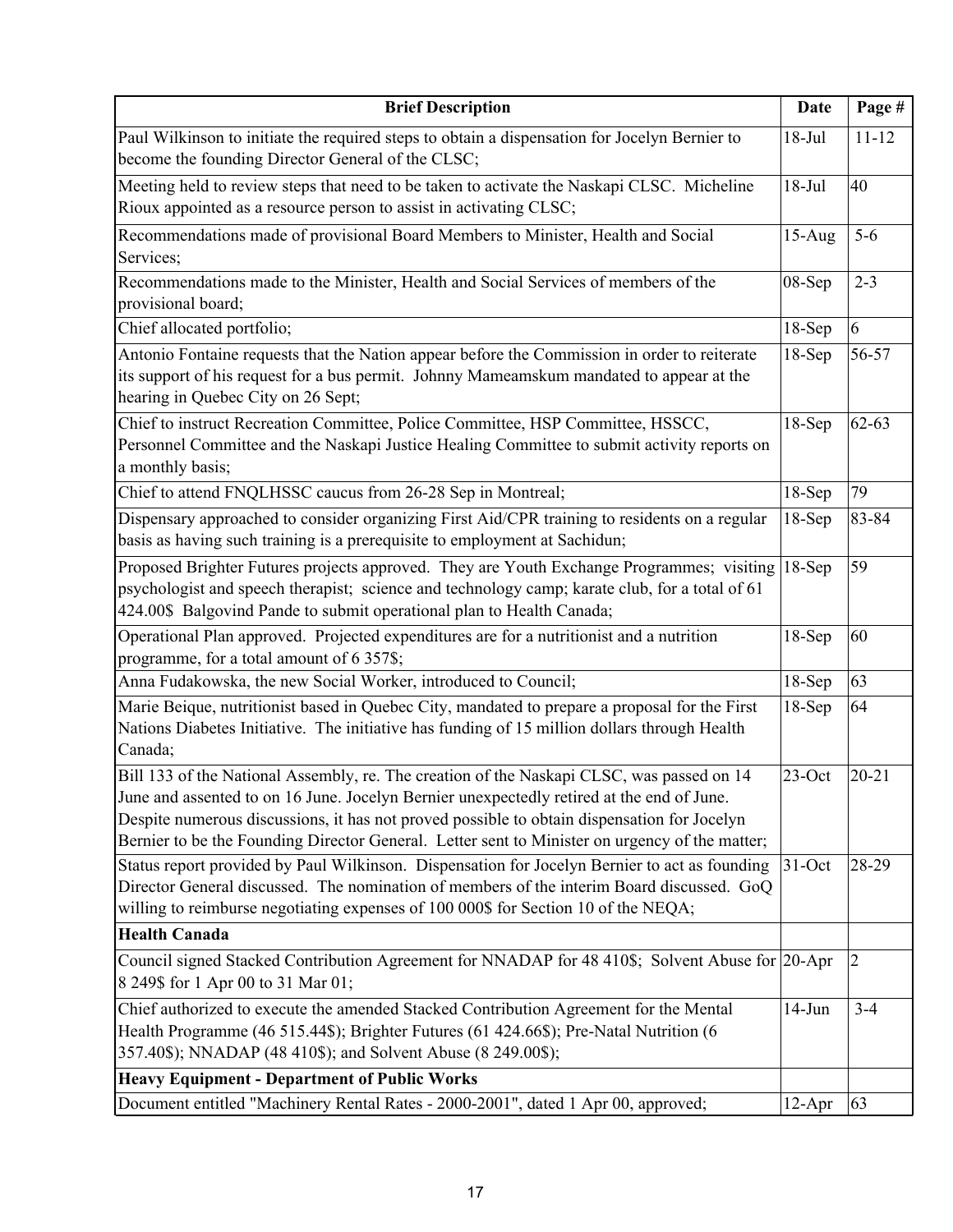| <b>Brief Description</b>                                                                                                                                                                                                                                                                                                                                                                                                                       | <b>Date</b> | Page #         |
|------------------------------------------------------------------------------------------------------------------------------------------------------------------------------------------------------------------------------------------------------------------------------------------------------------------------------------------------------------------------------------------------------------------------------------------------|-------------|----------------|
| NLMB meeting held on 13 June. Seven requests received for training. The following<br>approved: loader operator training for Michael Pien; lineman training for KESI; mother tongue<br>translation training for six Naskapis;                                                                                                                                                                                                                   | $14-Jun$    | $4 - 5$        |
| Bruser to prepare a cost estimate for a pick-up truck, to be fitted with a 500L tank and an<br>electric pump, to facilitate the refueling of heavy equipment at the work site;                                                                                                                                                                                                                                                                 | $18-Sep$    | 65-66          |
| Purchase of a Chevrolet 1994 Astro van, the cost not to exceed 2 500\$, approved;                                                                                                                                                                                                                                                                                                                                                              | $23$ -Oct   | 17             |
| <b>Heritage Fund</b>                                                                                                                                                                                                                                                                                                                                                                                                                           |             |                |
| Grant of 250\$ to offset travel costs incurred by three Mistissini Crees approved;                                                                                                                                                                                                                                                                                                                                                             | 24-Jan      | $1 - 2$        |
| New Fire Station named "Jonathon Shecanapish Memorial Fire Station". Outside sign and<br>inside plaque to cost no more than 3 000\$ to be accessed from the Heritage Fund;                                                                                                                                                                                                                                                                     | $12-Apr$    | 32             |
| Clergy's salary taken out of O & M and added to Heritage Fund;                                                                                                                                                                                                                                                                                                                                                                                 | $12-Apr$    | 42-43          |
| Interest estimated at 45 000\$. Expenditures are: funerals (5 000\$); Iron Arm Road materials<br>(15 000\$); Emergencies (5 000\$); Clergy Salary (15 000\$) and unbudgeted (5 000\$)                                                                                                                                                                                                                                                          | $12-Apr$    | 83-84          |
| Income for 12 months was 60 800\$. Expenditures were 55 855\$;                                                                                                                                                                                                                                                                                                                                                                                 | 30-May      | $\overline{4}$ |
| Grant of 300\$ approved to offset part of the travel costs to be incurred by three Mistissini Crees<br>who recently made a pilgrimage to Kawawa;                                                                                                                                                                                                                                                                                               | $15-Aug$    | 18-19          |
| Budget of 6 765\$ approved from Heritage Fund for urgent repairs to the Iron Arm Road. DPW<br>to oversee repair work;                                                                                                                                                                                                                                                                                                                          | $18-Sep$    | 46-47          |
| 500\$ approved to offset the costs of a wake for the late Elder Louis McKenzie;                                                                                                                                                                                                                                                                                                                                                                | $21-Nov$    | $\overline{5}$ |
| Financial report for six months tabled. Budget for 2000-1 is revised from 45 000\$ to 49 272\$;                                                                                                                                                                                                                                                                                                                                                | $21-Nov$    | 34-35          |
| 4 000\$ approved from Heritage Fund for the maintenance of Naskapi memorial sites. DiPW to                                                                                                                                                                                                                                                                                                                                                     | $21-Nov$    | 39             |
| administer budget and oversee maintenance;                                                                                                                                                                                                                                                                                                                                                                                                     |             |                |
| 7 500\$ approved from Heritage Fund to offset costs of a one-day charter to Whapmagoostui to                                                                                                                                                                                                                                                                                                                                                   | $21-Nov$    | 39-40          |
| enable 16 Naskapis to attend the funeral of the late Elder Matthew George on 22 Nov;<br><b>Home Care</b>                                                                                                                                                                                                                                                                                                                                       |             |                |
| Following Federal Minister's announcement in Feb 1999 that it will provide funding for a "First 08-Feb                                                                                                                                                                                                                                                                                                                                         |             | $23 - 15$      |
| Nations and Inuit Home Care Programme", the Nation is eligible to receive 11 629\$ to conduct                                                                                                                                                                                                                                                                                                                                                  |             |                |
| a needs assessment in Kawawa. Paul Wilkinson to conduct needs assessment;                                                                                                                                                                                                                                                                                                                                                                      |             |                |
| Adeela Ayaz, contracted to conduct a needs assessment for home care in Kawawa, meets                                                                                                                                                                                                                                                                                                                                                           | $18-Sep$    | 64-65          |
| Council. She asks the Chief and Councillors for their views on home care in Kawawa;                                                                                                                                                                                                                                                                                                                                                            |             |                |
| House No. 9                                                                                                                                                                                                                                                                                                                                                                                                                                    |             |                |
| Notice of Termination of lease with Elijah Einish executed;                                                                                                                                                                                                                                                                                                                                                                                    | $20 - Apr$  | $\overline{4}$ |
| Units 9, 64 and 207 the tenants being Elijah Einish, Susan Tooma and Ruby Nabinacaboo<br>respectively discussed. Lease with Susan Tooma terminated effective 9 April 00; she is<br>responsible for the cost of repairs and unpaid rent and energy and Council to re-allocate unit.<br>Lease with Ruby Nabinacaboo terminated effective 9 Apr 00; she is responsible for repairs and<br>unpaid rent and energy and Council to re-allocate unit; | $20 - Apr$  | $4 - 5$        |
| Tamar Chittspattio requests House No. 9. She is reminded of allocation policy. Name added to 20-Apr<br>list "Backlog of Housing Requests"                                                                                                                                                                                                                                                                                                      |             | 7              |
| Lease cancelled effective 20 May. HMM to estimate repairs and carry them out and charge<br>Elijah Einish for all repair costs;                                                                                                                                                                                                                                                                                                                 | $18-Sep$    | 26             |
| In response to a statement made by Paul Mokoush that the HMM starts repairs but he often<br>does not complete them, Willie Mameanskum summarized the status of renovations under way<br>at Houses No. 9, 21 and 64,                                                                                                                                                                                                                            | 18-Sep      | 74-75          |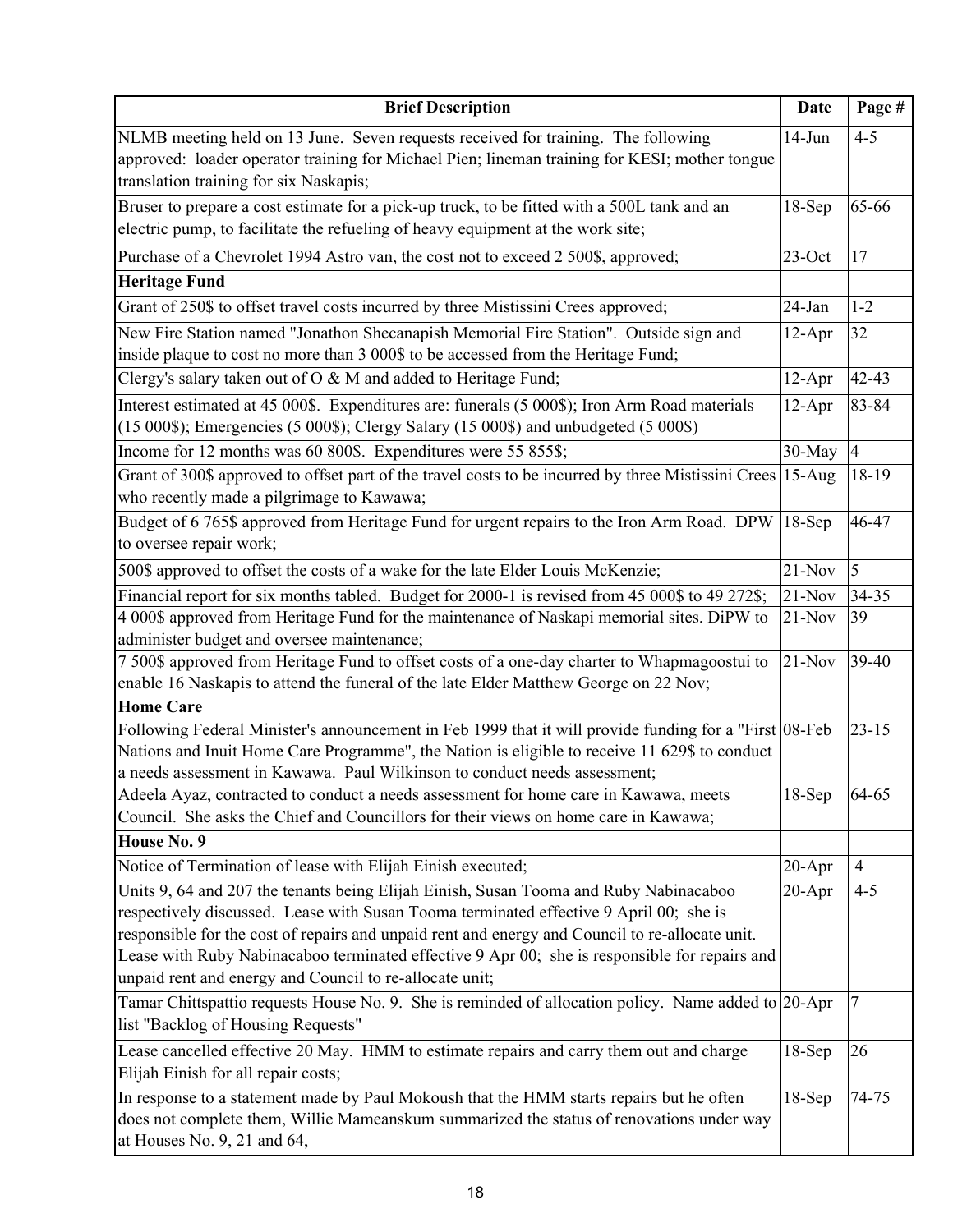| <b>Brief Description</b>                                                                                                                                                                                                                                   | <b>Date</b> | Page #    |
|------------------------------------------------------------------------------------------------------------------------------------------------------------------------------------------------------------------------------------------------------------|-------------|-----------|
| No. 9 allocated to Louise Nattawappio conditional upon her paying arrears and her name<br>removed from the list;                                                                                                                                           | $31-Oct$    | $33 - 35$ |
| Rebecca Uniam's letter dated 10 July requests House 9. She is informed that it has been<br>allocated to Louise Nattawappio. Ms Uniam is also forwarded a copy of the Notice sent to<br>Naskapis concerning housing maintenance;                            | $21-Nov$    | 40        |
| House No. 21                                                                                                                                                                                                                                               |             |           |
| House No. 21 under repairs and George Katsimoko allocated Maisonette No. 124 for the<br>duration. Agreement between Council and George Katsimoko allocating him a maisonette.<br>DiPW and HMM responsible for ensuring that House 21 does not deteriorate; | $20 - Apr$  | $2 - 3$   |
| Paul Mameanskum said that a budget of 28 552\$ approved for structural repairs, and that 2<br>000\$ is available for the HMM to carry out interior repairs;                                                                                                | $18-Jul$    | 16        |
| In response to a statement made by Paul Mokoush that the HMM starts repairs but he often<br>does not complete them, Willie Mameanskum summarized the status of renovations under way<br>at Houses No. 9, 21 and 64,                                        | $18-Sep$    | 74-75     |
| Letter from George Katsimoko asking when he could move back into House 21 referred to the<br>HMM;                                                                                                                                                          | $21-Nov$    | 43        |
| House No. 28                                                                                                                                                                                                                                               |             |           |
| Housing Officer mandated to allocate House No. 28, vacated by Marianne Chescappio to the<br>first person the list "Backlog of Housing Requests";                                                                                                           | 08-Sep      | $6 - 7$   |
| House No. 28 allocated to Elizabeth Einish-Gabriel conditional upon her having zero<br>indebtedness and her name deleted from the list;                                                                                                                    | $31-Oct$    | 35        |
| House No. 40                                                                                                                                                                                                                                               |             |           |
| Paul Renzoni to provide Council with a chronology of events surrounding the insurance<br>settlement that was received for the fire that occurred in the kitchen of House No. 40 in 1992<br>and the ensuing repairs to the unit;                            | $18-Sep$    | 74        |
| Chronology of events re. Insurance settlement following the fire in 1992 submitted by Paul<br>Renzoni. Council agreed that repairs resulting from the fire have been completed. Council<br>closes file;                                                    | $21-Nov$    | $2 - 3$   |
| House No. 47                                                                                                                                                                                                                                               |             |           |
| HMM instructed to build ramp at House No. 47 for Willie and Lucy Einish;                                                                                                                                                                                   | $20 - Apr$  | $6 - 7$   |
| House No. 57                                                                                                                                                                                                                                               |             |           |
| Council approved sublet of House 57 to Minnie Chemaganish. The Lessee is David Einish.<br>Housing Officer to ask David Einish if he is willing to sign a "Voluntary Termination of Lease"<br>for unit 57, and sign a Lease for an apartment;               | $18-Sep$    | 32-33     |
| David Einish prepared to sign "Voluntary Termination of Lease" for House 57. He has reached 31-Oct<br>agreement with Shirley Pien to sublet Apt 104, but she has not yet signed a "Voluntary<br>Termination of Lease".                                     |             | 31        |
| House No. 64                                                                                                                                                                                                                                               |             |           |
| Units 64, 110, Apt. 104, 206 are occupied by illegal sub-lessees. Letters requesting them to<br>regularize tenancy signed by Chief;                                                                                                                        | $21$ -Feb   | 68-69     |
| Lease with Susan Tooma terminated effective 9 April 00. Informed that she is responsible for<br>the cost of repairs and unpaid rent and energy and Council to re-allocate the unit;                                                                        | $20 - Apr$  | $4 - 5$   |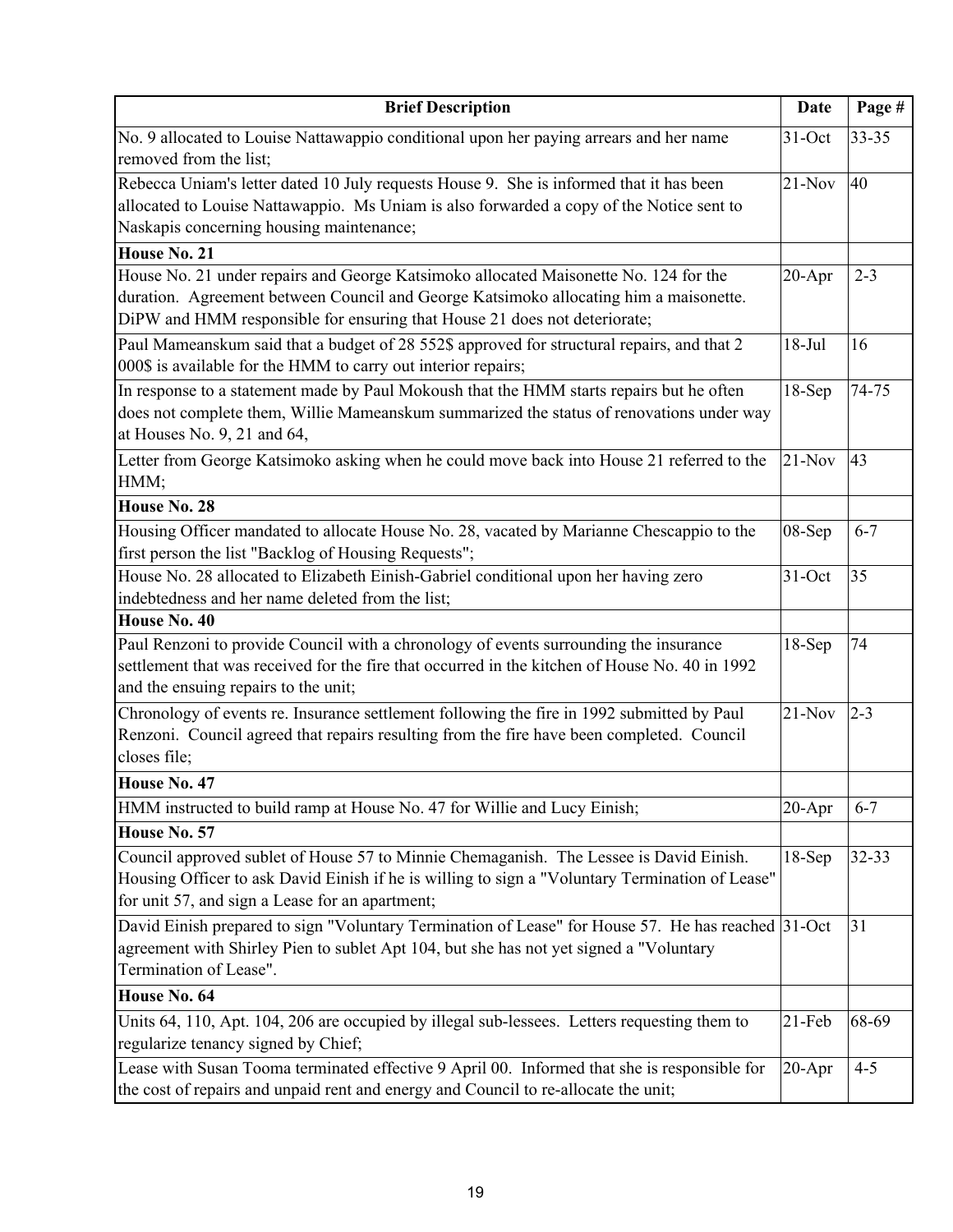| <b>Brief Description</b>                                                                                                                                                                                                                                                                                                                                                                                                                                                                                      | <b>Date</b> | Page #    |
|---------------------------------------------------------------------------------------------------------------------------------------------------------------------------------------------------------------------------------------------------------------------------------------------------------------------------------------------------------------------------------------------------------------------------------------------------------------------------------------------------------------|-------------|-----------|
| Units 9, 64 and 207 the tenants being Elijah Einish, Susan Tooma and Ruby Nabinacaboo<br>respectively discussed. Lease with Susan Tooma terminated effective 9 April 00; she is<br>responsible for the cost of repairs and unpaid rent and energy and Council to re-allocate unit.<br>Lease with Ruby Nabinacaboo terminated effective 9 Apr 00; she is responsible for repairs and<br>unpaid rent and energy and Council to re-allocate unit. Notice of Termination of lease with<br>Elijah Einish executed; | $20 - Apr$  | $4 - 5$   |
| Lease with Susan Tooma terminated hence Unit No. 64 is vacant;                                                                                                                                                                                                                                                                                                                                                                                                                                                | $20 - Apr$  | 19        |
| Letter sent to Susan Tooma attaching a preliminary invoice for 9 773.47\$ for repairs;                                                                                                                                                                                                                                                                                                                                                                                                                        | 30-May      | 77        |
| Lease cancelled on 9 April with Susan Tooma. Chief to remind her that she is no longer the<br>Lessee; the estimated cost of repairs is 12 354.72\$, and that rent and electricity payments are<br>also in arrears;                                                                                                                                                                                                                                                                                            | $18-Sep$    | $25 - 26$ |
| In response to a statement made by Paul Mokoush that the HMM starts repairs but he often<br>does not complete them, Willie Mameanskum summarized the status of renovations under way<br>at Houses No. 9, 21 and 64,                                                                                                                                                                                                                                                                                           | $18-Sep$    | 74-75     |
| Susan Tooma meets Council and requests that she sign a Lease for House 64 as the previous<br>lease was terminated. A decision to lease House 64 to Susan Tooma deferred;                                                                                                                                                                                                                                                                                                                                      | $11$ -Oct   | $2 - 5$   |
| Edward Shecanapish reminded that Council expects to receive from him total expenditures to<br>date of renovations to House 64;                                                                                                                                                                                                                                                                                                                                                                                | $31$ -Oct   | 35        |
| Susan Tooma to repay arrears, 34 765.59\$ being the cost of repairs as of 15 Sept, and which are 21-Nov<br>likely to increase; sign Release Forms authorizing deductions at source; sign a General Lease.<br>Council has the right to terminate the Lease if all conditions are not met;                                                                                                                                                                                                                      |             | 43-44     |
| House No. 73                                                                                                                                                                                                                                                                                                                                                                                                                                                                                                  |             |           |
| Mary Ann Tooma's request for temporary accommodation in Schefferville for the duration of<br>renovations to House 73 refused;                                                                                                                                                                                                                                                                                                                                                                                 | $18-Sep$    | 77-78     |
| Mary Ann Tooma and Moses Sandy meet Council regarding temporary accommodation in<br>Schefferville for the duration of renovations to House 73. Council explains shortage of funds<br>in HMM;                                                                                                                                                                                                                                                                                                                  | $18-Sep$    | 80        |
| House No. 101                                                                                                                                                                                                                                                                                                                                                                                                                                                                                                 |             |           |
| Elizabeth Mameanskum, the Lessee of House 101, is attending school in Ottawa and has not<br>sought permission to sublet to Joseph Guanish. Elizabeth Mameanskum has until 9 October to<br>arrange a sublet for the house, failing which, it will be reallocated;                                                                                                                                                                                                                                              | $18-Sep$    | 31        |
| House No. 104 - School Extension                                                                                                                                                                                                                                                                                                                                                                                                                                                                              |             |           |
| Annie Guanish, House 104, and Joe Peastitute, House 110 to be asked by Housing Officer if<br>they are prepared to exchange units;                                                                                                                                                                                                                                                                                                                                                                             | $20 - Apr$  | $4 - 5$   |
| To regularize tenancy, "voluntary termination of lease" signed by Annie Guanish, tenant of<br>House 104, the School Extension, and General Lease for 110 executed with her. Chief to write<br>to Joe Peastitute informing him that House 104 is being re-allocated since he failed to take<br>occupation and assume full responsibility for rent and utility costs;                                                                                                                                           | $18-Sep$    | 24-25     |
| Pentecostal congregation request that House 104, the School Extension, be set aside as a place<br>of worship. Paul Renzoni to establish if CMHC funding was used for the unit and if it can be<br>used for a purpose other than housing a Naskapi beneficiary;                                                                                                                                                                                                                                                | $18-Sep$    | 78        |
| Sampson Einish, Tenant of Apt 302, allocated House No. 104;                                                                                                                                                                                                                                                                                                                                                                                                                                                   | 31-Oct      | 30-31     |
| House No. 110                                                                                                                                                                                                                                                                                                                                                                                                                                                                                                 |             |           |
| Annie Guanish, House 104, and Joe Peastitute, House 110 to be asked by Housing Officer if<br>they are prepared to exchange units;                                                                                                                                                                                                                                                                                                                                                                             | $20-Apr$    | $4 - 5$   |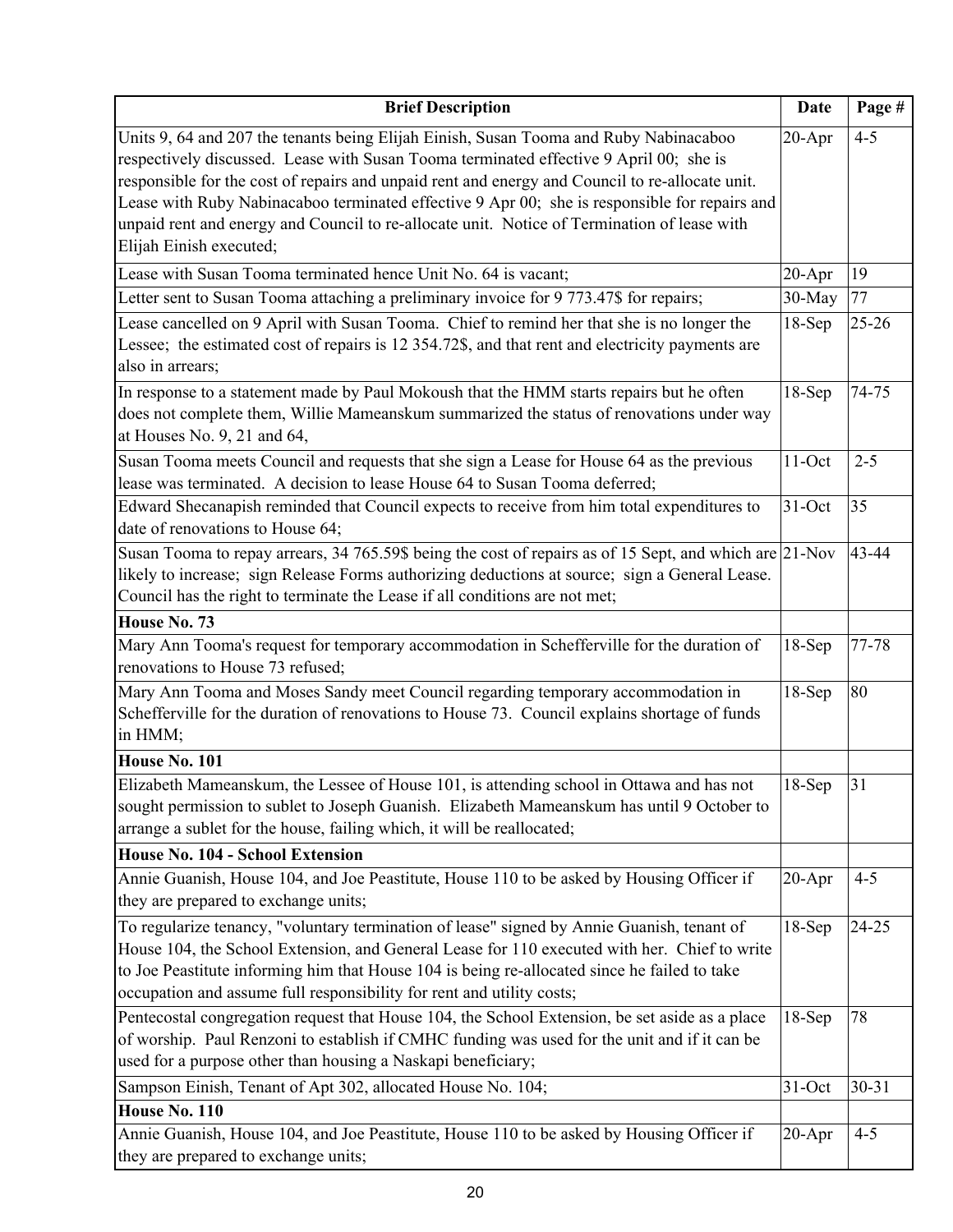| <b>Brief Description</b>                                                                                                                                                                                                                                                                                                                                            | <b>Date</b> | Page #    |
|---------------------------------------------------------------------------------------------------------------------------------------------------------------------------------------------------------------------------------------------------------------------------------------------------------------------------------------------------------------------|-------------|-----------|
| To regularize tenancy, "voluntary termination of lease" signed by Annie Guanish, tenant of<br>House 104, the School Extension, and General Lease for 110 executed with her. Chief to write<br>to Joe Peastitute informing him that House 104 is being re-allocated since he failed to take<br>occupation and assume full responsibility for rent and utility costs; | $18-Sep$    | $24 - 25$ |
| House No. 114                                                                                                                                                                                                                                                                                                                                                       |             |           |
| Melissa Peastitute's request to sublet House 114 for one year to Annie Tooma granted;                                                                                                                                                                                                                                                                               | $18-Sep$    | 27        |
| <b>House/Maisonette No. 123</b>                                                                                                                                                                                                                                                                                                                                     |             |           |
| Foundation on the north west corner has lifted approximately 2-1/2". Estimated cost to fix is<br>28 552\$. Hartel to apply to CMHC for use of the Replacement Fund. George Katsimoko<br>allocated Maisonette No. 123 for the duration of the repairs, and he is to pay 40\$/week rent for<br>House No. 21, and energy charges for Maisonette No. 123;               | $12-Apr$    | 34-35     |
| <b>Housing - Allocations</b>                                                                                                                                                                                                                                                                                                                                        |             |           |
| Apt. 208 allocated to Alex Nabinacaboo. Susan Uniam, the next person on the list does not<br>want an apartment, and her request that her application date of 6 May 1998 for a house remain<br>on list approved;                                                                                                                                                     | 21-Feb      | 69-70     |
| Annie Einish allocated Apt 304 but is living in Sept-Iles;                                                                                                                                                                                                                                                                                                          | $12-Apr$    | 35-36     |
| Kathleen Tooma, House 66, Nancy Shecanapish and Charlotte Pien allocated remaining<br>maisonettes. In the event that Charlotte Pien decides not to relocate to Kawawa, Sampson<br>Chescappio is allocated that maisonette;                                                                                                                                          | $20 - Apr$  | 12        |
| Kathleen Tooma allocated a maisonette on 20 Apr 00. Remains unoccupied. Resolution<br>rescinded, and allocated to Darcy Chescappio conditional upon her paying arrears of 1 506.15\$.<br>Housing Officer to have General Lease and Release Form signed;                                                                                                             | 30-May      | $71 - 73$ |
| David Swappie allocated a maisonette on 22 Nov 99. Resolution rescinded. Conditional upon<br>Jacob Einish and Hannah Tooma paying in full arrears of 2 385.40\$ they are allocated a<br>maisonette. Housing Officer to have General Lease and Release Form signed;                                                                                                  | 30-May      | 72        |
| Marianne Chescappio, Noat Einish and James Uniam/Gloria Sandy allocated Phase XV houses;                                                                                                                                                                                                                                                                            | $08-Sep$    | 5.6       |
| Housing Officer mandated to allocate House No. 28, vacated by Marianne Chescappio to the<br>first person the list "Backlog of Housing Requests". Decision on Apt 102 deferred;                                                                                                                                                                                      | 08-Sep      | $6 - 7$   |
| Sampson Einish, tenant of Apt 302, allocated House No. 104 (the School Extension)                                                                                                                                                                                                                                                                                   | $31-Oct$    | $30 - 31$ |
| No. 9 allocated to Louise Nattawappio conditional upon her paying arrears and her name<br>removed from the list;                                                                                                                                                                                                                                                    | $31-Oct$    | $33 - 35$ |
| House No. 28 allocated to Elizabeth Einish-Gabriel conditional upon her having zero<br>indebtedness and her name deleted from the list;                                                                                                                                                                                                                             | $31-Oct$    | 35        |
| <b>Housing Apartment Entrances</b>                                                                                                                                                                                                                                                                                                                                  |             |           |
| Andy Kozina to determine whether the number of entrances in Apts. 210 and 105 is in<br>compliance with the National Building Code;                                                                                                                                                                                                                                  | $18-Sep$    | 81-82     |
| <b>Housing - Apartments</b>                                                                                                                                                                                                                                                                                                                                         |             |           |
| Lease with Ruby Nabinacaboo terminated effective 9 Apr 00. Informed that she is responsible<br>for the cost of repairs and unpaid rent and energy and Council to re-allocate the apartment;                                                                                                                                                                         | $20-Apr$    | $4 - 5$   |
| Shirley Pien-Bérubé to continue to be responsible for apartment until such time as she executes<br>a "Voluntary Termination of Lease" and it is approved by Council;                                                                                                                                                                                                | $18-Sep$    | 28-29     |
| Joe Shecanapish's request to sublet Apt 206 to Martha Mary Shecanapish for period 15 Aug<br>2000 to 30 June 2001 granted;                                                                                                                                                                                                                                           | $18-Sep$    | 28        |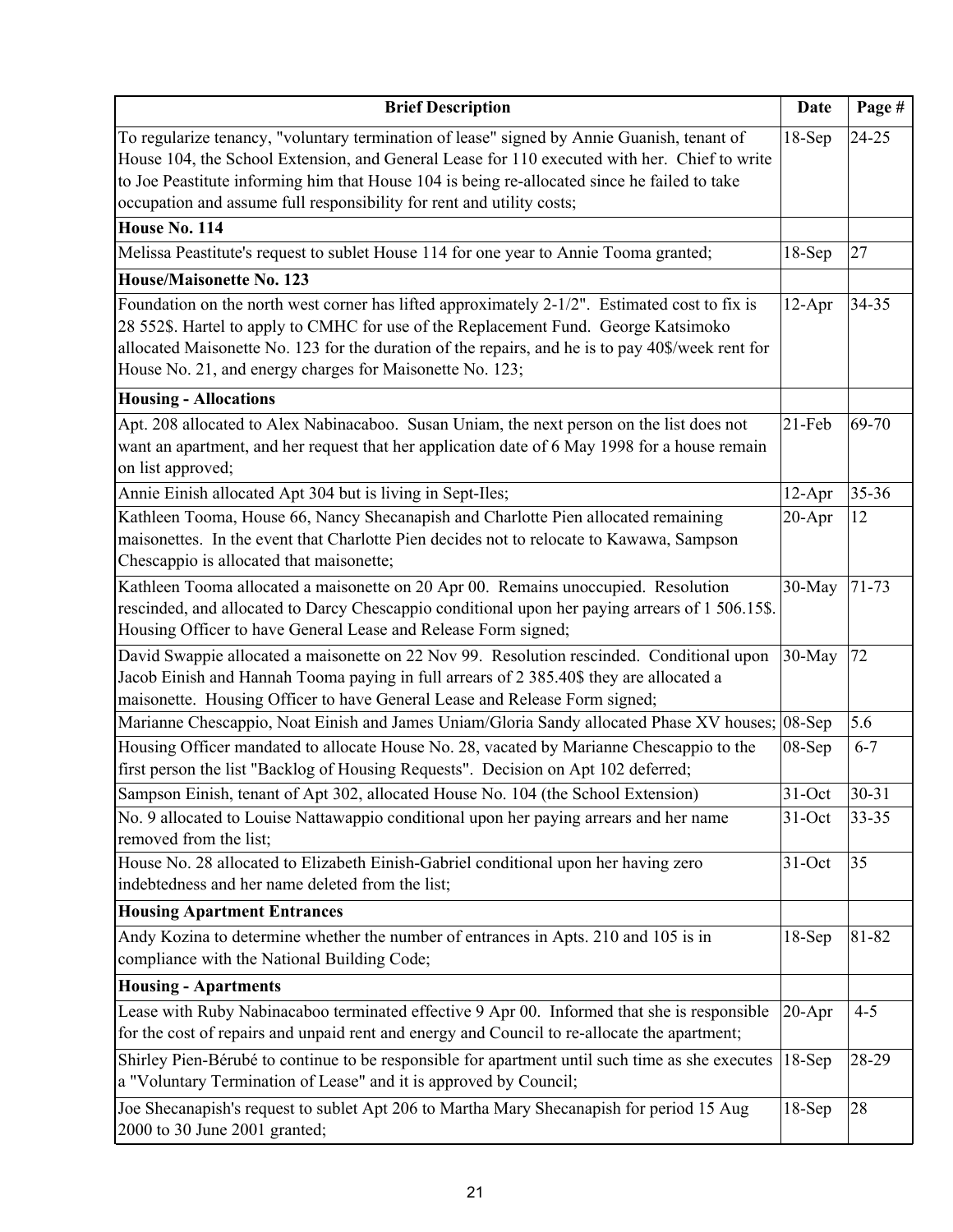| <b>Brief Description</b>                                                                                                                                                                                                                                                      | <b>Date</b> | Page #    |
|-------------------------------------------------------------------------------------------------------------------------------------------------------------------------------------------------------------------------------------------------------------------------------|-------------|-----------|
| File closed on claim by Mike Sandy for reimbursement of 337.71\$ for repairs he undertook to<br>Apt. 103;                                                                                                                                                                     | $21-Nov$    | $3 - 4$   |
| Andy Kozina to prepare a cost estimate for the installation of emergency exits on the second<br>floors of Apts. 210 and 105;                                                                                                                                                  | $21-Nov$    | $4 - 5$   |
| <b>Housing Backlog</b>                                                                                                                                                                                                                                                        |             |           |
| The reasons why vacant units should be allocated tabled and discussed;                                                                                                                                                                                                        | 30-May      | 71        |
| Chief sends letter to Minister, DIAND, requesting that negotiations be initiated to eliminate the<br>backlog of housing at Kawawa, and ensuring that the Nation has financial resources to renovate<br>and maintain houses as they age;                                       | $18-Jul$    | 41        |
| <b>Housing Dependants</b>                                                                                                                                                                                                                                                     |             |           |
| Household list, prepared by Housing Officer, tabled;                                                                                                                                                                                                                          | $20 - Apr$  | 17        |
| Housing List "Backlog of Housing Requests" (referred to as "the List")                                                                                                                                                                                                        |             |           |
| Apt. 208: Susan Uniam, the next person on the list does not want an apartment, and her request<br>that her application for a house dated 6 May 1998 remain on list approved;                                                                                                  | $21-Feb$    | 70        |
| Jeremy Einish, 2 Dec 99 for apt; Simon Einish, 17 Jan 00 for house; Diane Mameanskum, 28<br>Feb 00 for maisonette, and Joseph Paul Guanish, 2 Mar 00 for a house or an apartment added to<br>list;                                                                            | $21-Feb$    | 71        |
| Tamar Chittspattio requests House No. 9. She is reminded of allocation policy. Name added to 20-Apr<br>the list;                                                                                                                                                              |             | 7         |
| Martha Mary Shecanapish's request for an apartment or a house dated 22 May 00 and Noah<br>Swappie's request for an apartment dated 24 May 00 to be added to the list;                                                                                                         | 30-May      | 75        |
| Chief to write to Kitty Tooma to ask if she wishes to remain on the list and to inform her that<br>she must forward a written reply within a month, failing which her name will be removed from<br>it;                                                                        | $18-Sep$    | $23 - 24$ |
| Hanna Tooma's request for an apartment to be added to the list;                                                                                                                                                                                                               | $18-Sep$    | 75        |
| Request from Louise Nattawappio-Tooma and John Tooma for a house added to the list<br>effective 29 Sept 00;                                                                                                                                                                   | $18-Sep$    | 81        |
| Requests received from Naomi Einish and Mary Jane Pien for 157 AP Low. Housing Officer<br>to inform them that house was allocated to Edward Mameanskum on 24 Oct, but that their<br>names will be added to the list;                                                          | $31-Oct$    | 29-30     |
| Emily Guanish-Belliveau's request for a house dated 28 Sept to be placed on list;                                                                                                                                                                                             | $31-Oct$    | 32        |
| Isabel Mokoush-Dominique's request for a house dated 7 Apr 97 tabled. It had been misplaced<br>by the previous Housing Officer, Maggie Swappie, and only recently discovered in an old file.<br>Request to be placed on list with a first date of application being 7 Apr 97; | $31-Oct$    | $32 - 33$ |
| Robert Swappie's request for a house, apartment or duplex dated 27 Sept 00 added to the list;                                                                                                                                                                                 | 31-Oct      | 33        |
| Elizabeth Chemaganish's request dated 29 Sept for a house to be placed on list;                                                                                                                                                                                               | $31-Oct$    | 33        |
| <b>Housing Maintenance</b>                                                                                                                                                                                                                                                    |             |           |
| Request from tenant of House 71 referred to HMM for consideration;                                                                                                                                                                                                            | 24-Jan      | 13        |
| Budget for 2000-2001 to be reviewed at the next meeting. HMM to complete inspections of<br>remaining 50% of the housing stock;                                                                                                                                                | 08-Feb      | 27        |
| Request from Caroline Uniam House 30 forwarded to HMM;                                                                                                                                                                                                                        | $21$ -Feb   | 81        |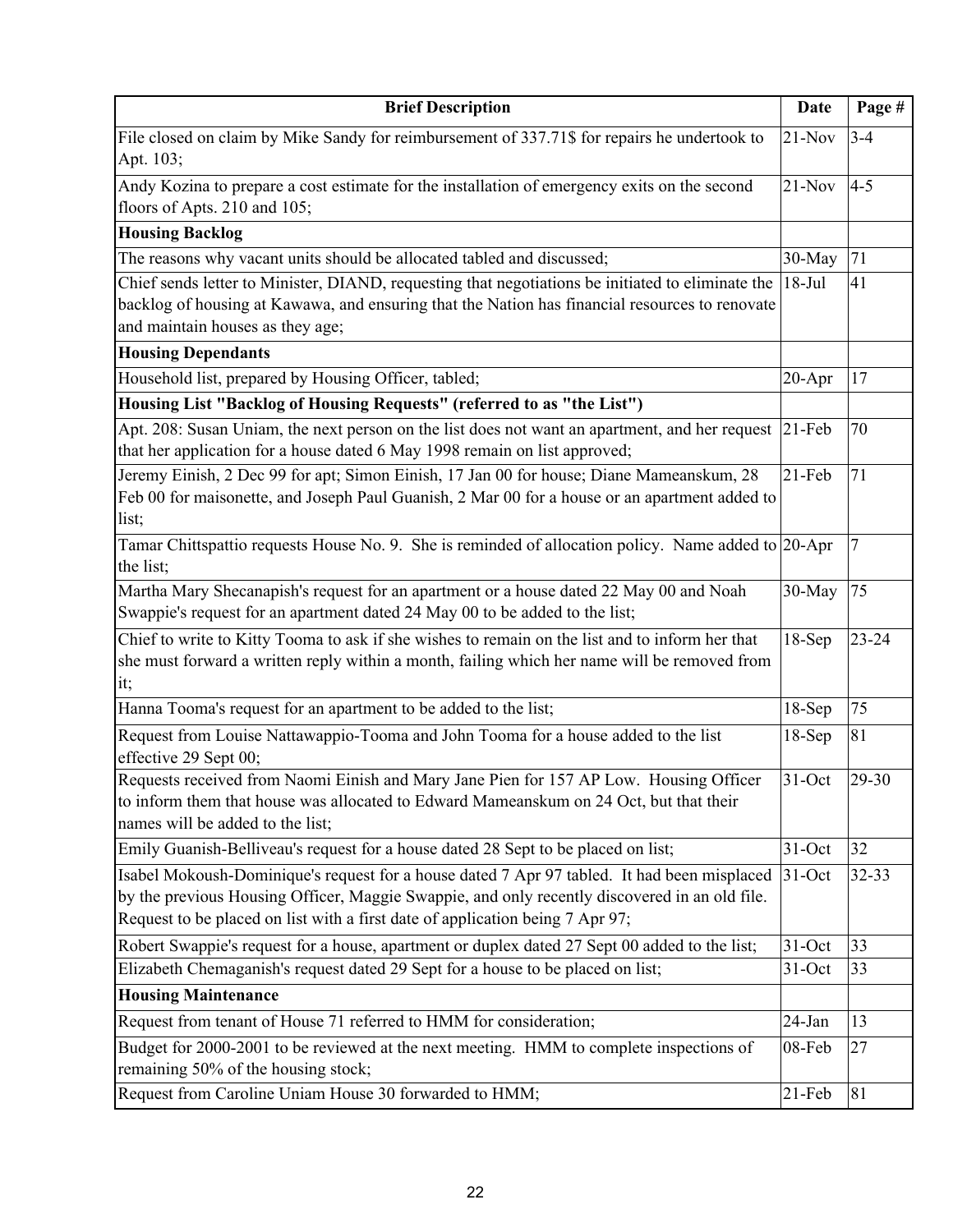| <b>Brief Description</b>                                                                                                                                                                                                                                           | <b>Date</b> | Page #    |
|--------------------------------------------------------------------------------------------------------------------------------------------------------------------------------------------------------------------------------------------------------------------|-------------|-----------|
| Apt. 301 in need of repairs. Estimate for 6 047.13\$ submitted by HMM and reviewed by<br>Council. HMM instructed to make repairs. Apt 301 allocated to Peter Swappie by Resno 99-<br>Aug16-10;                                                                     | $21-Feb$    | 69-70     |
| Jean Chapman and HMM to prepare budget for 2000-1 for approval by Council;                                                                                                                                                                                         | 12-Apr      | $42 - 43$ |
| No. 21 under repairs and George Katsimoko allocated Maisonette No. 124 for the duration.<br>Agreement between Council and George Katsimoko allocating him a maisonette. DiPW and<br>HMM responsible for ensuring that House 21 does not deteriorate;               | $20 - Apr$  | $1 - 2$   |
| HMM instructed to build ramp at House No. 47 for Willie and Lucy Einish;                                                                                                                                                                                           | $20 - Apr$  | $6 - 7$   |
| Requests from Caroline Union, House 30, and Moses Sandy, House 73, refused;                                                                                                                                                                                        | $20 - Apr$  | $6 - 7$   |
| Work Plan, 2000-1 approved;                                                                                                                                                                                                                                        | $20 - Apr$  | $7 - 8$   |
| HMM instructed to complete inspection of Phase I with a view to identifying structural repairs,<br>and prepare cost estimates. Andy Kozina to review repairs and related cost estimates when he<br>is next in Kawawa on other Nation business;                     | $20 - Apr$  | $13 - 14$ |
| Mike Sandy's request for 337.71\$, being the cost of material for repairs to Apt. 103, refused as<br>permission not requested by Council prior to renovations being executed;                                                                                      | $20 - Apr$  | $19-20$   |
| Mary Mokoush requested to pay down her debt and re-submit her request for repairs;                                                                                                                                                                                 | $20 - Apr$  | 20        |
| O&M financial statement for 12 month reviewed. Deficit is 77 400\$. Richard Lodge reports<br>that the DPW is overspent by 125 215\$, 53 000\$ attributed to HMM;                                                                                                   | 30-May      | $2 - 3$   |
| Edward Shecanapish, Housing Maintenance Office Manager, appointed as a permanent<br>Municipal Employee effective 17 July 2000 with a salary increase from 12\$ to 15\$/hour;                                                                                       | 30-May      | 68-69     |
| Budget of income and expenditures of 250 000\$ approved by 00-May30-45;                                                                                                                                                                                            | 30-May      | 75-76     |
| Letter sent to Susan Tooma attaching a preliminary invoice for 9 773.47\$ being the cost of<br>repairs;                                                                                                                                                            | 30-May      | 77        |
| Tenant of House 65 requests that the Nation undertake the work and bear the cost of repairing<br>broken windows. The HMM is to inform Sylvestre Tooma of the Nation's policy on repairs;                                                                           | 30-May      | 81        |
| Decision on proposal to instal electric baseboard heaters in 47 porches deferred;                                                                                                                                                                                  | $18-Jul$    | 8         |
| Paul Mameanskum said that a budget of 28 552\$ approved for structural repairs to House No.<br>21, and that 2 000\$ is available for the HMM to carry out interior repairs;                                                                                        | $18-Jul$    | 16        |
| Silas Nabinacaboo, Tenant of House No. 39 requests renovations and alternate accommodation<br>for duration of renovation. Request sent to HMM. Request for temporary accommodation<br>refused;                                                                     | $18-Jul$    | 36        |
| Daniel Mokoush and John Tooma hired by HMM on a temporary basis. The HMM does not<br>have authority to hire individuals unless they are outside contractors, for which there is a<br>budget. Jean Chapman to prepare a budget status report for review by Council; | $18-Sep$    | $31 - 32$ |
| Requests from John Shecanapish, House No. 62, and Noat Chemaganish, House 22, referred to<br>HMM for consideration;                                                                                                                                                | $18-Sep$    | 32        |
| John Tooma and Daniel Mokoush hired to complete plastering effective 15 Sept. at an hourly<br>wage of 12.19\$;                                                                                                                                                     | $18-Sep$    | 38-39     |
| In response to a statement made by Paul Mokoush that the HMM starts repairs but he often<br>does not complete them, Willie Mameanskum summarized the status of renovations under way<br>at Houses No. 9, 21 and 64,                                                | $18-Sep$    | 74-75     |
| Paul Renzoni to present for review by Council a chronology of events surrounding Mike<br>Sandy's letter dated 22 Nov 99 in which he requests a reimbursement of 337.71\$ for the cost of<br>materials for the repairs that he undertook at Apt 103;                | $18-Sep$    | 76-77     |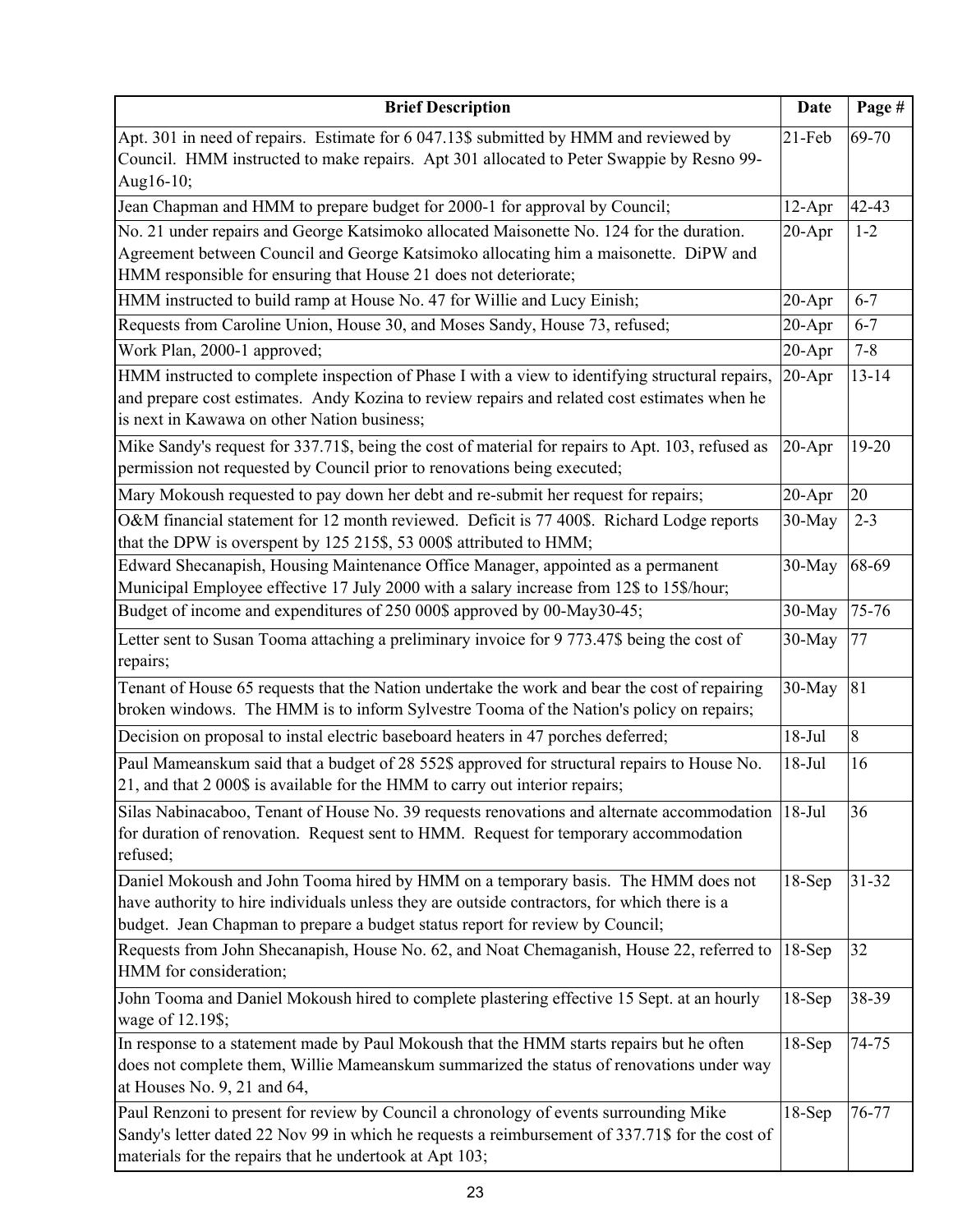| <b>Brief Description</b>                                                                                                                                                                                                                                                                                                                                                                                                                                                                                                                                                                          | <b>Date</b> | Page #    |
|---------------------------------------------------------------------------------------------------------------------------------------------------------------------------------------------------------------------------------------------------------------------------------------------------------------------------------------------------------------------------------------------------------------------------------------------------------------------------------------------------------------------------------------------------------------------------------------------------|-------------|-----------|
| Mary Ann Tooma and Moses Sandy meet Council regarding temporary accommodation in<br>Schefferville for the duration of renovations to House 73. Council explains shortage of funds<br>in HMM;                                                                                                                                                                                                                                                                                                                                                                                                      | $18-Sep$    | 80        |
| Paul Mokoush handed an unspecified number of written requests for house renovations;                                                                                                                                                                                                                                                                                                                                                                                                                                                                                                              | $18-Sep$    | 74        |
| Jean Chapman reports that HM overspend is 46 879.31\$, which means that the approved<br>budget of 250 000\$ for the entire 2000-2001 fiscal year has been completely depleted in six<br>months, in addition to which there is a deficit of approx. 46 879.31\$. Willie Mameanskum<br>meets Council. He says he received a lot of pressure from community members. Hartel to<br>advise on advisability of taking a bank loan for HM to continue functioning. PFWAssoc, DPW<br>and Bruser to define emergency repairs, estimate budget. PFWAssoc and DiPW to oversee<br>taking corrective measures; | 31-Oct      | $8 - 25$  |
| File closed on claim by Mike Sandy for reimbursement of 337.71\$ for repairs he undertook to<br>Apt. 103;                                                                                                                                                                                                                                                                                                                                                                                                                                                                                         | $21-Nov$    | $3 - 4$   |
| Overspend approx. 47 000\$. Temporary labour and contractors laid off. HM and HMOM to<br>be laid off effective 3 Jan 01 until further notice. Moses Mameamskum to be transferred to<br>DPW. Jean Chapman to draft, for signature by the Chief, a notice to the community explaining<br>temporary closure of Housing Maintenance;                                                                                                                                                                                                                                                                  | $21-Nov$    | 27-30     |
| Hartel advises against requesting CIBC for a loan for HM;                                                                                                                                                                                                                                                                                                                                                                                                                                                                                                                                         | $21-Nov$    | 27        |
| Letter from George Katsimoko asking when he could move back into House 21 referred to the<br>HMM;                                                                                                                                                                                                                                                                                                                                                                                                                                                                                                 | $21-Nov$    | 43        |
| Hunter Support Programme/Committee ("HSP")                                                                                                                                                                                                                                                                                                                                                                                                                                                                                                                                                        |             |           |
| Loan of 63 000\$ granted to cover the Goose Hunt to take place in early May 2000 until such<br>time as first payment received from the Société de la faune et des parcs du Québec;                                                                                                                                                                                                                                                                                                                                                                                                                | $12-Apr$    | 74        |
| Election of 4 members for a three-year term scheduled to take place at the Electors' Meeting<br>scheduled for 31 May at 7 p.m. in the Church basement;                                                                                                                                                                                                                                                                                                                                                                                                                                            | 30-May      | 13        |
| Councillor Isaac Pien allocated portfolio;                                                                                                                                                                                                                                                                                                                                                                                                                                                                                                                                                        | $18-Sep$    | 6         |
| Chief to instruct Recreation Committee, Police Committee, HSP Committee, HSSCC,<br>Personnel Committee and the Naskapi Justice Healing Committee to submit activity reports on<br>a monthly basis;                                                                                                                                                                                                                                                                                                                                                                                                | $18-Sep$    | $62 - 63$ |
| Report for six months to 30 Sept. tabled;                                                                                                                                                                                                                                                                                                                                                                                                                                                                                                                                                         | $21-Nov$    | 35-36     |
| Hydro-Québec                                                                                                                                                                                                                                                                                                                                                                                                                                                                                                                                                                                      |             |           |
| Clean-up of former exploration/construction sites used during Phase One of the La Grande<br>Complex under investigation, and field inventory for area between Caniapiscau and Fort<br>McKenzie is scheduled to take place from 9 July. Elders will be asked about their knowledge<br>of sites;                                                                                                                                                                                                                                                                                                    | 30-May      | 53-54     |
| Isaac Pien and Johnny Mameamskum to accompany Pierre Grégoire, H-Q, to Fort McKenzie                                                                                                                                                                                                                                                                                                                                                                                                                                                                                                              | $18-Sep$    | 8         |
| on 21 Sept to evaluate the scope of the clean-up;                                                                                                                                                                                                                                                                                                                                                                                                                                                                                                                                                 |             |           |
| <b>Ice Rink</b>                                                                                                                                                                                                                                                                                                                                                                                                                                                                                                                                                                                   |             |           |
| Recreation Committee's recommendation that 21 500\$ be spent on repairs to the changing room 24-Jan<br>approved, conditional upon there being sufficient funds in the budget;                                                                                                                                                                                                                                                                                                                                                                                                                     |             | 16        |
| Since it is required that a three inch strip of asphalt be laid in an area other than the road, it is<br>proposed that the ice rink be used as the test area. CQSB to be asked if they are interested in<br>the proposal. The Nation will donate 450 metric tons of granular material to the CQSB for the<br>paving of the ice rink;                                                                                                                                                                                                                                                              | $18-Jul$    | $21 - 22$ |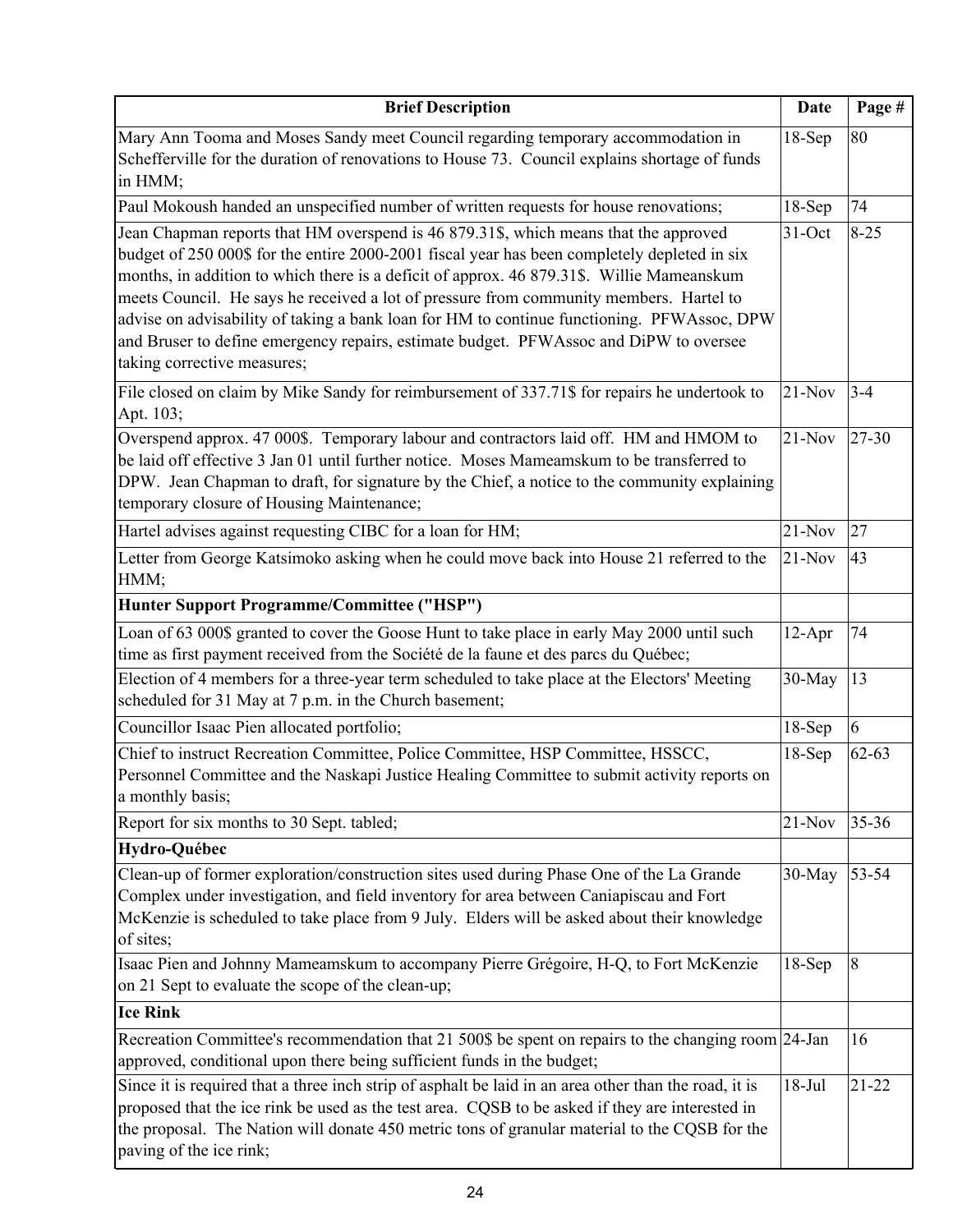| <b>Brief Description</b>                                                                                                                                                                                                                                                                                                                                                             | <b>Date</b>        | Page #         |
|--------------------------------------------------------------------------------------------------------------------------------------------------------------------------------------------------------------------------------------------------------------------------------------------------------------------------------------------------------------------------------------|--------------------|----------------|
| 50% each from General Contingency and the Recreation budget to purchase snow-blower<br>available on sale in Schefferville at a cost of approximately 1 000\$. Committee to contact<br>KESI to ascertain cost and feasibility of installing lights covered with strong grills at the ice<br>rink. Committee to award a contract for 1 000\$ to a Naskapi to maintain the ice rink;    | $16-Nov$           | $1 - 2$        |
| KESI undertakes to install lights with grills at the ice rink;                                                                                                                                                                                                                                                                                                                       | $17-Nov$           | $\overline{4}$ |
| <b>Institute for Environmental Monitoring and Research</b>                                                                                                                                                                                                                                                                                                                           |                    |                |
| Status report on the Caribou Aboriginal Technical Committee provided. Josée Brunelle to<br>attend meetings for the next 6 months unless meetings required only Aboriginal representation;<br>Josée Brunelle presents status report. She is mandated to accompany the Community Liaison                                                                                               | $21-Feb$<br>30-May | 38<br>69-70    |
| Officer on her next visit to Kawawa scheduled for September 2000. Expenses to be accessed<br>from G/L 4190;                                                                                                                                                                                                                                                                          |                    |                |
| Josée Brunelle to attend conference in Happy Valley-Goose Bay on 22-23 August;                                                                                                                                                                                                                                                                                                       | $18-Jul$           | 34             |
| Josée Brunelle provides status report on Community Liaison Programme;                                                                                                                                                                                                                                                                                                                | $21-Nov$           | $12 - 13$      |
| <b>Income Security and Demonstration Programme - Reinvestment Strategies</b>                                                                                                                                                                                                                                                                                                         |                    |                |
| Revised proposal to provide computer training to 20 SAP recipients for 59 620\$ approved;                                                                                                                                                                                                                                                                                            | 24-Jan             | $20 - 21$      |
| Regional Workshop tentatively scheduled for 16-17 Feb in Quebec City. Elizabeth<br>Mameanskum and Balgovind Pande to attend;                                                                                                                                                                                                                                                         | 24-Jan             | $21 - 22$      |
| JSMS unwilling to have computers and students for computer training at the School. Decided<br>to hold it in the new Fire Station. DPW to build 14 tables; chairs will be borrowed from the<br>Church, training computers will be made available to replace older computers in the Nation<br>Office, and old ones will be sold to interested Naskapis;                                | $21$ -Feb          | 82-84          |
| Personnel Committee selected ten trainees for computer training. They are all SAP recipients.<br>Training will take place at the Fire Station from 12 April for 4 weeks;                                                                                                                                                                                                             | $12-Apr$           | $1 - 2$        |
| Funds for CEDO Secretariat; Ecolure; purchase of a Digital Camera; and computer training<br>from the Income Security Demonstration project approved;                                                                                                                                                                                                                                 | $12-Apr$           | 53-56          |
| Computer equipment purchased through the Programme will be used to replace older<br>computers at the Nation Office and at the DPW. Balgovind Pande to collaborate with Serge<br>Simard and Richard Lodge;                                                                                                                                                                            | $12-Apr$           | 59             |
| Ten computers purchased through Project allocated to the Nation Office, HMM and DPW; the<br>laserjet 2100 printer to be placed on the network; digital camera to be kept with Johnny<br>Mameamskum, and software to be kept in the safe in the Nation Office;                                                                                                                        | 30-May             | 64-65          |
| 50% of the cost of a nutritionist to visit Kawawa once a month for one year approved;                                                                                                                                                                                                                                                                                                | $07 - Jun$         | $2 - 3$        |
| Paul Renzoni suggests that, rather than allocating an additional 105 000\$ from the Capital<br>budget, a training component be added to Phase XV housing with a view to encouraging<br>employees to obtain trade cards from the CSST. Council agrees with that suggestion and<br>Balgovind Pande mandated to prepare an application to the Income Security Demonstration<br>Project; | $11-Jul$           | $11 - 12$      |
| Funding to hire 12 Naskapis on Phase XV housing estimated to be 130 099\$. Balgovind Pande<br>to submit application for funds;                                                                                                                                                                                                                                                       | $18-Jul$           | $31 - 22$      |
| Balgovind Pande and David Einish to attend the Workshop organized by DIAND in Ottawa<br>from 29 Nov to 1 Dec. Costs to be recovered from DIAND;                                                                                                                                                                                                                                      | 31-Oct             | $2 - 3$        |
| <b>Insurance</b>                                                                                                                                                                                                                                                                                                                                                                     |                    |                |
| The question of outstanding issues relating to insurance following the accident that killed Jacob 23-Oct<br>Nattawappio raised. Council deferred decision pending fuller information;                                                                                                                                                                                                |                    | 7              |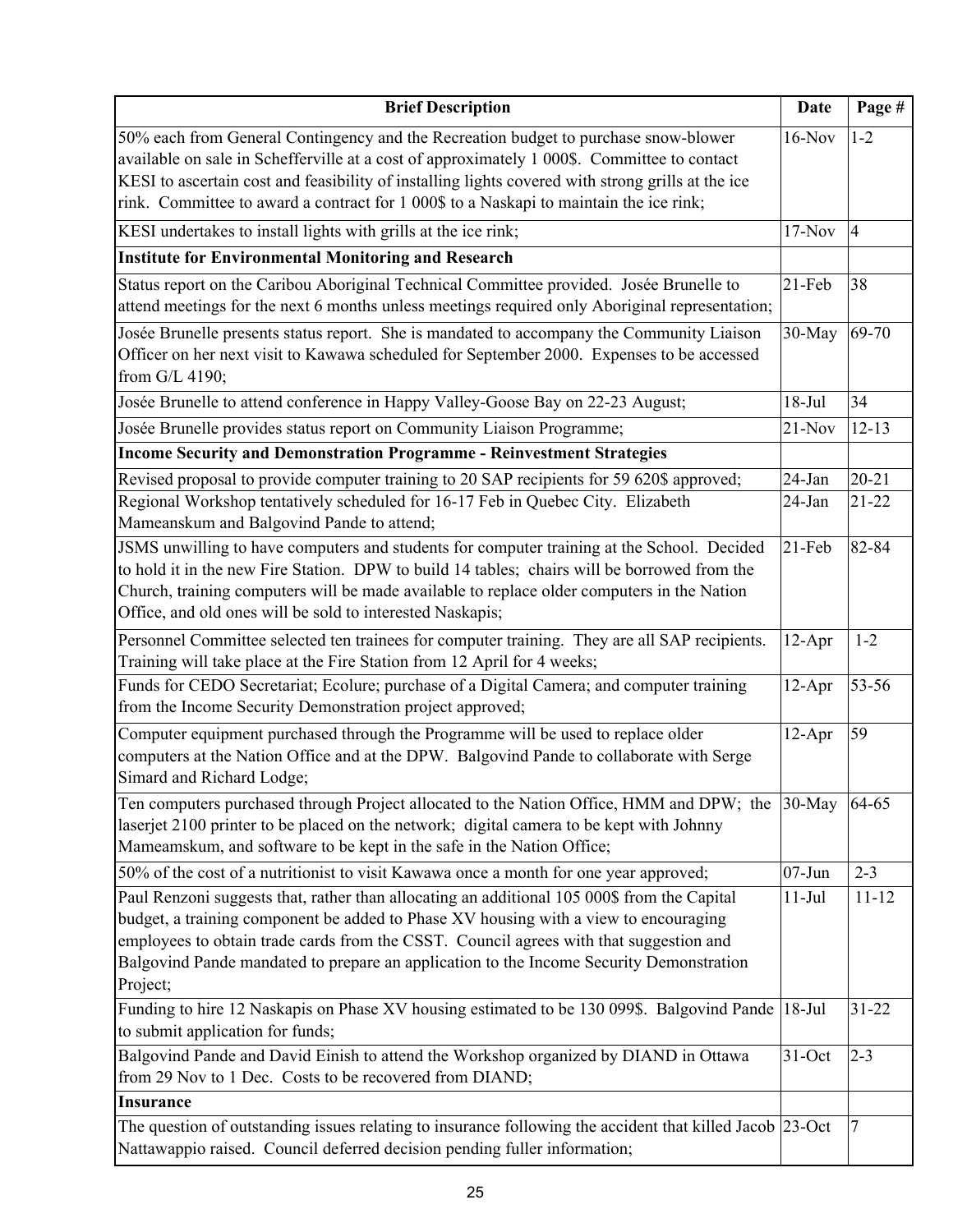| <b>Brief Description</b>                                                                                                                                                                                                                                                                                                             | <b>Date</b> | Page #         |
|--------------------------------------------------------------------------------------------------------------------------------------------------------------------------------------------------------------------------------------------------------------------------------------------------------------------------------------|-------------|----------------|
| Paul F Wilkinson and Richard Lodge to investigate the desirability of requesting new insurance 21-Nov<br>tenders. The policy expires on 30 June 2001;                                                                                                                                                                                |             | 37-38          |
| <b>Iron Arm Road</b>                                                                                                                                                                                                                                                                                                                 |             |                |
| DPW to prepare cost estimate for the most pressing repairs with a view to utilizing the least<br>possible amount of MG20 gravel to effect the repairs. Adoshaouna requested to donate any left-<br>over gravel from its contract to re-pave the apron and runway at Schefferville Airport;                                           | $18-Jul$    | $25 - 26$      |
| Budget of 6 765\$ approved from Heritage Fund for urgent repairs. DPW to oversee repair<br>work;                                                                                                                                                                                                                                     | $18-Sep$    | 46-47          |
| Council requests status report on repairs. Discussion took place but all decisions deferred until<br>action plan and budget from Bruser submitted to Council for its review;                                                                                                                                                         | $23$ -Oct   | 6              |
| <b>Iron Ore Company (of Canada)</b>                                                                                                                                                                                                                                                                                                  |             |                |
| Next meeting of its Aboriginal Committee scheduled to be held on 15 June in Sept-Iles. Isaac<br>Pien and Johnny Mameamskum to attend;                                                                                                                                                                                                | 30-May      | $50 - 51$      |
| Johnny Mameamskum reports to Council on meeting with IOCC on 23 Oct. IOCC announced<br>its intention to cease operating Menihek on 1 Nov or 1 Dec. Montagnais agreed to pursue<br>jointly political initiatives to obtain water rights from Newfoundland/Labrador, and to purchase<br>Menihek for a dollar;                          | $23$ -Oct   | $\overline{2}$ |
| Letter sent to Montagnais. They are informed of the contract being entered into between IOCC<br>and KESI. Council offers to train Montagnais as Power House Operators;                                                                                                                                                               | $21-Nov$    | $10 - 12$      |
| <b>Jimmy Sandy Memorial School</b>                                                                                                                                                                                                                                                                                                   |             |                |
| JSMS unwilling to have computers and students for computer training at the School. Decided<br>to hold it in the new Fire Station;                                                                                                                                                                                                    | 21-Feb      | 82-84          |
| Feast scheduled for Naskapi Nation Day on 31 Jan at the JSMS. Budget of 2 000\$ approved;                                                                                                                                                                                                                                            | $24$ -Jan   | 22             |
| Open house planned for the morning of 26 Apr. Nation Employees released from work, with<br>pay, to attend;                                                                                                                                                                                                                           | $12-Apr$    | 75             |
| Request for funding of 3 000\$ granted from Brighter Futures to offset the cost of meals for 16<br>Grade six students in Hull;                                                                                                                                                                                                       | $11-May$    | $2 - 3$        |
| 1 182.50\$, being 50% of the cost to have Innu singers from Maliotenam perform at the<br>Secondary V graduation ceremony, approved;                                                                                                                                                                                                  | $07 - Jun$  | 3              |
| Since it is required that a three inch strip of asphalt be laid in an area other than the road, it is<br>proposed that the ice rink be used as the test site. CQSB to be asked if they are interested in the<br>proposal. The Nation will donate 450 metric tons of granular material to the CQSB for the<br>paving of the ice rink; | $18-Jul$    | $21 - 22$      |
| Community Feast to be organized with funds from the Heritage Fund in honour of the Hon. Mr<br>Justice Jean Luc-Dutil organized by the Justice Healing Committee, scheduled to take place at<br>JSMS on 12 Sept;                                                                                                                      | 08-Sep      | $12 - 13$      |
| MTQ's new programme to reduce airline fares for individuals living in Kawawa, Schefferville,<br>Matimekosh, and Lac John discussed. A notice to be posted and application forms to be<br>retained in the Nation Office. A letter informing JSMS of the substance of the programme<br>executed by the Chief;                          | $18-Sep$    | $14 - 15$      |
| Trip Club 2000 is planning to take 14 Secondary IV and V students, and two teachers, to attend<br>the largest pow-wow in North America, at an estimated cost of 25 000\$. Council to consider<br>once it receives detailed budget;                                                                                                   | $18-Sep$    | $50 - 51$      |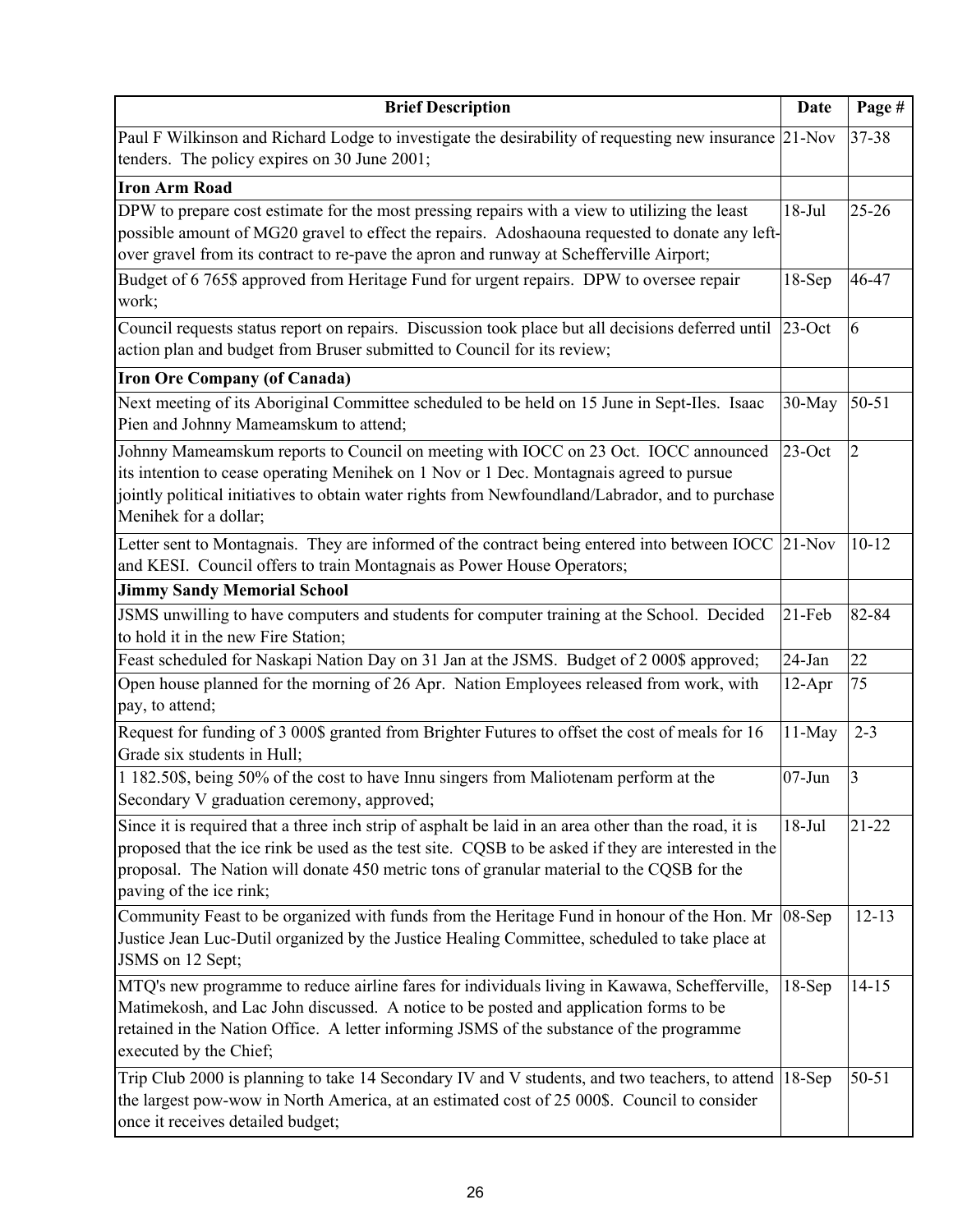| <b>Brief Description</b>                                                                                                                                                                                                                                                                                                                                                                                                                                       | <b>Date</b> | Page #         |
|----------------------------------------------------------------------------------------------------------------------------------------------------------------------------------------------------------------------------------------------------------------------------------------------------------------------------------------------------------------------------------------------------------------------------------------------------------------|-------------|----------------|
| 200\$ granted from Brighter Futures Programme to offset the cost of a camping trip to Iron Arm<br>Lake for 18 female students of Moral and Religious Education at JSMS;                                                                                                                                                                                                                                                                                        | $18-Sep$    | 53             |
| NLMB training approved as follows: Louis Einish, Excavator Operator Training rather than<br>semi-trailer operator training commencing on 9 Oct; teacher's aides at JSMS for 35 weeks<br>commencing on 4 Oct; cooperative education programme technician at JSMS for 35 weeks at<br>JSMS; Jessica Pitre, off-reserve funding of 633\$ for an upgrading course for 41 weeks; office<br>employees to participate in a one week basic computer training programme; | $18-Sep$    | 68-72          |
| Proposed Brighter Futures projects approved. They are Youth Exchange Programmes; visiting<br>psychologist and speech therapist; science and technology camp; karate club, for a total of 61<br>424.00\$ Balgovind Pande to submit operational plan to Health Canada;                                                                                                                                                                                           | $18-Sep$    | 59             |
| Council approves the following CEDO recommendations: 1 155\$ for six elementary and six<br>secondary students from JSMS to attend a five-day Space and Technology Camp at<br>Cosmodome, Laval, in Fall 2000;                                                                                                                                                                                                                                                   | $18-Sep$    | 72             |
| Martha Mary Shecanapish says that she needs advance notice of meetings so that she can make<br>appropriate arrangements with JSMS during her absences at Council Meetings;                                                                                                                                                                                                                                                                                     | $23$ -Oct   | $\mathbf{1}$   |
| Additional 50% granted to defray costs of student cultural exchange to Kamloops, B.C.;                                                                                                                                                                                                                                                                                                                                                                         | $23$ -Oct   | $\overline{4}$ |
| Trip for 19 students to Quebec City in May 01 planned. Total cost is 26 800\$ of which 21<br>000\$ secured through Vision Exchange, a cultural exchange programme. Grant of 5 800\$<br>approved through Brighter Futures;                                                                                                                                                                                                                                      | $21-Nov$    | 17             |
| Discussion of vandalism at the school. Other Naskapi entities to be approached to share cost of $ 21\text{-Nov} $<br>nightwatchman to patrol Kawawa at night. Police to enforce curfew by-law;                                                                                                                                                                                                                                                                 |             | 41             |
| <b>Justice Healing Committee</b>                                                                                                                                                                                                                                                                                                                                                                                                                               |             |                |
| Agreement between Nation and Justice Canada executed. Approximately 17 000\$ is the<br>available budget;                                                                                                                                                                                                                                                                                                                                                       | $21-Feb$    | 52             |
| Administrative assistance to be provided by André Rozon, Social Worker, Kawawachikamach<br>Dispensary;                                                                                                                                                                                                                                                                                                                                                         | $21$ -Feb   | 52-53          |
| Michael Sandy spending more time on the Justice Committee than carrying out his MHW<br>duties. Chief instructed to execute a letter to Michael Sandy concerning his performance as the<br>Mental Health Worker;                                                                                                                                                                                                                                                | $12-Apr$    | 46-47          |
| Mike Sandy to be invited to attend the next Council Meeting so that Council can affirm its<br>support for the work being done by the Committee;                                                                                                                                                                                                                                                                                                                | $12-Apr$    | 73             |
| Community Feast to be organized with funds from the Heritage Fund for Justice Jean Luc-Dutil 08-Sep<br>organized by the Justice Healing Committee, scheduled to take place at JSMS on 12 Sept;                                                                                                                                                                                                                                                                 |             | $12 - 13$      |
| Chief to instruct Recreation Committee, Police Committee, HSP Committee, HSSCC,<br>Personnel Committee and the Naskapi Justice Healing Committee to submit activity reports on<br>a monthly basis;                                                                                                                                                                                                                                                             | $18-Sep$    | $62 - 63$      |
| <b>Karate Club</b>                                                                                                                                                                                                                                                                                                                                                                                                                                             |             |                |
| The following Brighter Futures projects approved: youth exchange; visiting psychologist and<br>speech therapist; science and technology camp; karate club, for a total of 61 424.00\$<br>Balgovind Pande to submit operational plan to Health Canada;                                                                                                                                                                                                          | $18-Sep$    | 59             |
| <b>Katavik Regional Government</b>                                                                                                                                                                                                                                                                                                                                                                                                                             |             |                |
| Johnny Mameamskum reports that Mike Barrett, KRG, called to discuss the completion of the<br>clean-up that started in Summer, 1999. Likely short-term employment for two or three<br>Naskapis in April or early May;                                                                                                                                                                                                                                           | $12-Apr$    | 81             |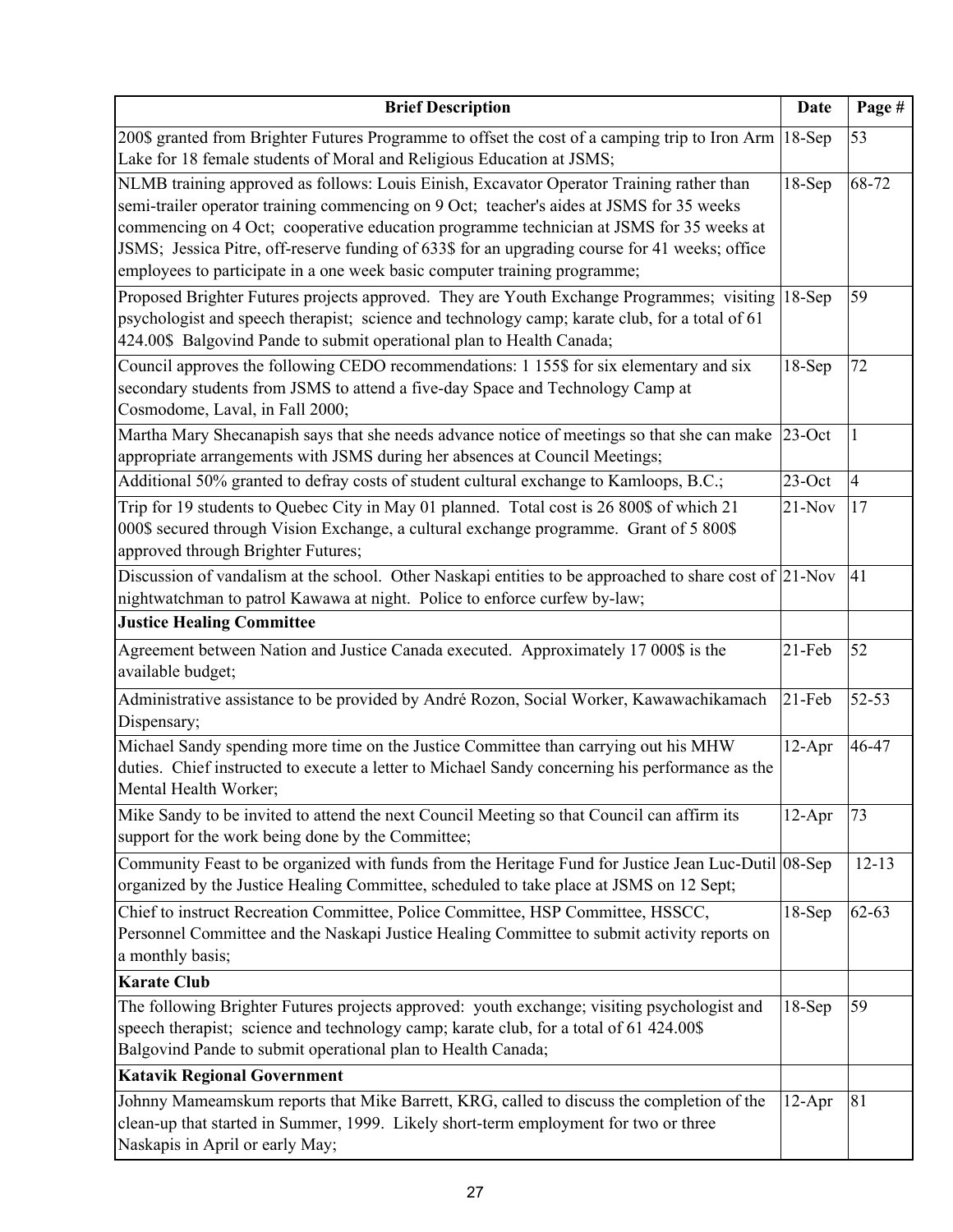| <b>Brief Description</b>                                                                                                                                                                                                                                                                                                                                                                              | <b>Date</b> | Page #         |
|-------------------------------------------------------------------------------------------------------------------------------------------------------------------------------------------------------------------------------------------------------------------------------------------------------------------------------------------------------------------------------------------------------|-------------|----------------|
| KRG signed an agreement to clean up the a section of the Mid-Canada Line and collaborated<br>with the Nation to clean up some sites located in Naskapi territory. Naskapi crews worked on<br>the clean-up of six locations from 19 to 29 June. Josée Brunelle hired from 1 June to 7 July to<br>prepare field work, undertake the field work, and follow-up;<br>Kawawachikamach Energy Services, Inc. | $18-Jul$    | 34-35          |
| NLMB meeting held on 13 June. Seven requests received for training. The following                                                                                                                                                                                                                                                                                                                     | $14-Jun$    | $5-6$          |
| approved: loader operator training for Michael Pien; lineman training for KESI; mother tongue<br>translation training for six Naskapis;                                                                                                                                                                                                                                                               |             |                |
| Committee to contact KESI to ascertain cost and feasibility of installing lights covered with                                                                                                                                                                                                                                                                                                         | $16-Nov$    | $1 - 2$        |
| strong grills at the ice rink. Committee to award a contract for 1 000\$ to a Naskapi to maintain                                                                                                                                                                                                                                                                                                     |             |                |
| KESI undertakes installation of lights with grills at the ice rink;                                                                                                                                                                                                                                                                                                                                   | $17-Nov$    | $\overline{4}$ |
| Letter sent to Montagnais. They are informed of the contract being entered into between IOCC<br>and KESI. Council offers to train Montagnais as Power House Operators;                                                                                                                                                                                                                                | $21-Nov$    | $10 - 12$      |
| <b>Land Registry</b>                                                                                                                                                                                                                                                                                                                                                                                  |             |                |
| Revised job description for Membership Clerk approved. Will be responsible for Land<br>Registry System. Paul Renzoni to prepare and post the revised job description for the full-time<br>position;                                                                                                                                                                                                   | 24-Jan      | $16-17$        |
| Jimmy Shecanapish hired as Membership Clerk;                                                                                                                                                                                                                                                                                                                                                          | $18-Jul$    | $4 - 5$        |
| <b>Leases</b>                                                                                                                                                                                                                                                                                                                                                                                         |             |                |
| Amendments to "General Lease" tabled and reviewed. Robin Pratt to draft amendments for (a)<br>vacant premises, (b) disturbing the peace, and (c) safety for review by Council;                                                                                                                                                                                                                        | 21-Feb      | 63-64          |
| "Elders' Lease for Maisonettes" approved;                                                                                                                                                                                                                                                                                                                                                             | $21-Feb$    | 65             |
| Units 64, 110, Apt. 104, 206 are occupied by illegal sub-lessees. Letters requesting them to<br>regularize tenancy signed by Chief;                                                                                                                                                                                                                                                                   | 21-Feb      | 68-69          |
| Housing Officer to have "Voluntary Termination of Lease" signed by Darcy Chescappio, tenant 21-Feb<br>of Apt 208;                                                                                                                                                                                                                                                                                     |             | 70             |
| Clauses on vacant premises, disturbing the peace and safety in the premises approved. Lease to 20-Apr<br>be revised and signed by lessees;                                                                                                                                                                                                                                                            |             | $9 - 12$       |
| Clauses on vacant premises, disturbing the peace and safety in the premises approved for<br>inclusion in Elders' Lease for Maisonettes;                                                                                                                                                                                                                                                               | $20 - Apr$  | $12 - 13$      |
| Status report on illegal sublets provided. House 46 and Apartment 104 now occupied by<br>lessees; approval granted for Joe Shecanapish to sublet to Martha Shecanapish Apartment 206<br>from 4 Jan to 30 Jun 00;                                                                                                                                                                                      | $20 - Apr$  | $17 - 18$      |
| "Voluntary Termination of Lease" executed by Darcy Chescappio for Apt. 208;                                                                                                                                                                                                                                                                                                                           | $20 - Apr$  | 19             |
| Lease terminated with Susan Tooma, No 64 and Ruby Nabinacaboo, Apt. 209. Kathleen                                                                                                                                                                                                                                                                                                                     | $20 - Apr$  | 19             |
| Tooma allocated a maisonette, hence 66 will be vacant;                                                                                                                                                                                                                                                                                                                                                |             |                |
| The 20 Apr meeting noted that the lease with Ruby Nabinacaboo for Apt 209 was cancelled on<br>9 Apr. Ruby Nabinacaboo contests Council's decision. Council does not rescind the 20 Apr<br>resolution;                                                                                                                                                                                                 | 30-May      | 70-71          |
| David Swappie allocated a maisonette on 22 Nov 99. Resolution rescinded. Conditional upon<br>Jacob Einish and Hannah Tooma paying in full arrears of 2 385.40\$ they are allocated a<br>maisonette. Housing Officer to have General Lease and Release Form signed;                                                                                                                                    | 30-May      | 72             |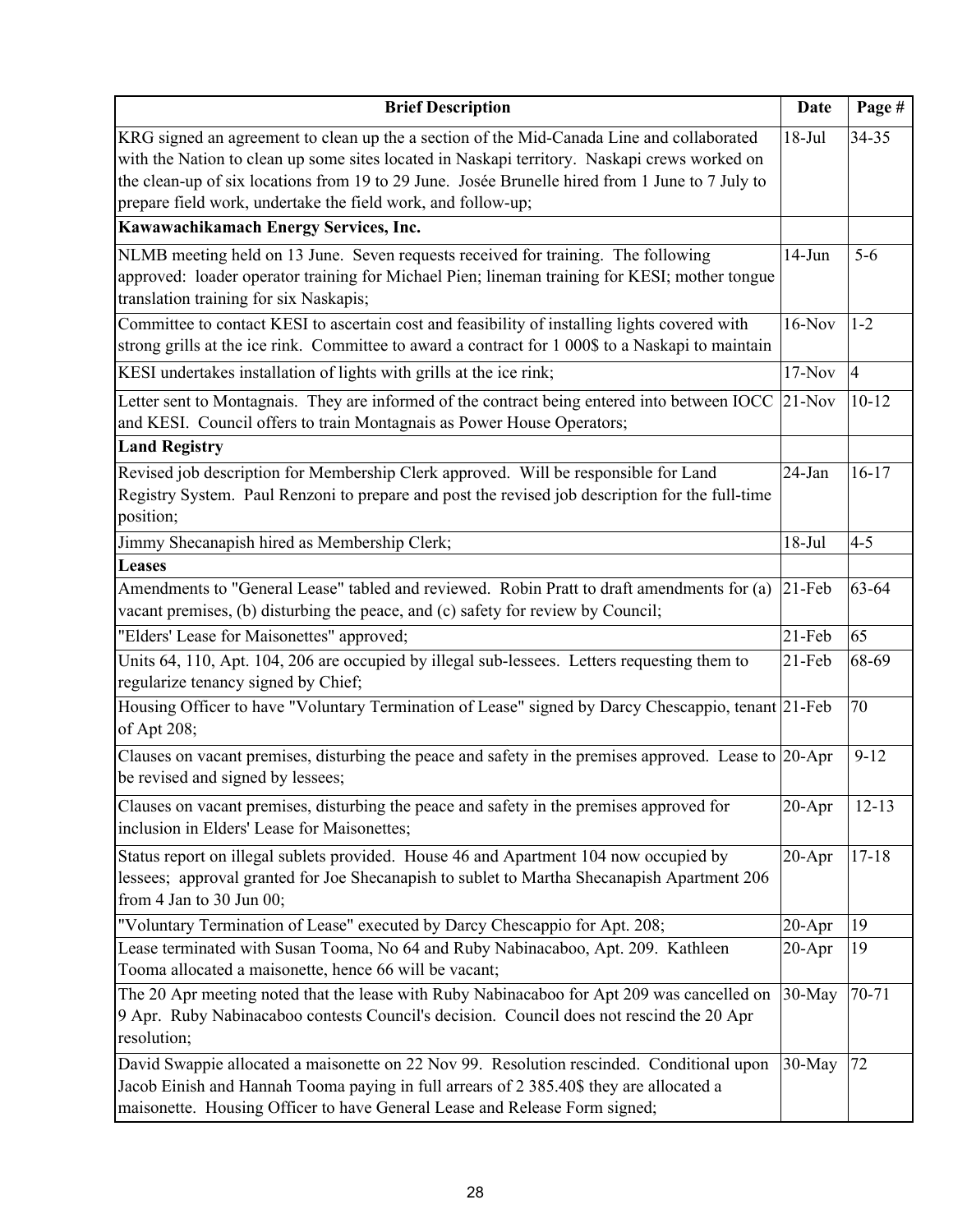| <b>Brief Description</b>                                                                                                                                                                                                                                                                                                                                                            | <b>Date</b> | Page #    |
|-------------------------------------------------------------------------------------------------------------------------------------------------------------------------------------------------------------------------------------------------------------------------------------------------------------------------------------------------------------------------------------|-------------|-----------|
| Kathleen Tooma allocated a maisonette on 20 Apr 00. Remains unoccupied. Resolution<br>rescinded, and allocated to Darcy Chescappio conditional upon her paying arrears of 1 506.15\$.<br>Housing Officer to have General Lease and Release Form signed;                                                                                                                             | 30-May      | $72 - 73$ |
| To regularize tenancy of House No. 110. Joe Peastitute, the Lessee of 110, is prepared to<br>exchange that unit with Ms Annie Guanish, the tenant of House No. 104, the School Extension.<br>Both tenants are to sign the Voluntary Termination of Lease, and sign the General Lease for<br>their respective units;                                                                 | 30-May      | 74        |
| To regularize tenancy, "voluntary termination of lease" signed by Annie Guanish, tenant of<br>House 104, the School Extension, and General Lease for 110 executed with her. Chief to write<br>to Joe Peastitute informing him that House 104 is being re-allocated since he failed to take<br>occupation and assume full responsibility for rent and utility costs;                 | $18-Sep$    | $24 - 25$ |
| Lease cancelled on 9 April with Susan Tooma for House 64. Chief to remind her that she is no<br>longer the Lessee; the preliminary invoice for repairs is 12 354.72\$, and that rent and<br>electricity payments are also in arrears;                                                                                                                                               | $18-Sep$    | $25 - 26$ |
| Lease with Elijah Einish for House 9 cancelled effective 20 May. HMM to estimate<br>repairs, carry them out, and invoice Elijah Einish for all the repair costs;                                                                                                                                                                                                                    | $18-Sep$    | 26        |
| Melissa Peastitute's request to sublet House 114 for one year to Annie Tooma granted;                                                                                                                                                                                                                                                                                               | $18-Sep$    | 27        |
| Shirley Pien-Bérubé to continue to be responsible for apartment until such time as she executes<br>a "Voluntary Termination of Lease" and it is approved by Council;                                                                                                                                                                                                                | $18-Sep$    | 28-29     |
| Housing Officer to establish from Naskapis on the list their interest in occupying Houses Nos.<br>9, 28, 53, 104, maisonettes 112 and 123 and Apts. 104 and 209, allocate them, have Leases and<br>Release Forms duly executed, and to inform Council of the outcome;                                                                                                               | $18-Sep$    | $30 - 31$ |
| Elizabeth Mameanskum, the Lessee of House 101, is attending school in Ottawa and has not<br>sought permission to sublet to Joseph Guanish. Since he is top of the list for an apartment, it is<br>unlikely that he will remain in 101. That being the case, Elizabeth Mameanskum given until 9<br>October to arrange a sublet for the house, failing which, it will be reallocated; | $18-Sep$    | 31        |
| Council approves sublet of House 57 to Minnie Chemaganish. The Lessee is David Einish.<br>Housing Officer to ask David Einish if he is willing to sign a "Voluntary Termination of Lease"<br>and sign a Lease for an apartment;                                                                                                                                                     | $18-Sep$    | $32 - 33$ |
| Susan Tooma meets Council and requests that she sign a Lease for House 64 as the previous<br>lease was terminated. A decision to lease House 64 to Susan Tooma was deferred;                                                                                                                                                                                                        | $11$ -Oct   | $2 - 5$   |
| Permission granted to Patricia Louise Einish to sublet Apt 304 to Jeanne M Einish from 11 Oct<br>00 to 10 Oct 2002;                                                                                                                                                                                                                                                                 | $31-Oct$    | 30        |
| David Einish prepared to sign "Voluntary Termination of Lease" for House 57. He has reached 31-Oct<br>agreement with Shirley Pien to sublet Apt 104, but she has not signed a "Voluntary<br>Termination of Lease".                                                                                                                                                                  |             | 31        |
| Susan Tooma to repay arrears, 34 765.59\$ being the cost of repairs as of 15 Sept, and which are $ 21$ -Nov<br>likely to increase; sign Release Forms authorizing deductions at source; sign a General Lease.<br>Council has the right to terminate the Lease if all conditions are not met;                                                                                        |             | 43-44     |
| Legislation                                                                                                                                                                                                                                                                                                                                                                         |             |           |
| Bill C-23 "The Modernization of Benefits and Obligations Act" amends 68 federal statues to<br>extend benefits to same-sex couples on the same basis as common-law opposite-sex couples.<br>Naskapi's position is that Cree-Naskapi (of Quebec) Act cannot be amended for the purposes<br>contemplated in Bill C-23 without Naskapi consent;                                         | 08-Feb      | $9-10$    |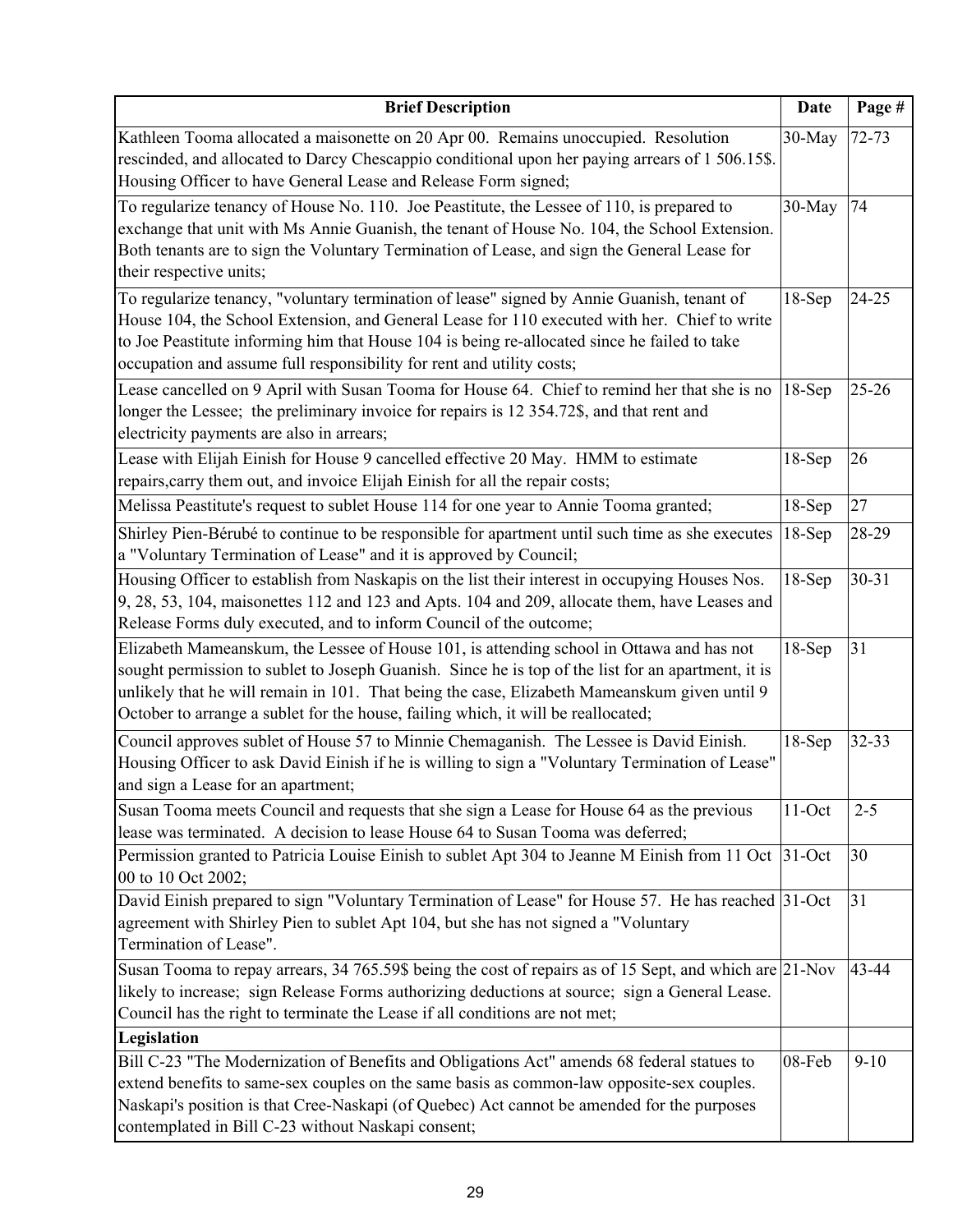| <b>Brief Description</b>                                                                                                                                                                                                                                                                                                                                                                                                                                                                                 | <b>Date</b> | Page #         |
|----------------------------------------------------------------------------------------------------------------------------------------------------------------------------------------------------------------------------------------------------------------------------------------------------------------------------------------------------------------------------------------------------------------------------------------------------------------------------------------------------------|-------------|----------------|
| Bill C-23: Brief prepared by Robin Pratt entitled "Presentation to the Standing Committee on<br>Justice and Human Rights on Bill C-23) tabled and discussed. Subject to changing the term<br>"gays" and "homosexuals" by "same-sex", brief approved;                                                                                                                                                                                                                                                     | $21-Feb$    | 55-57          |
| Bill C-23: Third and final reading due 11 April. Sections 89 and 90, which amend the CN(Q)A<br>remain unchanged as Canada did not agree to delete those amendments as requested by the<br>Naskapis. Robin Pratt mandated to prepare a brief outlining the Nation's concerns for the<br>Standing Senate Committee on Legal and Constitutional Affairs. Chief, Johnny Mameamskum<br>and Robin Pratt to present brief;                                                                                      | $12-Apr$    | 76-77          |
| Bill C-23: Willie Mameanskum, Johnny Mameamskum and Robin Pratt to represent the Nation 11-May<br>at the Senate Committee hearing on 17 May in Ottawa. Chief to execute letters to Senator<br>Charlie Watt and Senator Aurélien Gill requesting their support for the Naskapi position;                                                                                                                                                                                                                  |             | $1 - 2$        |
| Bill C-23: Status report on Senate hearing provided to Council. Chief executed letters<br>addressed to DIAND's James Bay Implementation Office; Grand Chief Ted Moses, GCCQ.<br>Robin Pratt to attend a meeting of the Standing Senate Committee on Legal and Constitutional<br>Affairs scheduled for 1 June to ensure that DIAND accurately represents the Naskapi position;                                                                                                                            | 30-May      | 54-56          |
| Bill 133 An Act to Amend the Act Respecting Health Services and Social Services Concerning<br>the Naskapi Nation of Kawawachikamach was introduced in the National Assembly on 11<br>May, and approved in principle on 23 May. Next stages are: National Assembly to take into<br>consideration the report of the Committee, and final adoption. It is likely that the Act will be<br>adopted in the present session. Once it is adopted, steps will have to be initiated to create the<br>Naskapi CLSC; | 30-May      | 60-61          |
| Bill 133: Chief to thank Normand Duguay, Geoffrey Kelley, Yvon Marcoux, Minister Pauline<br>Marois, Jean-Maurice Paradis and Danièle Houde for their assistance on the adopting of the<br>Act for the creation of the CLSC;                                                                                                                                                                                                                                                                              | $11-Jul$    | $12 - 13$      |
| Bill C-23: The Nation incurred expenses of 31 286.91\$. DIAND confirmed that it will<br>reimburse expenditures through its Comprehensive Funding Arrangement. Chief executes<br>letter to Mr Jim McCarthy in appreciation for the reimbursement;                                                                                                                                                                                                                                                         | $23$ -Oct   | $8-9$          |
| Bill 118 Amendments to Education Act for Crees, Inuit and Naskapi Native Persons enacted by 23-Oct<br>the Quebec National Assembly in June 2000, and came into force on 1 July. The Bill<br>introduces confessional (religious) reforms to Quebec's education system. Council deferred a<br>decision pending progress on the review of Section 11 of the NEQA;                                                                                                                                           |             | $12 - 13$      |
| Lifeguards<br>Eric Guay needs to follow two courses to be reinstated as a lifeguard. A decision deferred on<br>whether to pay for his travel costs for the second of those courses;                                                                                                                                                                                                                                                                                                                      | $23$ -Oct   | 5              |
| Johnny Mameamskum to conduct a search for qualified swimming instructors/lifeguards in the<br>Scheff/Kawawa area. PFWAssoc. To research how and at what cost Naskapis could be trained<br>as instructors/lifeguards;                                                                                                                                                                                                                                                                                     | $23$ -Oct   | $\overline{5}$ |
| <b>Maisonettes</b>                                                                                                                                                                                                                                                                                                                                                                                                                                                                                       |             |                |
| Revised construction budget of 515 000\$ submitted by Andy Kozina approved;                                                                                                                                                                                                                                                                                                                                                                                                                              | 08-Feb      | 16             |
| "Elders' Lease for Maisonettes" approved;                                                                                                                                                                                                                                                                                                                                                                                                                                                                | $21$ -Feb   | 65             |
| Housing Officer confirms that David Swappie will move into No. 123. It was allocated by<br>Resolution 99-Nov22-27.                                                                                                                                                                                                                                                                                                                                                                                       | $20 - Apr$  | 12             |
| Kathleen Tooma, House 66, Nancy Shecanapish and Charlotte Pien allocated remaining<br>maisonettes. In the event that Charlotte Pien decides not to relocate to Kawawa, Sampson<br>Chescappio is allocated that maisonette;                                                                                                                                                                                                                                                                               | $20 - Apr$  | 12             |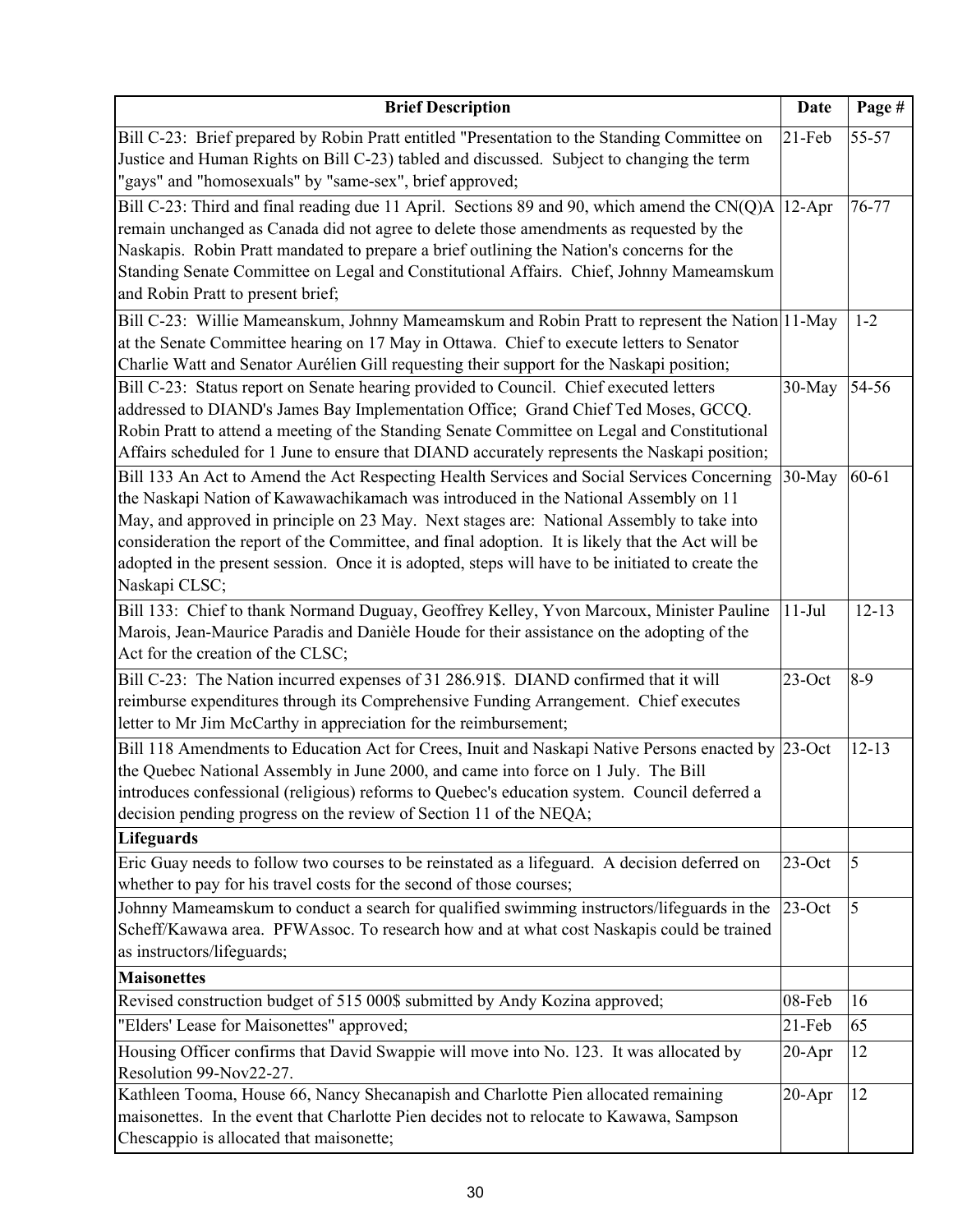| <b>Brief Description</b>                                                                                                                                                                                                                                                                                                                                     | <b>Date</b> | Page #    |
|--------------------------------------------------------------------------------------------------------------------------------------------------------------------------------------------------------------------------------------------------------------------------------------------------------------------------------------------------------------|-------------|-----------|
| Council reviews list of Naskapis available for Maisonettes prepared by the Housing Officer;                                                                                                                                                                                                                                                                  | 30-May      | 72        |
| David Swappie allocated a maisonette on 22 Nov 99. Resolution rescinded. Conditional upon<br>Jacob Einish and Hannah Tooma paying in full arrears of 2 385.40\$ they are allocated a<br>maisonette. Housing Officer to have General Lease and Release Form signed;                                                                                           | 30-May      | 72        |
| Kathleen Tooma allocated a maisonette on 20 Apr 00. Remains unoccupied. Resolution<br>rescinded, and allocated to Darcy Chescappio conditional upon her paying arrears of 1 506.15\$.<br>Housing Officer to have General Lease and Release Form signed;                                                                                                      | 30-May      | $72 - 73$ |
| Noah Swappie occupying No. 123 illegally. A letter sent to him requesting him to vacate the<br>premises. David Swappie to be informed that he had no right to re-allocate No. 123 to Noah<br>Swappie by giving him the key to the premises;<br><b>Membership Clerk</b>                                                                                       | $18-Sep$    | $22 - 23$ |
| Revised job description for Membership Clerk approved. Will be responsible for Land                                                                                                                                                                                                                                                                          | 24-Jan      | $16 - 17$ |
| Registry System. Paul Renzoni to prepare and post the revised job description for the full-time<br>position;                                                                                                                                                                                                                                                 |             |           |
| Jimmy Shecanapish hired as Membership Clerk;                                                                                                                                                                                                                                                                                                                 | $18-Jul$    | 39        |
| <b>Memorial Sites</b>                                                                                                                                                                                                                                                                                                                                        |             |           |
| 4 000\$ approved from Heritage Fund for the maintenance of Naskapi sites. DiPW to administer 21-Nov<br>budget and oversee maintenance;;                                                                                                                                                                                                                      |             | 39        |
| <b>Mental Health Programme</b>                                                                                                                                                                                                                                                                                                                               |             |           |
| Regular office hours being devoted to business of the Justice Healing Committee rather than<br>Mental Health by Mike Sandy. Performance of Mike Sandy discussed in Council. Decision<br>deferred to 10 April meeting;                                                                                                                                        | $21$ -Feb   | $52 - 53$ |
| Michael Sandy spending more time on the Justice Committee than carrying out his MHW<br>duties. Chief instructed to execute a letter to Michael Sandy concerning his performance as the<br>Mental Health Worker;                                                                                                                                              | $12-Apr$    | 46-47     |
| Chief authorized to execute the amended Stacked Contribution Agreement for the Mental<br>Health Programme (46 515.44\$); Brighter Futures (61 424.66\$); Pre-Natal Nutrition (6<br>357.40\$); NNADAP (48 410\$); and Solvent Abuse (8 249.00\$);                                                                                                             | $14-Jun$    | $3 - 4$   |
| Operational Plan approved. Projected expenditures are salary and employment-related<br>expenses for Mike Sandy, travel and accommodation, workshops, community events, resource<br>materials, for a total of 46 515\$;                                                                                                                                       | $18-Sep$    | 60-61     |
| Mental Health Worker instructed to provide Council with a status report on the construction<br>and use of the teaching lodge;                                                                                                                                                                                                                                | $18-Sep$    | 61-62     |
| Mental Health Worker, NNADAP worker, Alcohol worker and the Recreation Director to<br>submit activity reports to Council on a monthly basis;                                                                                                                                                                                                                 | $18-Sep$    | 62        |
| Mike Sandy reports that the Teaching lodge was vandalized on or about 21 Oct. DPW to assist 23-Oct<br>in repairing damage;                                                                                                                                                                                                                                   |             | 16        |
| Mid-Canada Line Clean Up                                                                                                                                                                                                                                                                                                                                     |             |           |
| Johnny Mameamskum reports that Mike Barrett, KRG, called to discuss the completion of the<br>clean-up that started in Summer, 1999. Likely short-term employment for two or three<br>Naskapis in April or early May;                                                                                                                                         | $12-Apr$    | 81        |
| KRG signed an agreement to clean up the a section of the Mid-Canada Line and collaborated<br>with the Nation to clean up some sites located in Naskapi territory. Naskapi crews worked on<br>the clean-up of six locations from 19 to 29 June. Josée Brunelle hired from 1 June to 7 July to<br>prepare field work, undertake the field work, and follow-up; | $18-Jul$    | 34-35     |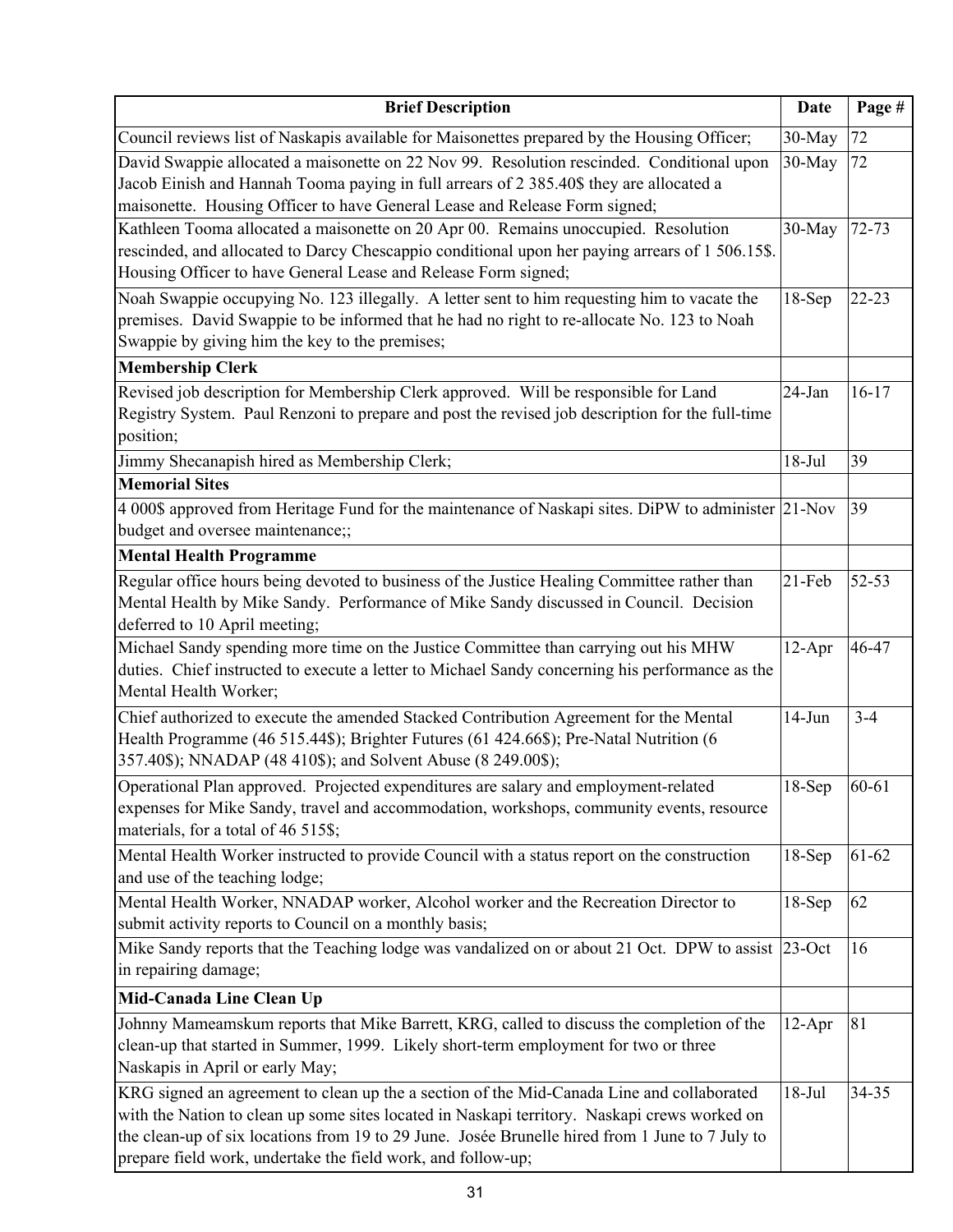| <b>Brief Description</b>                                                                                                                                                                                                                                                                                                                   | <b>Date</b> | Page #    |
|--------------------------------------------------------------------------------------------------------------------------------------------------------------------------------------------------------------------------------------------------------------------------------------------------------------------------------------------|-------------|-----------|
| <b>Mining</b>                                                                                                                                                                                                                                                                                                                              |             |           |
| Meeting with WMC held on 28 Sept. WMC explains current exploration activities, some of<br>which extend into the Area of Primary Interest for the Naskapis. Exploratory drilling may<br>begin as early as Spring, 2001;                                                                                                                     | $23$ -Oct   | 19-20     |
| NEI instituted by Environment Canada in 1998. First phase of identifying abandoned mining<br>exploration sites was mapping, with Naskapi informants. Second phase is characterization of<br>those sites. Letter sent to M Robert Comtois thanking him for his professionalism in<br>conducting interviews with Naskapis to identify sites; | $21-Nov$    | $14 - 16$ |
| <b>Montagnais Band of Schefferville</b>                                                                                                                                                                                                                                                                                                    |             |           |
| To meet Council on 17 Nov at the Nation office to discuss the purchase of the PFA;                                                                                                                                                                                                                                                         | $16-Nov$    | 3         |
| Did not arrive in Kawawa so NNK conducted other business;                                                                                                                                                                                                                                                                                  | $17-Nov$    | $1 - 2$   |
| <b>Municipal Garage - Renovation</b>                                                                                                                                                                                                                                                                                                       |             |           |
| Final cost of renovation estimated at 259 000\$ by Andy Kozina approved by Council;                                                                                                                                                                                                                                                        | 08-Feb      | 15        |
| <b>Naskapi Development Corporation ("NDC")</b>                                                                                                                                                                                                                                                                                             |             |           |
| NDC's financial contribution to the construction of the Recreation Facility discussed. Robin<br>Pratt to enter into discussions with NDC and CIBC to ensure that funding required to start<br>construction is in place by 1 April 2000;                                                                                                    | 24-Jan      | $10 - 11$ |
| NDC requested to collaborate with MEQ on Naskapi booklet project;                                                                                                                                                                                                                                                                          | 21-Feb      | $62 - 63$ |
| Borrow Pit No. 2's remaining capacity discussed. A single sale of 2 000 metric tones of sand<br>sold to Adoshaouna for 12.45\$/metric ton for a total value of 24 900\$ conditional uponit using<br>its own equipment to load and transport the sand, and assume all other costs;                                                          | $20 - Apr$  | $22 - 23$ |
| Class B estimate of the Recreation Facility of 1 422 000\$ tabled. NDC in agreement with the<br>estimate. SAA to be approached for additional funding;                                                                                                                                                                                     | 30-May      | 40        |
| Thomas Blanchin, a French documentary film maker, is planning to visit Kawawa from 8-18<br>Aug to film caribou and wolverines. NDC to be approached to take the lead in assisting M<br>Blanchin;                                                                                                                                           | 30-May      | 51-52     |
| DiPW and Bruser to submit a price for the sale of between 1 500 and 2 000 metric tons of sand<br>to Adoshaouna who requested additional sand for the repaving contract at Schefferville<br>Airport;                                                                                                                                        | 30-May      | 66        |
| 1500 metric tons of sand sold to Adoschaouna for 25.44\$/mt for a total value of 38 160\$<br>conditional upon it using its own equipment, and extracting the sand from Borrow Pit No. 2;                                                                                                                                                   | $07 - Jun$  | $3 - 4$   |
| NDC to be asked to consider evaluating the feasibility of rebuilding a portion of Fort McKenzie   11-Jul<br>as a heritage site for use by Naskapis and other interested parties;                                                                                                                                                           |             | 14        |
| By-law No. 208 Respecting a long-term loan of 297 500\$ to be guaranteed by Naskapi<br>Development Corporation and to be applied towards the construction costs of Phase I of the<br>Recreation Facility in Kawawachikamach adopted;                                                                                                       | $11-Jul$    | $15 - 23$ |
| Adoshaouna dumped about 3 500 cubic metres of asphalt from Schefferville Airport without<br>authorization from the Nation which has an exclusive five-year lease on the area where material<br>was dumped. Paul Mameanskum confirms that all the asphalt has been removed and there<br>remains only a few traces of asphalt;               | $18-Jul$    | 20        |
| DPW to prepare cost estimate for the most pressing repairs with a view to utilizing the least<br>possible amount of MG20 gravel to effect the repairs. Adoshaouna requested to donate any left-<br>over gravel from its contract to re-pave the apron and runway at Schefferville Airport;                                                 | $18-Jul$    | $25 - 26$ |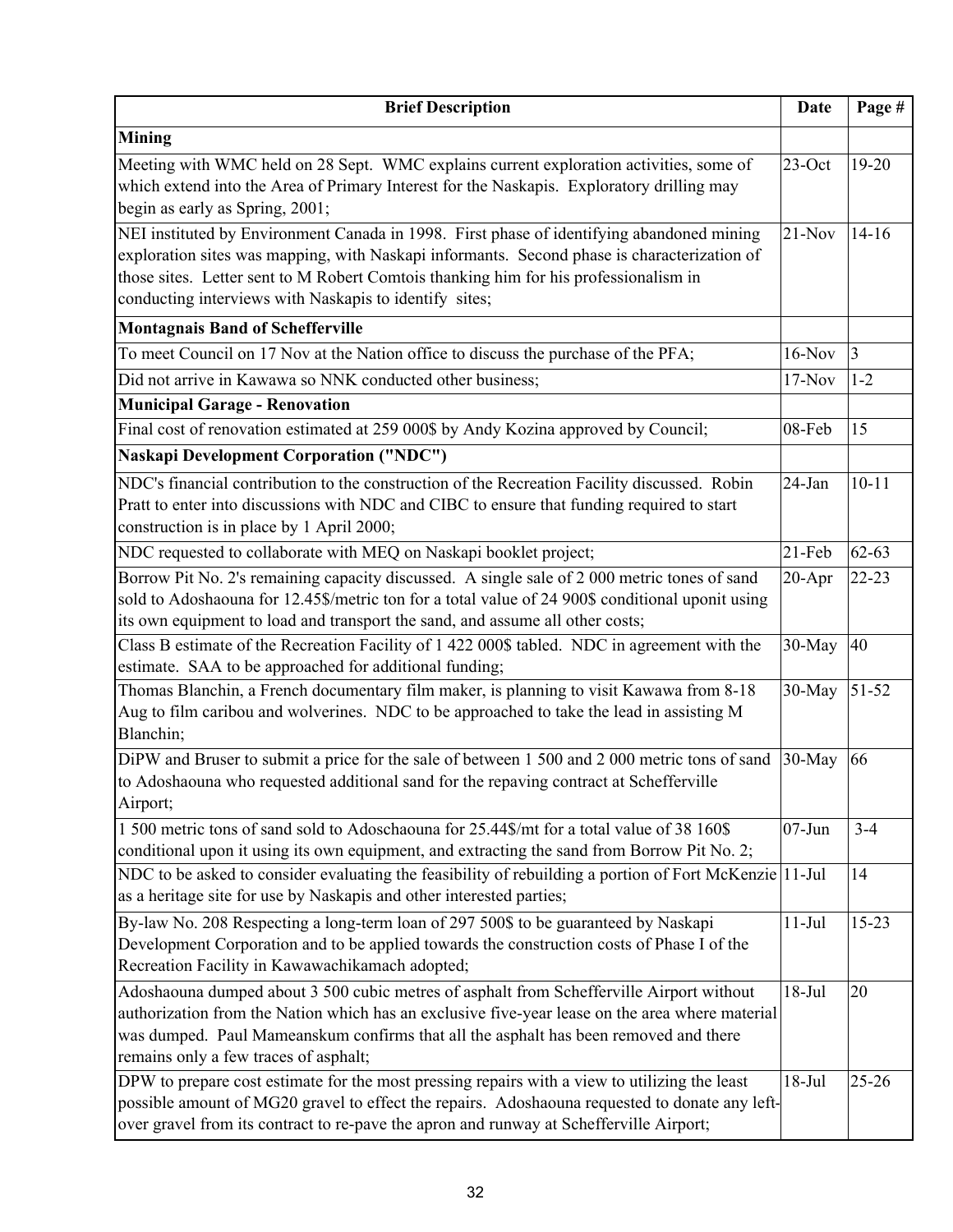| <b>Brief Description</b>                                                                                                                                                                                                                                                                | <b>Date</b> | Page #    |
|-----------------------------------------------------------------------------------------------------------------------------------------------------------------------------------------------------------------------------------------------------------------------------------------|-------------|-----------|
| Discussion on three new capital loans: one for 595 000\$ for construction of the Recreation<br>Facility; one for 297 500\$ also for the Recreation Facility to be guaranteed by NDC, and the<br>third for 450 000\$ for paving roads in Kawawa. Terms and conditions of loans approved; | $18-Sep$    | $2 - 3$   |
| Project Y305 new residential sector. Paul Mokoush's suggestion that Adoshouana undertake the 18-Sep<br>technical and engineering works for Y305 instead of Bruser not accepted;                                                                                                         |             | 11        |
| Joint meeting with Council and the Board to discuss areas of mutual concern to be held.<br>Johnny Mameamskum and Paul Renzoni to prepare an agenda for review by Council;                                                                                                               | $18-Sep$    | $11 - 12$ |
| Job description for Water Quality Technician (in Training) at the Recreation Facility reviewed<br>and approved. To be posted. Bill Jancewicz to supervise the $WQT(T)$ ;                                                                                                                | $16-Nov$    | $4 - 5$   |
| Removal of Manhole #1 to excavate contaminated soil from oil spill that occurred discussed.<br>Adoshaouna requests contract without a call for bids;                                                                                                                                    | $17-Nov$    | $2 - 3$   |
| Status report on the construction of the Recreation Facility provided by Andy Kozina.<br>Construction schedule extended to the end of February 2001. Budget revised to 1727 000\$.<br>Paul Renzoni to submit applications to NDC and SAA for additional funds;                          | $21-Nov$    | $6 - 10$  |
| Josée Brunelle provides status report on co-management plan for caribou herds in Quebec.<br>Draft report prepared by Josée Brunelle and Denise Geoffroy to be submitted for review by the<br>expert group of Naskapis before it is forwarded to the HFTCC;                              | $21-Nov$    | $13 - 14$ |
| Schedule of Council meetings fixed for 2001. Johnny Mameamskum to inform NDC of the<br>foregoing in order to avoid conflicting schedules;                                                                                                                                               | $21-Nov$    | 36-37     |
| Sampson Einish and Johnny Mameamskum to attend meeting on development of the tourism<br>industry in the Schefferville town hall on 22 Nov if the meeting does not conflict with NDC's<br>Board meeting;                                                                                 | $21-Nov$    | 38-39     |
| Naskapi Imuun Inc.                                                                                                                                                                                                                                                                      |             |           |
| Request to CEDO to offset 20% of the cost of developing software for use by DiPW and<br>Director-General approved;                                                                                                                                                                      | 08-Feb      | 18        |
| Database modified so that emergency function accessible only by entering remote password,<br>and "inspections" field changed from optional to mandatory;                                                                                                                                | 08-Feb      | $20 - 21$ |
| Training of DPW and Nation Office staff to use newly developed software approved;                                                                                                                                                                                                       | $12-Apr$    | 60-61     |
| Two LANs, one each for the DPW and the Nation Office to be installed by Donald Chan;                                                                                                                                                                                                    | $12-Apr$    | 63        |
| Contracted to deliver Phase II training on TRACKER 1.0 for Municipal and Office Employees<br>from $16 - 21$ May;                                                                                                                                                                        | 30-May      | 67-68     |
| Status report on the development of Miteetau 1.0 tabled. Council approves next phase of<br>training in the week of 11 Sept in the DPW, and training for the Nation Office by Oksana<br>Choulik also in Sept;                                                                            | $18-Jul$    | 42-47     |
| Approval given to allocate: 14 360\$ to offset some of the equipment costs for the Recreation<br>Facility; 9 500\$ to Naskapi Imuun to modify Miteetau 1.0; 4 475\$ to Naskapi Imuun to attend<br>Housing Symposium in Saskatoon from 13-16 Nov;                                        | 31-Oct      | $3 - 5$   |
| <b>Naskapi Local Management Board "NLMB")</b>                                                                                                                                                                                                                                           |             |           |
| Annie Mameanskum, Annie Tooma and Peter Einish replace Mary Jane Pien, Luke Einish and<br>Daniel Mokoush for painter and plasterer training;                                                                                                                                            | $24$ -Jan   | $2 - 3$   |
| Funding for Daniel Einish to do Math and English upgrading courses in Sept-Iles from 10 Jan<br>for 16 weeks approved;                                                                                                                                                                   | 24-Jan      | 18-19     |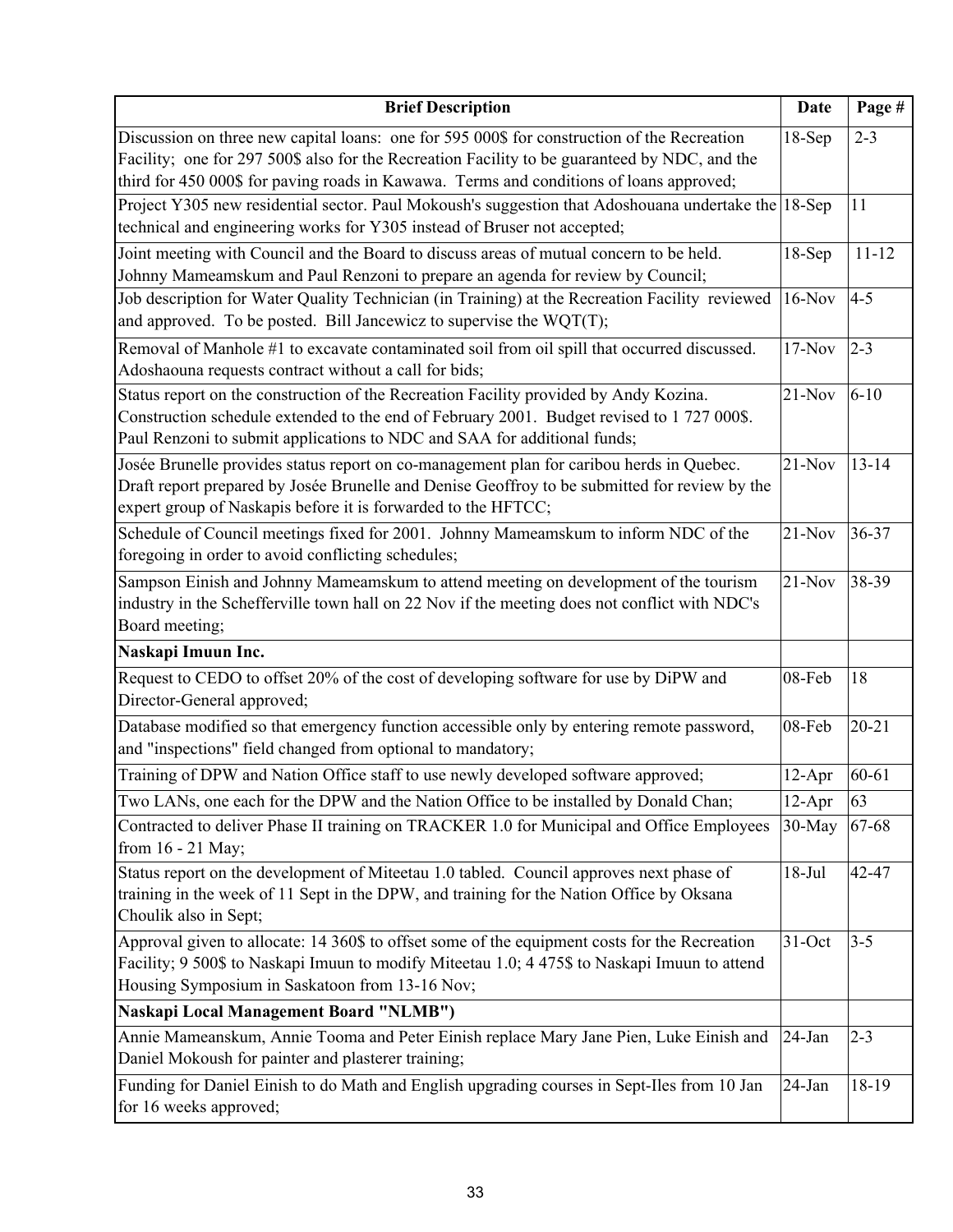| <b>Brief Description</b>                                                                                                                                                                                                                                                                                                                                                                                                                                       | <b>Date</b> | Page #    |
|----------------------------------------------------------------------------------------------------------------------------------------------------------------------------------------------------------------------------------------------------------------------------------------------------------------------------------------------------------------------------------------------------------------------------------------------------------------|-------------|-----------|
| Final evaluation of plasterer and painter training programme submitted by Tony Battcock.<br>Those persons who resigned from the programme will not be eligible to make applications to<br>the NLMB for 12 months;                                                                                                                                                                                                                                              | 08-Feb      | $24 - 26$ |
| By-law No. 196 Respecting the Naskapi Local Management Board and Repealing By-law No.<br>146 adopted;                                                                                                                                                                                                                                                                                                                                                          | $12-Apr$    | $15-19$   |
| Funds for Training Coordinator Programme; NLMB Secretariat; Economic Development and<br>Outreach Programme; Bakery Training Programme for Ms Elizabeth Guanish-McKenzie; Semi-<br>Trailer Operator Training for Louis Einish; Summer Career Placements at the Nation Office<br>and in NDC; Reconstruction of the Mistinibi Outfitting Camp; Grader Operator training for<br>George Swappie; and Loader Operator Training for Elijah (W) Einish, approved;      | $12-Apr$    | 47-53     |
| Election of 1 male and 1 female member for a two-year term scheduled to take place at the<br>Electors' Meeting scheduled for 31 May at 7 p.m. in the Church basement;                                                                                                                                                                                                                                                                                          | 30-May      | 13        |
| By-law No. 204 Respecting the Naskapi Local Management Board and Repealing By-law No.<br>196 adopted;                                                                                                                                                                                                                                                                                                                                                          | 30-May      | 24-28     |
| Meeting held on 13 June. Seven requests received for training. The following approved:<br>loader operator training for Michael Pien; lineman training for KESI; mother tongue translation<br>training for six Naskapis;                                                                                                                                                                                                                                        | $14-Jun$    | $5-6$     |
| Surplus of 110 519\$ reported. Transferred to G/L 8151;                                                                                                                                                                                                                                                                                                                                                                                                        | $18-Jul$    | 30-31     |
| Approvals as follows: anti-virus software for Training Coordinator (100\$); electrician training<br>for Patrick McKenzie (14 399\$);                                                                                                                                                                                                                                                                                                                           | $15-Aug$    | $3 - 4$   |
| Balgovind Pande to ask Board to prioritize the provision of funding for a plumber training<br>programme;                                                                                                                                                                                                                                                                                                                                                       | $18-Sep$    | 44        |
| Training approved as follows: Louis Einish, Excavator Operator Training rather than semi-<br>trailer operator training commencing on 9 Oct; teacher's aides at JSMS for 35 weeks<br>commencing on 4 Oct; cooperative education programme technician at JSMS for 35 weeks at<br>JSMS; Jessica Pitre, off-reserve funding of 633\$ for an upgrading course for 41 weeks; office<br>employees to participate in a basic computer training programme for one week; | $18-Sep$    | 68-72     |
| Approval given to allocate: 12 400\$ for Animator and Investigator training for Edward<br>Mameanskum at Nicolet; 9 940\$ for training as an electrician for Abraham Chemaganish in<br>Montreal for 56 weeks;                                                                                                                                                                                                                                                   | $31-Oct$    | $5 - 7$   |
| Approval given for: 5 634\$ from Youth Work Experience for two chimney sweeps for six<br>weeks; 9 940\$ from Off-Reserve CRF and 8 008\$ from CR for Abraham Chemaganish for<br>electrician training for 56 weeks;                                                                                                                                                                                                                                             | $21-Nov$    | 32-34     |
| <b>National Native Alcohol and Drug Addictions Programme ("NNADAP")</b>                                                                                                                                                                                                                                                                                                                                                                                        |             |           |
| Proposals to renew Contribution Agreement for the NNADAP and Solvent Abuse Programme<br>for 2000-2001 submitted by Balgovind Pande and Marie-Ange Brisson approved;                                                                                                                                                                                                                                                                                            | 08-Feb      | 17        |
| Chief authorized to execute the amended Stacked Contribution Agreement for the Mental<br>Health Programme (46 515.44\$); Brighter Futures (61 424.66\$); Pre-Natal Nutrition (6<br>357.40\$); NNADAP (48 410\$); and Solvent Abuse (8 249.00\$);                                                                                                                                                                                                               | $14-Jun$    | $3 - 4$   |
| Daisy André made a permanent employee retroactive to 23 Feb. Salary increased from<br>15.53\$/hr to 16.53\$/hr;                                                                                                                                                                                                                                                                                                                                                | $18-Jul$    | $4 - 5$   |
| Request for 720\$ from Daisy André to defray costs for 25 Naskapi women to attend a<br>Gathering in Labrador from 17-19 September refused because funds are reserved in the<br>NNADAP budget that can be applied to the proposed travel;                                                                                                                                                                                                                       | $18-Sep$    | 12        |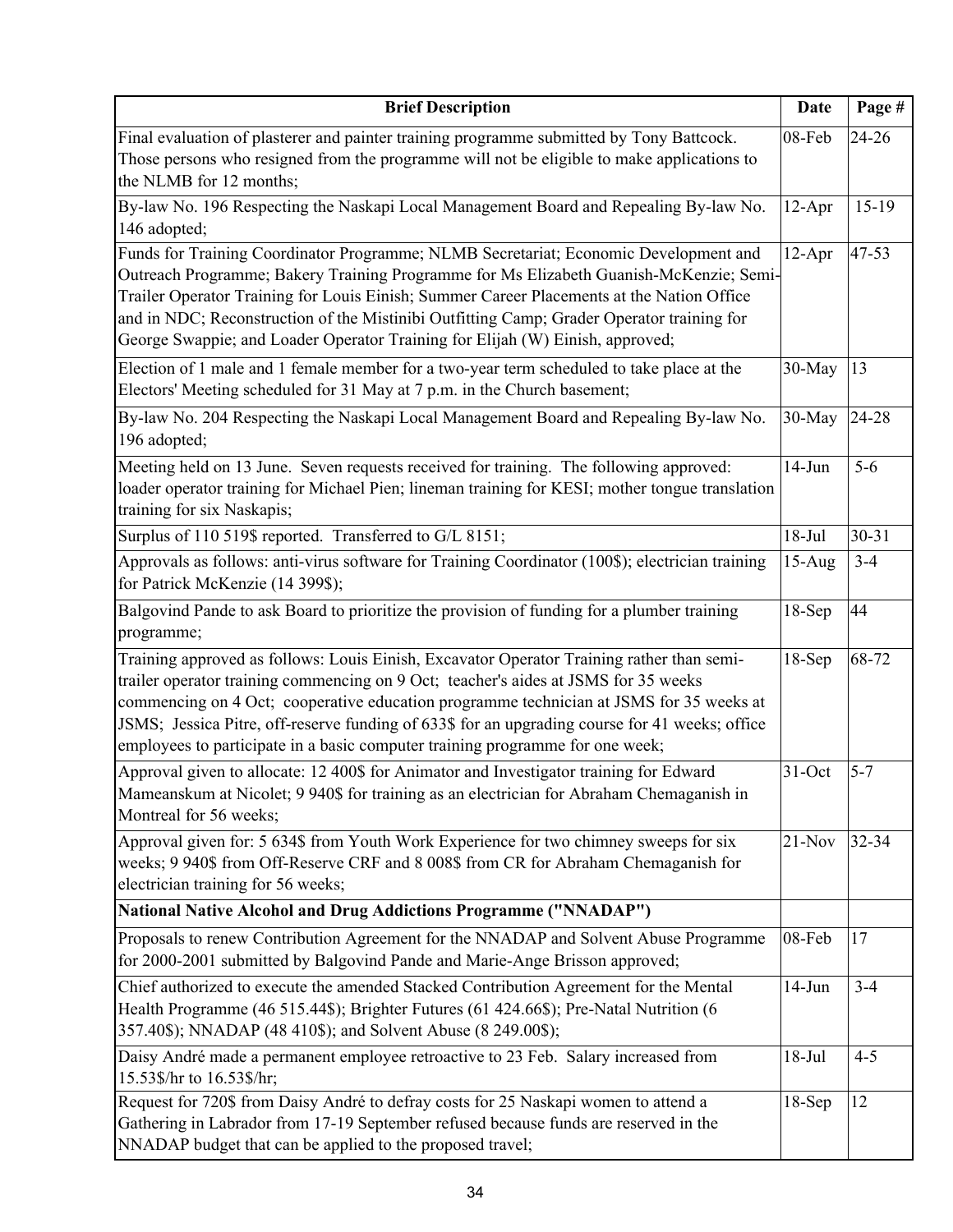| <b>Brief Description</b>                                                                       | <b>Date</b> | Page #         |
|------------------------------------------------------------------------------------------------|-------------|----------------|
| Mental Health Worker, NNADAP worker, Alcohol worker and the Recreation Director to             | $18-Sep$    | 62             |
| submit activity reports to Council on a monthly basis;                                         |             |                |
| <b>North Eastern Quebec Agreement - Section 10</b>                                             |             |                |
| Letter to be sent by Chief to Jean-Maurice Paradis, MSSS, requesting reimbursement of          | $21-Feb$    | 28.29          |
| expenses incurred by the Nation to negotiate amendments to Section 10. SAA refusal to pay is   |             |                |
| because negotiations were "administrative" rather than "para-constitutional" in nature;        |             |                |
| Robin Pratt and Paul Wilkinson to attend meeting of MSSS in Quebec on 28 March 2000 to         | $12-Apr$    | $3 - 4$        |
| review the draft text of the amendments to the Act respecting health and social services.      |             |                |
| Optimism that the amendments to the Act can be made by early Summer 2000, thus allowing        |             |                |
| for the creation of the CLSC by late September or early October;                               |             |                |
| Status report provided by Paul Wilkinson. Quebec willing to reimburse negotiating expenses     | $31-Oct$    | 28             |
| of approximately 100 000\$ for Section 10;                                                     |             |                |
| <b>North Eastern Quebec Agreement - Section 11</b>                                             |             |                |
| Bill 118 was enacted by the Quebec National Assembly in June 2000, and came into force on 1    | $23$ -Oct   | $12 - 13$      |
| July. The Bill introduces confessional (religious) reforms to Quebec's education system.       |             |                |
| Council deferred any decision pending progress on the review of Section 11 of the NEQA;        |             |                |
| <b>Nunavik Commission</b>                                                                      |             |                |
| Public hearing scheduled for 24 Feb. Brief to be prepared by Paul Wilkinson. He and Robin      | 24-Jan      | $3 - 4$        |
| Pratt to attend meeting in Kawawa;                                                             |             |                |
| Council will meet Commission on 21 Feb if it holds a public meeting in Kawawa;                 | 08-Feb      | $1 - 2$        |
| Meeting fixed for 21 Feb. Brief approved as tabled;                                            | 08-Feb      | $\overline{2}$ |
| Chief to present Naskapi position on the Commission at the AFNQL Chiefs' General Assembly      | $12-Apr$    | 33             |
| scheduled for 16-18 May in Wolinak, Qc;                                                        |             |                |
| Robin Pratt and Paul Wilkinson mandated to attend the Council Meeting and the Public           | 30-May      | $8-9$          |
| Hearing with the Commission scheduled for 12 June. Notice to be posted by Johnny               |             |                |
| Mameamskum for the Public Hearing;                                                             |             |                |
| AFN, the Chief and Paul Wilkinson or Robin Pratt to meet with the Nunavik Commission on        | $11-Jul$    | 9              |
| 24 or 25 August in Quebec City or Montreal to discuss the Nation's position regarding the      |             |                |
| Commission;                                                                                    |             |                |
| Johnny Mameamskum to attend, with Chief and Paul Wilkinson or Robin Pratt, the meeting         | $18-Sep$    | 54-55          |
| between the Nunavik Commission and the AFNQL on 27 Sept in Montreal;                           |             |                |
| Meeting held in Montreal on 27 Sept to hear AFNQL, Montagnais of Schefferville and             | $23$ -Oct   | $9 - 11$       |
| Naskapis on regional government of the Inuit. Council deferred further discussion pending      |             |                |
| receipt of supplementary information;                                                          |             |                |
| Paul Renzoni presents views of Ghislain Picard, AFNQL on the Nunavik Commission;               | $23$ -Oct   | $13 - 14$      |
| <b>Off-Reserve Funding</b>                                                                     |             |                |
| Training for: Louis Einish, Excavator Operator Training rather than semi-trailer operator      | 18-Sep      | 68-72          |
| training commencing on 9 Oct; teacher's aides at JSMS for 35 weeks commencing on 4 Oct;        |             |                |
| cooperative education programme technician at JSMS for 35 weeks at JSMS; Jessica Pitre, off-   |             |                |
| reserve funding of 633\$ for an upgrading course for 41 weeks; office employees to participate |             |                |
| in a one week basic computer training programme, approved;                                     |             |                |
| <b>Oil Spill</b>                                                                               |             |                |
| Removal of Manhole #1 to excavate contaminated soil from oil spill that occurred discussed.    | $17-Nov$    | $2 - 3$        |
| Adoshaouna requests contract without a call for bids;                                          |             |                |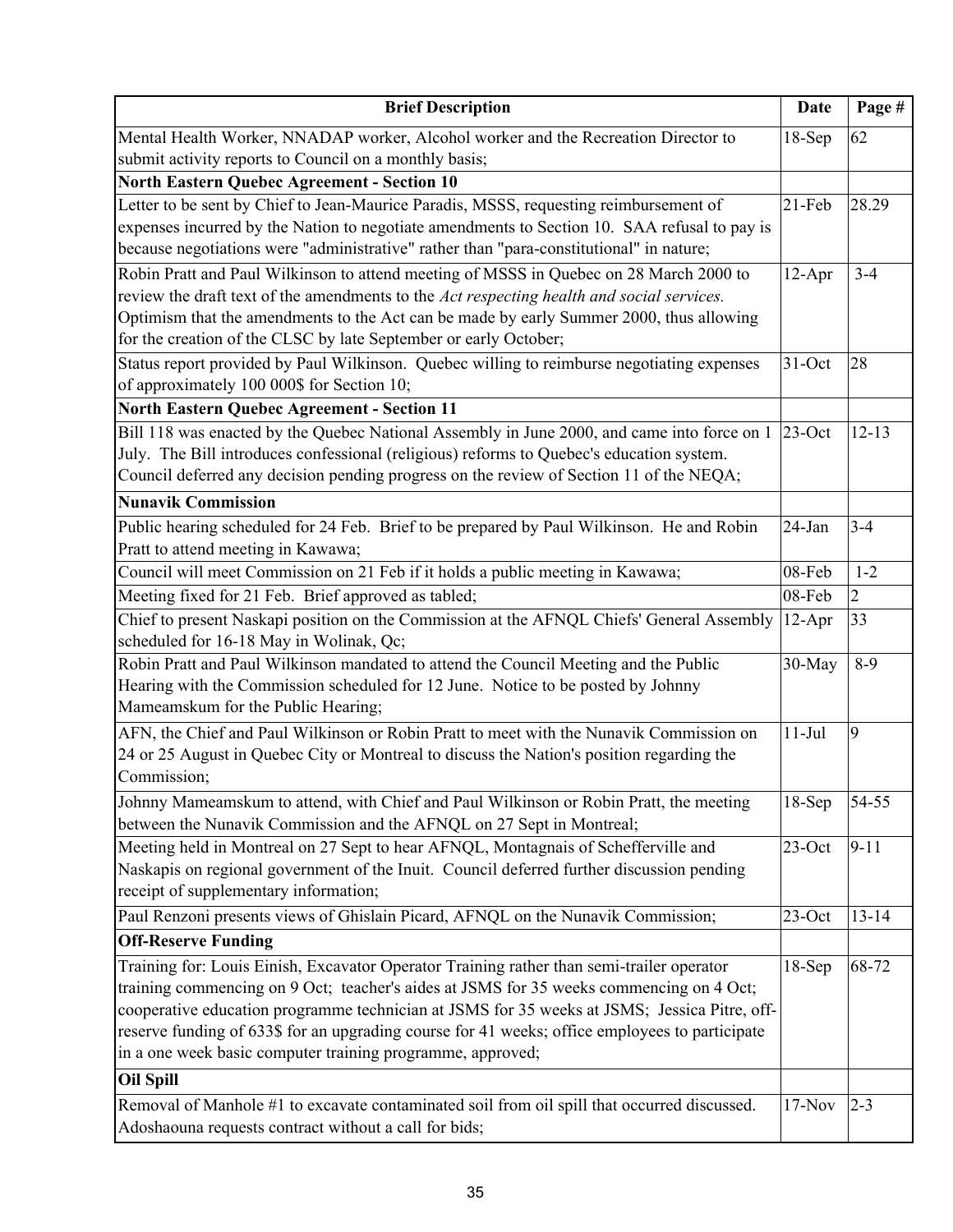| <b>Brief Description</b>                                                                                                | Date       | Page #    |
|-------------------------------------------------------------------------------------------------------------------------|------------|-----------|
| PowerPoint presentation on the spill of between 6-800 litres of fuel oil on 13 Oct made to                              | $21-Nov$   | $22 - 23$ |
| Council by Serge Simard;                                                                                                |            |           |
| <b>Outreach Officer</b>                                                                                                 |            |           |
| Fourth letter of warning issued to Sampson Einish on 3 Feb resulting in a 20-day suspension.                            | 21-Feb     | 77-78     |
| Personnel Committee recommends to Council that, upon completion of a six-week residential                               |            |           |
| alcohol treatment programme in Montreal in early March 2000, he could be reinstated. Council                            |            |           |
| accepts the recommendation;                                                                                             |            |           |
| Contribution agreement with Quebec signed for 15 000\$ representing 50% of the costs of the                             | 08-Sep     | $3 - 4$   |
| position;                                                                                                               |            |           |
| Paving                                                                                                                  |            |           |
| Project Y407: Bruser appointed as Project Engineers the cost not to exceed 25 000\$. Pavex                              | $12-Apr$   | 69-72     |
| and Inter-Cite Inc. to bid on project;                                                                                  |            |           |
| Project Y407 advanced from year four to year two. The proposal submitted by Pavex was                                   | 30-May     | 82-84     |
| accepted, with modifications;                                                                                           |            |           |
| Upon the acceptance of modified terms and conditions, the contract awarded to Pavex;                                    | $07 - Jun$ | $5 - 7$   |
| Since it is required that a three inch strip of asphalt be laid in an area other than the road, it is                   | $18-Jul$   | $21 - 22$ |
| proposed that the ice rink be used as the test site. CQSB to be asked if they are interested in the                     |            |           |
| proposal. The Nation will donate 450 metric tons of granular material to the CQSB for the                               |            |           |
| paving of the ice rink;                                                                                                 |            |           |
| Bruser to inspect for oil leakage from the gravel crushing equipment used by Pavex and report                           | $18-Jul$   | 25        |
| findings to Council;                                                                                                    |            |           |
| Minor repairs will be undertaken on the buckles where they meet the recently paved roads;                               | $15-Aug$   | 6         |
| Letter complaining about the failure of MTQ to carry out paving of the road at the entrance of                          | $15-Aug$   | 7         |
| Kawawa sent to M Normand Duguay, MLA, Duplessis;                                                                        |            |           |
| Letter sent to MNA for Duplessis, M Normand Duguay, complaining about the failure of MTQ                                | $18-Sep$   | $4 - 5$   |
| to respect its commitment to pave a portion of the road at the entrance to Kawawa;                                      |            |           |
| <b>Pension Plan</b>                                                                                                     |            |           |
| Hartel directed to include permanent, full-time employees of Sachidun in the Cree-Naskapi                               | 30-May     | 43-44     |
| Pension Plan and the Group Health Insurance Plan operated by the Nation;                                                |            |           |
| Richard Lodge appointed as the Naskapi rep on the Cree-Naskapi Pension Plan Committee for                               | $12-Apr$   | 86        |
| the year 2000;                                                                                                          |            |           |
| <b>Per Diem</b>                                                                                                         |            |           |
| Effective 30 May per diem fixed at 53.90\$, and 77.35\$ for persons travelling to Cree and Inuit                        | $30-May$   | $6 - 7$   |
| communities within Quebec;                                                                                              |            |           |
| <b>Personnel</b>                                                                                                        |            |           |
| Annie Mameanskum, Annie Tooma and Peter Einish replace Mary Jane Pien, Luke Einish and                                  | 24-Jan     | $2 - 3$   |
| Daniel Mokoush for painter and plasterer training;                                                                      |            |           |
| Jimmy Shecanapish hired to install ceramic tiles in Phase XIV housing;                                                  | $24$ -Jan  | 03        |
| Revised job description for Membership Clerk approved. Will be responsible for Land                                     | 24-Jan     | $16-17$   |
| Registry System. Paul Renzoni to prepare and post the revised job description for the full-time                         |            |           |
| position;                                                                                                               |            |           |
| Decision on request for a salary increase from Sarah Pien dated 24 Jan 2000 deferred to 22                              | 24-Jan     | 22        |
| March meeting;                                                                                                          |            |           |
| Council informed that Lucy Guanish tendered her resignation as part-time Accounts Payable<br>Clerk on 29 December 1999; | 08-Feb     | 6         |
|                                                                                                                         |            |           |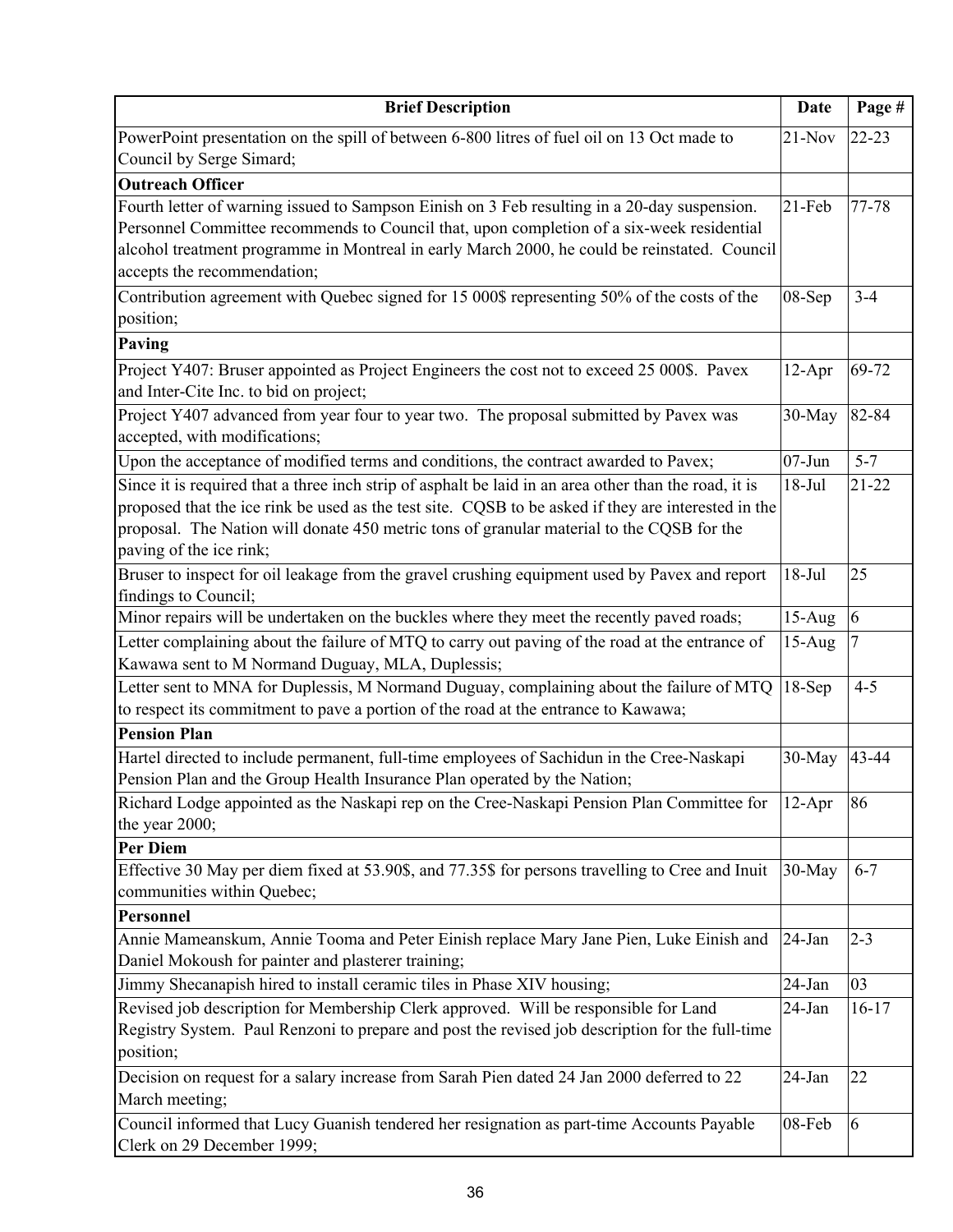| <b>Brief Description</b>                                                                                                                                                                                                                                                                                                                                                                                                                                                                                                                                                                              | <b>Date</b> | Page #    |
|-------------------------------------------------------------------------------------------------------------------------------------------------------------------------------------------------------------------------------------------------------------------------------------------------------------------------------------------------------------------------------------------------------------------------------------------------------------------------------------------------------------------------------------------------------------------------------------------------------|-------------|-----------|
| "Banking" overtime hours discussed and rejected;                                                                                                                                                                                                                                                                                                                                                                                                                                                                                                                                                      | 08-Feb      | $12 - 13$ |
| Job description for Membership Clerk tabled. Johnny Mameamskum to post. The Personnel<br>Committee and Hartel to interview applicants and present findings to Council at its meeting of<br>10 April;                                                                                                                                                                                                                                                                                                                                                                                                  | $21-Feb$    | 38-39     |
| Regular office hours being devoted to business of the Justice Healing Committee rather than<br>Mental Health by Mike Sandy. Further action deferred to 10 April meeting;                                                                                                                                                                                                                                                                                                                                                                                                                              | $21-Feb$    | 52-53     |
| Fourth letter of warning issued to Sampson Einish on 3 Feb resulting in a 20-day suspension.<br>Personnel Committee recommends to Council that, upon completion of a six-week residential<br>alcohol treatment programme in Montreal in early March 2000, he could be reinstated;                                                                                                                                                                                                                                                                                                                     | $21-Feb$    | 77-78     |
| Salary increase of 1.5% approved;                                                                                                                                                                                                                                                                                                                                                                                                                                                                                                                                                                     | $12-Apr$    | $41 - 42$ |
| Michael Sandy spending more time on the Justice Committee than carrying out his MHW<br>duties. Chief instructed to execute a letter to Michael Sandy concerning his performance as the<br>Mental Health Worker;                                                                                                                                                                                                                                                                                                                                                                                       | $12-Apr$    | 46-47     |
| Training by Naskapi Imuun of DPW and Nation Office staff to use newly developed software<br>approved;                                                                                                                                                                                                                                                                                                                                                                                                                                                                                                 | $12-Apr$    | $60 - 61$ |
| Open house planned at the JSMS for the morning of 26 Apr. Nation Employees released from<br>work, with pay, to attend;                                                                                                                                                                                                                                                                                                                                                                                                                                                                                | $12-Apr$    | 75        |
| Council ratifies decision taken by the DiPW to hire Adam Guanish and Ronald Pien as<br>temporary carpenters;                                                                                                                                                                                                                                                                                                                                                                                                                                                                                          | 11-May      | $4 - 5$   |
| 15 persons applied for position of Trainee - Accounting Clerk. Applications reviewed by<br>Hartel and Personnel Committee, and six interviewed. Johnny Mameamskum was not<br>informed of the meeting of the Personnel Committee. Anne Mokoush-Einish hired;                                                                                                                                                                                                                                                                                                                                           | 30-May      | $9 - 10$  |
| The day following the 2000 Election, 18 August, designated as paid holiday for Nation<br>Employees;                                                                                                                                                                                                                                                                                                                                                                                                                                                                                                   | 30-May      | 40        |
| Shirley Pien-Bérubé made a permanent employee retroactive to 1 July 1998 and salary<br>increased from 12\$/hr to 14\$/hr;                                                                                                                                                                                                                                                                                                                                                                                                                                                                             | 30-May      | 49        |
| Isaac Pien appointed as a permanent Municipal Employee effective 24 Feb with a salary<br>increase from 13\$ to 14\$ per hour;                                                                                                                                                                                                                                                                                                                                                                                                                                                                         | 30-May      | 67        |
| Sarah Pien's request for an increase from 10 to 20 hours per week approved;                                                                                                                                                                                                                                                                                                                                                                                                                                                                                                                           | 30-May      | 80-81     |
| Paul Mameanskum's decision to hire five employees at the Municipal Garage ratified;                                                                                                                                                                                                                                                                                                                                                                                                                                                                                                                   | $14$ -Jun   | $2 - 3$   |
| The DiPW sent a letter to Donald Peastitute informing him that his employment with the<br>Nation terminates on the day after he attains 65 years of age in conformity with the Nation's<br>Personnel Policy. After discussion, Council decides not to amend its Personnel Policy<br>respecting the mandatory age of retirement;                                                                                                                                                                                                                                                                       | $29$ -Jun   | $2 - 3$   |
| Abraham Uniam, who broke his hand as a result of which he is unable to operate any of the<br>Nation's heavy equipment is replaced by Raynald Vachon;                                                                                                                                                                                                                                                                                                                                                                                                                                                  | $18-Jul$    | 19-20     |
| DIAND's SAP reps meet Council. Amount owing to DIAND amended from 146 241\$ to 121<br>241\$, confirmation of which to be transmitted to Council by DIAND. DIAND met 32 SAP<br>recipients on 11 July, all of whom complained that they do not receive adequate explanations<br>about deductions. DIAND committed to train two Naskapis in the administration of the SAP;<br>to hire a special advisor on a temporary basis to assist in revisions of all active files; to provide<br>follow-up support to the SAP Administrator; and to assist in the implementation of its SAP<br>software programme; | $18-Jul$    | 28-29     |
| Johnny Mameamskum to provide Balgovind Pande with list of Office Employees who require e 18-Jul<br>mail boxes;                                                                                                                                                                                                                                                                                                                                                                                                                                                                                        |             | 32-33     |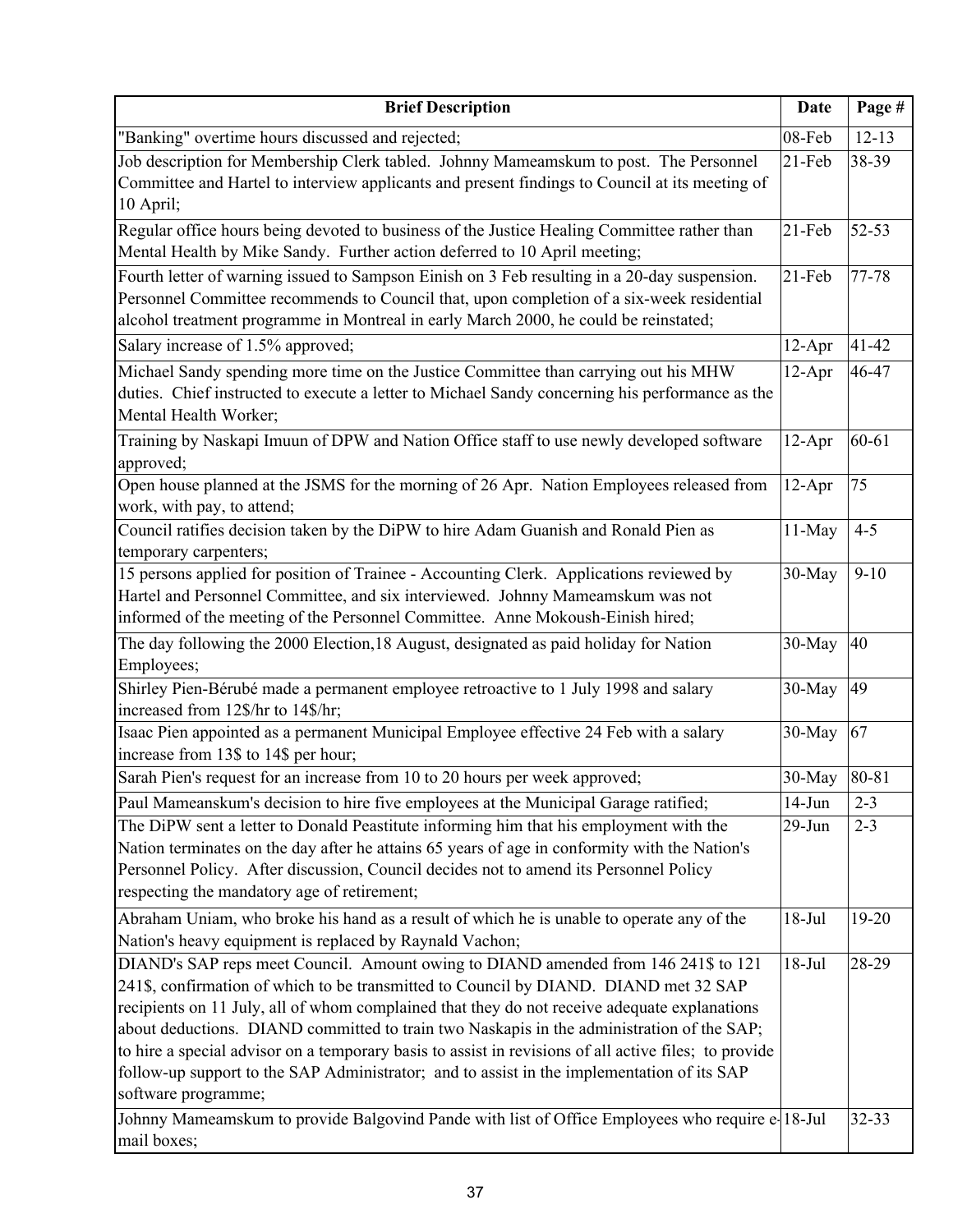| <b>Brief Description</b>                                                                                                                                                                                                                                                                                                                                                                                                                                       | Date     | Page #    |
|----------------------------------------------------------------------------------------------------------------------------------------------------------------------------------------------------------------------------------------------------------------------------------------------------------------------------------------------------------------------------------------------------------------------------------------------------------------|----------|-----------|
| Jimmy Shecanapish hired as Membership Clerk;                                                                                                                                                                                                                                                                                                                                                                                                                   | $18-Jul$ | 39        |
| Vacation approved from 4 to 17 August for Johnny Mameamskum;                                                                                                                                                                                                                                                                                                                                                                                                   | $18-Jul$ | $41 - 42$ |
| Vacation approved from 21 July to 3 Aug for Willie Mameanskum;                                                                                                                                                                                                                                                                                                                                                                                                 | $18-Jul$ | 42        |
| Jimmy Peter Einish's letter dated 11 Aug requests a one-year leave of absence. Johnny                                                                                                                                                                                                                                                                                                                                                                          | $15-Aug$ | 15        |
| Mameamskum to speak to Jimmy Peter concerning eligibility to obtain EI in that period;                                                                                                                                                                                                                                                                                                                                                                         |          |           |
| Shirley Pien-Bérubé's request for a one-year leave of absence from 10 August 2000 to 9 Aug 01<br>approved;                                                                                                                                                                                                                                                                                                                                                     | $15-Aug$ | $15 - 16$ |
| Marianne (M) Chescappio's schedule revised to include duties of Administrative Assistant to                                                                                                                                                                                                                                                                                                                                                                    | $15-Aug$ | $16-17$   |
| the D-G for the duration of Shirley Pien-Bérubé's one-year leave of absence;                                                                                                                                                                                                                                                                                                                                                                                   |          |           |
| Marianne (M) Chescappio's schedule revised to include duties of Head Start Programme<br>Coordinator;                                                                                                                                                                                                                                                                                                                                                           | $15-Aug$ | $17 - 18$ |
| David Einish hired as Replacement SAP Administrator, conditional upon confirmation that<br>court order prohibiting him to enter Kawawa expired on 8 Sept. Anne Mokoush-Einish to<br>undertake training with Replacement with DIAND;                                                                                                                                                                                                                            | 08-Sep   | $9 - 10$  |
| David Einish's trial postponed to Nov 2000 and, pending trail, court lifted the order prohibiting<br>him from residing in Kawawa. Johnny Mameamskum to oversee the hiring of David Einish in<br>accordance with the job description for the SAP Administrator (Replacement);                                                                                                                                                                                   | $18-Sep$ | 18-19     |
| John Tooma and Daniel Mokoush hired to complete plastering effective 15 Sept. at an hourly<br>wage of 12.19\$;                                                                                                                                                                                                                                                                                                                                                 | $18-Sep$ | 38-39     |
| John Tooma, Daniel Mokoush and Timothy Pien each awarded a contract to plaster one unit                                                                                                                                                                                                                                                                                                                                                                        | $18-Sep$ | 39-40     |
| each of Phase XV housing at a fixed price of 600\$unit for Phase XV housing, to be completed                                                                                                                                                                                                                                                                                                                                                                   |          |           |
| DiPW, Serge Simard and Paul Renzoni to determine which temporary jobs at the DPW could<br>be restructured so as to maximize the length of employment as a means of assisting persons to<br>acquire hours they need to become eligible to receive EI benefits;                                                                                                                                                                                                  | $18-Sep$ | 45-46     |
| Training approved as follows: Louis Einish, Excavator Operator Training rather than semi-<br>trailer operator training commencing on 9 Oct; teacher's aides at JSMS for 35 weeks<br>commencing on 4 Oct; cooperative education programme technician at JSMS for 35 weeks at<br>JSMS; Jessica Pitre, off-reserve funding of 633\$ for an upgrading course for 41 weeks; office<br>employees to participate in a basic computer training programme for one week; | $18-Sep$ | 68-72     |
| Mental Health Worker, NNADAP worker, Alcohol worker and the Recreation Director to<br>submit activity reports to Council on a monthly basis;                                                                                                                                                                                                                                                                                                                   | $18-Sep$ | 62        |
| Christmas vacation commences on 14 Dec for permanent employees, and on 19 Dec for<br>employees working on construction at the Recreation Facility;                                                                                                                                                                                                                                                                                                             | $21-Nov$ | $19 - 20$ |
| Temporary employees laid off effective 14 Dec;                                                                                                                                                                                                                                                                                                                                                                                                                 | $21-Nov$ | $20 - 21$ |
| Emergency and essential services during Christmas vacation decided upon. Contracts, similar<br>to those of previous years, to be entered into with Employees;                                                                                                                                                                                                                                                                                                  | $21-Nov$ | $21 - 22$ |
| Overspend in HM approx. 47 000\$. Temporary labour and contractors laid off. HM and<br>HMOM to be laid off effective 3 Jan 01 until further notice. Moses Mameamskum to be<br>transferred to DPW. Jean Chapman to draft notice, for signature by the Chief, to community<br>explaining closure of HM;                                                                                                                                                          | $21-Nov$ | 27-30     |
| Martha Mary Shecanapish and Paul Mokoush discuss employment of Sarah Pien as both the<br>janitor at the DPW and a police assistant. Paul Renzoni reports that Ms Pien successfully<br>completed the Interim Officer Training Programme held in Kawawa in Fall, 2000 and could<br>prove an asset to the Police Force in the event that any of its members require assistance.<br>Council agreed not to pursue the matter further;                               | $21-Nov$ | 45        |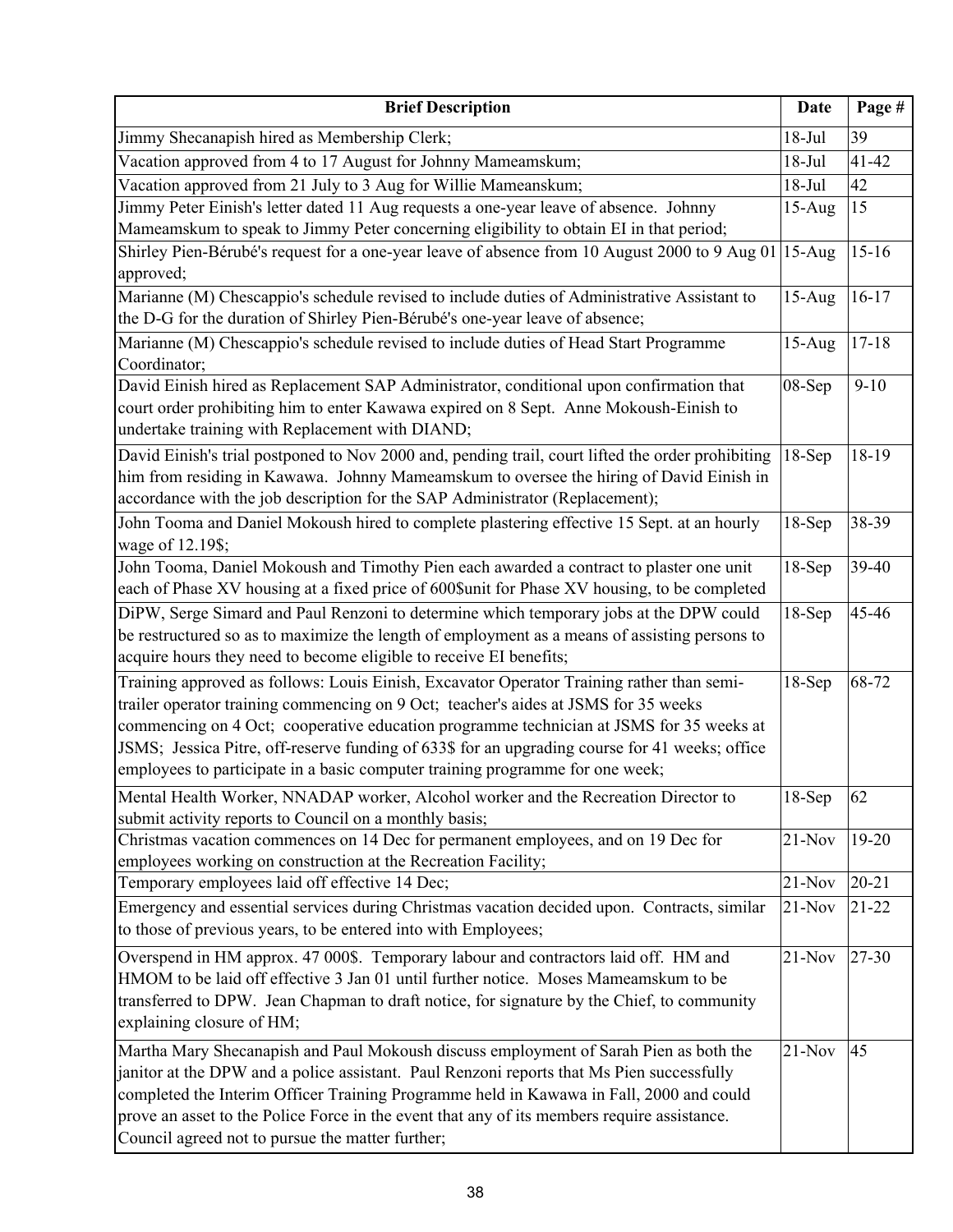| <b>Brief Description</b>                                                                                                                                                            | <b>Date</b> | Page #    |
|-------------------------------------------------------------------------------------------------------------------------------------------------------------------------------------|-------------|-----------|
| Paul Mokoush recommends that the tasks of Jacob Mameanskum be evaluated to determine if<br>the position should be full- or part-time. Bruser to make its recommendation to Council; | $21-Nov$    | 46        |
| <b>Personnel Committee</b>                                                                                                                                                          |             |           |
| By-Law No. 191 Respecting the Personnel Committee and Repealing By-law No. 155 adopted;                                                                                             | $21$ -Feb   | 34-37     |
| By-law No. 199 Respecting the Personnel Committee and Repealing By-law No. 191 adopted;                                                                                             | $12-Apr$    | 25-29     |
| Election of 2 male and 2 female members for a two-year term scheduled to take place at the                                                                                          | 30-May      | 13        |
| Electors' Meeting scheduled for 31 May at 7 p.m. in the Church basement;                                                                                                            |             |           |
| By-law No. 207 Respecting the Personnel Committee and Repealing By-law No. 199 adopted;                                                                                             | 30-May      | 34-39     |
| Meetings to be held only in the Nation Office, the DPW, or the NDC Kawawa Office. Paul                                                                                              | $29$ -Jun   | 5         |
| Renzoni to revise By-Law No. 207 respecting the Personnel Committee accordingly;                                                                                                    |             |           |
| By-law No. 212 Respecting the Personnel Committee and Repealing By-law No. 207 adopted;                                                                                             | $18-Sep$    | 33-38     |
| Chief to instruct Recreation Committee, Police Committee, HSP Committee, HSSCC,                                                                                                     | $18-Sep$    | $62 - 63$ |
| Personnel Committee and the Naskapi Justice Healing Committee to submit activity reports on                                                                                         |             |           |
| a monthly basis;                                                                                                                                                                    |             |           |
| <b>Personnel Policy</b>                                                                                                                                                             |             |           |
| DG and DiPW to monitor the Nation's computers to ensure that they are used exclusively for                                                                                          | $12-Apr$    | 31        |
| work-related purposes. Robin Pratt and Jean Chapman to draft an amendment to the Personnel<br>Policy to give effect to the foregoing;                                               |             |           |
| The DiPW sent a letter to Donald Peastitute informing him that his employment with the                                                                                              | $29-Jun$    | 36925     |
| Nation terminates on the day after he attains 65 years of age in conformity with the Nation's                                                                                       |             |           |
| Personnel Policy. After discussion, Council decides not to amend its Personnel Policy                                                                                               |             |           |
| respecting the mandatory age of retirement;                                                                                                                                         |             |           |
| Robin Pratt and Jean Chapman to present alternatives to Section H.II, and to remove "Council"                                                                                       | $18-Sep$    | 44-45     |
| from Grievance procedure;                                                                                                                                                           |             |           |
| <b>Phase XV Housing</b>                                                                                                                                                             |             |           |
| Paul Renzoni suggests that, rather than allocating an additional 105 000\$ from the Capital                                                                                         | $11-Jul$    | $11 - 12$ |
| budget, a training component be added to Phase XV housing with a view to encouraging                                                                                                |             |           |
| employees to obtain trade cards from the CSST. Council agrees with that suggestion and                                                                                              |             |           |
| Balgovind Pande mandated to prepare an application to the Income Security Demonstration                                                                                             |             |           |
| Project;                                                                                                                                                                            |             |           |
| EEM to be approached to present a proposal for an environmental site assessment for the land                                                                                        | $18-Jul$    | $10 - 11$ |
| upon which Phase XV houses are being built, for review by Council;                                                                                                                  |             |           |
| Funding to hire 12 Naskapis on Phase XV housing estimated to be 130 099\$. Balgovind Pande                                                                                          | $18-Jul$    | $31 - 22$ |
| to submit application to DIAND's Income Security programme;                                                                                                                         |             |           |
| Marianne Chescappio, Noat Einish and James Uniam/Gloria Sandy allocated Phase XV houses; 08-Sep                                                                                     |             | 5.6       |
| Proposal from EEM inc. to conduct a Phase I Environmental Site Assessment for the lands on                                                                                          | $18-Sep$    | $10 - 11$ |
| which Phase XV houses are being built, approved, with minor modifications. Cost not to                                                                                              |             |           |
| exceed 4 000\$;                                                                                                                                                                     |             |           |
| John Tooma, Daniel Mokoush and Timothy Pien each awarded a contract to plaster one unit                                                                                             | $18-Sep$    | 39-40     |
| each of Phase XV housing at a fixed price of 600\$unit, to be completed by 8 Oct;                                                                                                   |             |           |
| Bruser carry out daily site inspections and prepare monthly progress reports for review by                                                                                          | $18-Sep$    | $42 - 43$ |
| Council. Gilles Fortin assisting Moses Swappie, Foreman, Phase XV with report writing.                                                                                              |             |           |
| Work progressing well, and the quality of construction is excellent. Construction reported to                                                                                       |             |           |
| be 70% complete;                                                                                                                                                                    |             |           |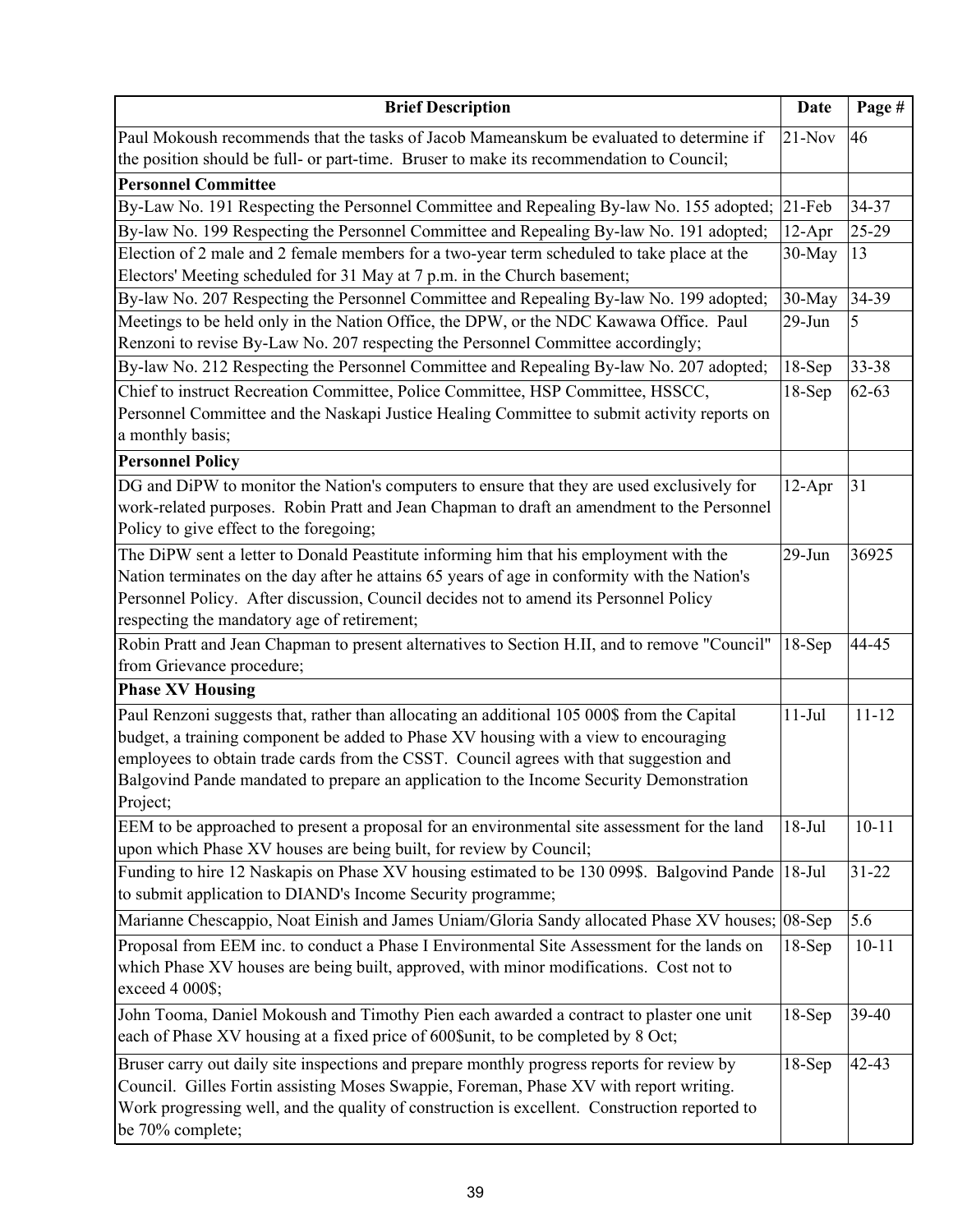| <b>Brief Description</b>                                                                                                                                                                                                                                                                                                                                                                                                                                           | <b>Date</b> | Page #    |
|--------------------------------------------------------------------------------------------------------------------------------------------------------------------------------------------------------------------------------------------------------------------------------------------------------------------------------------------------------------------------------------------------------------------------------------------------------------------|-------------|-----------|
| Andrew Einish hired on 10 July and laid off on 18 Sept. Sylvain Goddent, hired to do<br>plumbing at the Recreation Facility at 22.00\$/hr to complete Phase XV plumbing at 22.00\$/hr;                                                                                                                                                                                                                                                                             | $18-Sep$    | 43        |
| Samson Einish, Foreman, Phase XV, given rent allowance of 500\$ per month from June to<br>Dec;                                                                                                                                                                                                                                                                                                                                                                     | $18-Sep$    | 79-80     |
| Contracts with Timothy Pien, Daniel Mokoush and John Tooma for pastering one unit each of<br>Phase XV housing terminated. They will receive 65% of the value of the contracts. Emilien<br>Girard hired to complete all plastering by 15 Oct. Wages fixed at 25.00\$/hr;                                                                                                                                                                                            | $11-Oct$    | 5         |
| Meeting scheduled to take place on 29 Nov to approve borrowing by-law for Phase XV, for<br>holding elections for unfilled positions on committees, and any other business;                                                                                                                                                                                                                                                                                         | $17-Nov$    | 3         |
| <b>Photography Equipment</b>                                                                                                                                                                                                                                                                                                                                                                                                                                       |             |           |
| Johnny Mameamskum authorised to purchase a camera suitable for taking photographs for<br>passports, Band Membership Cards, and Firearms Possession Certificates. Cost not to exceed 1<br>500\$;                                                                                                                                                                                                                                                                    | 30-May      | 70        |
| Pilgrimage                                                                                                                                                                                                                                                                                                                                                                                                                                                         |             |           |
| A gift of 1 000\$ approved to offset transportation costs related to a Pentecostal Pilgrimage to<br>Mistissini in early July 2000;                                                                                                                                                                                                                                                                                                                                 | $11-Jul$    | $4 - 5$   |
| 141 people are planning to leave Kawawa on 21 July for the Ste-Anne-de-Beauprè pilgrimage.<br>3 500\$ in the form of a grant and the same amount as a loan approved. Maggie Swappie to<br>ensure that the loan is repaid by 31 Dec;                                                                                                                                                                                                                                | $18-Jul$    | 36-37     |
| <b>Police / Police Committee</b>                                                                                                                                                                                                                                                                                                                                                                                                                                   |             |           |
| By-law No. 194 Respecting the Naskapi Police Committee and Repealing By-law No. 143<br>adopted;                                                                                                                                                                                                                                                                                                                                                                    | $12-Apr$    | $9 - 12$  |
| Two computers to be given to the Police Force on approximately 15 June;                                                                                                                                                                                                                                                                                                                                                                                            | 30-May      | $7 - 8$   |
| Election of 2 male and 2 female members for a two-year term scheduled to take place at the<br>Electors' Meeting scheduled for 31 May at 7 p.m. in the Church basement;                                                                                                                                                                                                                                                                                             | 30-May      | 13        |
| By-law No. 202 Respecting the Naskapi Police Committee and Repealing By-law No. 194<br>adopted;                                                                                                                                                                                                                                                                                                                                                                    | 30-May      | $17 - 20$ |
| By-law No. 211 Respecting the Naskapi Police Committee and Repealing By-law No. 202<br>adopted;                                                                                                                                                                                                                                                                                                                                                                    | $11-Jul$    | $30 - 33$ |
| Councillor Edward Shecanapish allocated portfolio;                                                                                                                                                                                                                                                                                                                                                                                                                 | $18-Sep$    | 6         |
| Lease on the police station expired on 31 March 2000. New lease for the period 1 April 00 to<br>31 March 2004 executed between the Village and the Nation;                                                                                                                                                                                                                                                                                                         | $18-Sep$    | $8-9$     |
| Chief to instruct Recreation Committee, Police Committee, HSP Committee, HSSCC,<br>Personnel Committee and the Naskapi Justice Healing Committee to submit activity reports on<br>a monthly basis;                                                                                                                                                                                                                                                                 | $18-Sep$    | $62 - 63$ |
| Approval given to allocate 12 400\$ for Animator and Investigator training for Edward<br>Mameanskum at Nicolet;                                                                                                                                                                                                                                                                                                                                                    | $31-Oct$    | $5 - 7$   |
| Martha Mary Shecanapish and Paul Mokoush discuss employment of Sarah Pien as both the<br>janitor at the DPW and a police assistant. Paul Renzoni reports that Ms Pien successfully<br>completed the Interim Officer Training Programme held in Kawawa in Fall, 2000 and could<br>prove an asset to the Police Force in the event that any of its members require assistance.<br>Council agreed not to pursue the matter further;<br><b>Power Facilities Assets</b> | $21-Nov$    | 45        |
|                                                                                                                                                                                                                                                                                                                                                                                                                                                                    |             |           |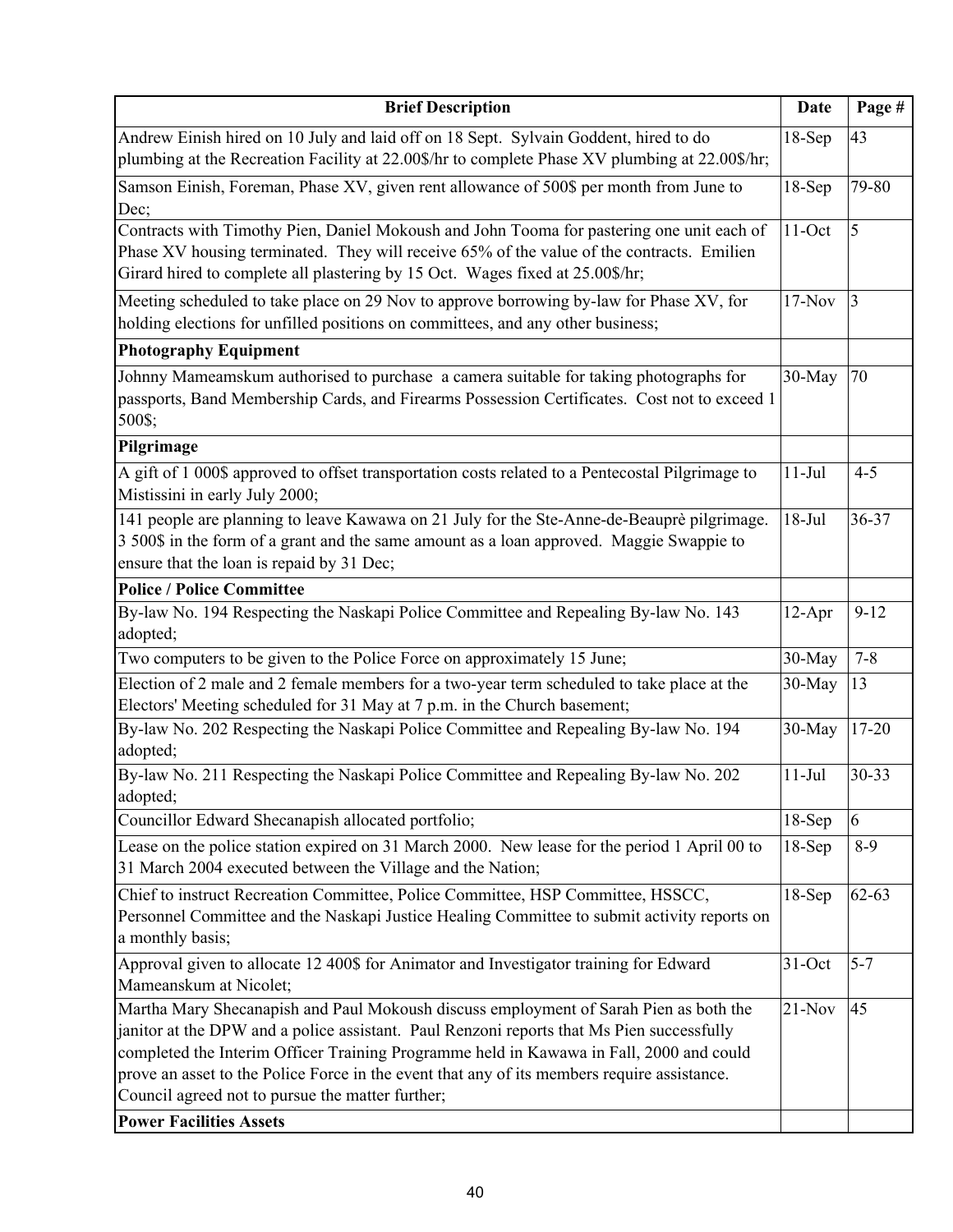| <b>Brief Description</b>                                                                                                                                                                                                                                                                                                                                                                                                                | <b>Date</b>           | Page #                    |
|-----------------------------------------------------------------------------------------------------------------------------------------------------------------------------------------------------------------------------------------------------------------------------------------------------------------------------------------------------------------------------------------------------------------------------------------|-----------------------|---------------------------|
| Update provided to Council. Chief mandated to sign letter to Paul Dicks, Minister, Dept. of<br>Mines and Energy, Govt. of Newfoundland and Labrador requesting the issuing to the Nation<br>the water rights lease for the Menihek Generating Station;                                                                                                                                                                                  | 24-Jan                | $4 - 5$                   |
| Chief to execute a letter to the Hon. Paul D Dicks, Min of Mines and Energy, Govt of<br>Newfoundland and Labrador reiterating the interest of the Nation in acquiring the water rights<br>for the Manihek Generating Station;                                                                                                                                                                                                           | 30-May                | 78-79                     |
| Operational Plan approved. Projected expenditures are for a nutritionist and a nutrition<br>programme, for a total amount of 6 357\$;                                                                                                                                                                                                                                                                                                   | $18-Sep$              | 60                        |
| Johnny Mameamskum reports to Council on meeting with IOCC on 23 Oct. IOCC announced<br>its intention to cease operating Menihek on 1 Nov or 1 Dec. The Montagnais agreed to pursue<br>jointly political initiatives to obtain the water rights for Menihek from<br>Newfoundland/Labrador, and to purchase Menihek from IOCC for one dollar;<br>Paul Wilkinson presented brief history of the evolution of the file from Aug 1992 to the | $23$ -Oct<br>$16-Nov$ | $\overline{2}$<br>$3 - 4$ |
| present. Discussed water rights to operate Menihek and communication with the Gov of<br>Newfoundland and Labrador over the years. Letters sent to Paul Dicks, Minister Energy and<br>Mines, Newfoundland and Labrador, Hydro-Quebec, DIAND, IOCC and SAA;                                                                                                                                                                               |                       |                           |
| Montagnais fail to meet Council at the appointed venue on 17 Nov to discuss matters relating to $ 17$ -Nov<br>the PFA;                                                                                                                                                                                                                                                                                                                  |                       | $\mathbf{1}$              |
| Letter sent to Montagnais. They are informed of the contract being entered into between IOCC<br>and KESI. Council offers to train Montagnais as Power House Operators;                                                                                                                                                                                                                                                                  | $21-Nov$              | $10 - 12$                 |
| Quebec                                                                                                                                                                                                                                                                                                                                                                                                                                  |                       |                           |
| Resolution 99-Nov22-04 rescinded. Letter to be sent to Guy Chevrette, Min for Native Affairs, 24-Jan<br>and not Lucien Bouchard, Premier re."Special Agreement Establishing the Terms of Program<br>Planning and Cooperation in the Economic Development and Community Infrastructure Field".                                                                                                                                           |                       | $9-10$                    |
| Letter to be sent by Chief to Jean-Maurice Paradis, MSSS, requesting reimbursement of<br>expenses incurred by the Nation to negotiate amendments to Section 10. SAA refusal to pay is<br>because negotiations were "administrative" rather than "para-constitutional" in nature;                                                                                                                                                        | $21-Feb$              | 28.29                     |
| In its bid to decentralize, approximately 12 civil servants will be transferred to Chibougamau<br>from the Sociéte de la Faune et des Parcs division, and it is rumoured that additional personnel<br>will be transferred to Kuujjuaq. Chief to write to the Minister urging him to include<br>Schefferville in his plans for decentralizing activities of departments and agencies for which he<br>is responsible;                     | 21-Feb                | $30 - 31$                 |
| Draft agreement, pursuant to which the Nation would be able to access from Native Affairs,<br>Quebec, up to 1.8\$ million for economic development and community infrastructure projects<br>tabled. Phase I would be eligible for funding under the proposed agreement. Structure of<br>financing discussed;                                                                                                                            | 21-Feb                | 74-76                     |
| Invitation from MLA to attend meeting in Sept-Isles on 25 March 00 to discuss social and<br>economic development in Duplessis discussed. Chief and Paul Wilkinson to represent the<br>Nation;                                                                                                                                                                                                                                           | 21-Feb                | 76-77                     |
| Robin Pratt and Paul Wilkinson to attend meeting of MSSS in Quebec on 28 March 2000 to<br>review the draft text of the amendments to the Act respecting health and social services.<br>Optimism that the amendments to the Act can be made by early Summer 2000, thus allowing<br>for the creation of the CLSC by late September or early October;                                                                                      | $12-Apr$              | $3 - 4$                   |
| Preliminary reaction to the request for funding for the Recreation facility is encouraging;                                                                                                                                                                                                                                                                                                                                             | $12-Apr$              | 39                        |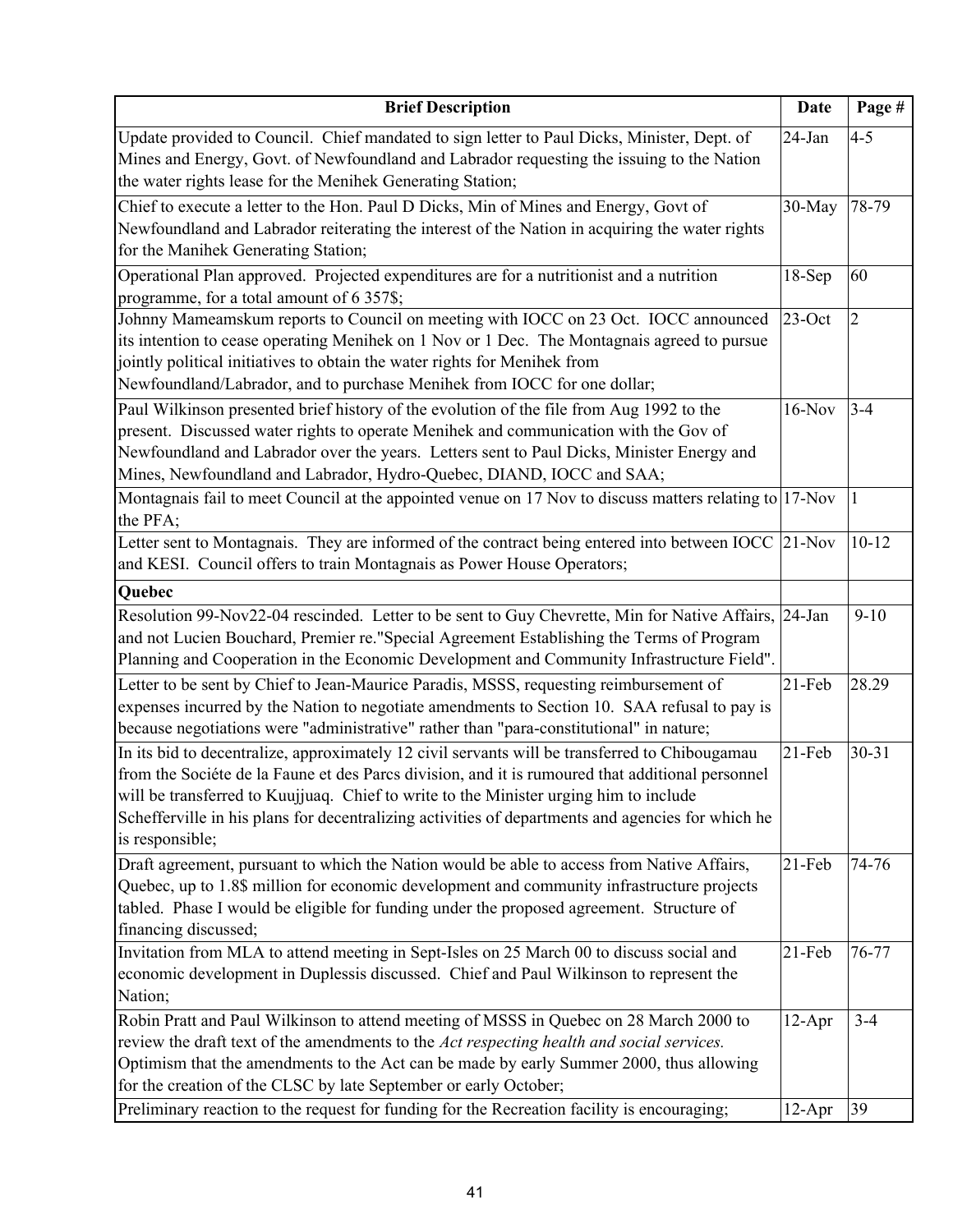| <b>Brief Description</b>                                                                                                                                                                                                                                                                                                                                                                                                                                                                                                                                | <b>Date</b> | Page #    |
|---------------------------------------------------------------------------------------------------------------------------------------------------------------------------------------------------------------------------------------------------------------------------------------------------------------------------------------------------------------------------------------------------------------------------------------------------------------------------------------------------------------------------------------------------------|-------------|-----------|
| MLA Duguay invited Chief Einish to attend meeting of elected Municipal and Aboriginal<br>authorities to a meeting in Sept-Iles on 25 March 2000. The Chief, Johnny Mameamskum and<br>Paul F Wilkinson to attended. Naskapi delegation raised issues on the health problem created<br>by vehicle-generated dust at Kawawa and on the road to Schefferville; a rumoured decision by<br>the Ministry of Transport, Quebec, to cancel its paving project at John Lake and Kawawa; and<br>the possibility of building a road from Schefferville to Kuujjuaq; | $12-Apr$    | $4 - 5$   |
| Loan of 63 000\$ granted to cover the Goose Hunt to take place in early May 2000 until such<br>time as first payment received from the Société de la faune et des parcs du Quebec;                                                                                                                                                                                                                                                                                                                                                                      | $12-Apr$    | 74        |
| No issues to be raised with respect to the "Economic Development and Infrastructure<br>Agreement" or any other matter concerning the department at this time;                                                                                                                                                                                                                                                                                                                                                                                           | $12-Apr$    | 88-89     |
| Agreement for economic development and community infrastructure executed between the<br>Nation and Quebec;                                                                                                                                                                                                                                                                                                                                                                                                                                              | $11-May$    | $7 - 8$   |
| Johnny Mameamskum and Paul Wilkinson to review draft press release announcing the signing<br>of the Economic Development and Community Infrastructure agreement with a view to<br>ensuring that it is in a form acceptable to the Nation;                                                                                                                                                                                                                                                                                                               | 30-May      | 47-48     |
| Rumoured that paving will be carried out by MTQ only in Schefferville. Paul Wilkinson to<br>report to Council on progress of having road at John Lake and at Kawawa paved as promised in<br>a letter dated 24 Jan 2000;                                                                                                                                                                                                                                                                                                                                 | 30-May      | 61        |
| By-law No. 209 respecting a long-term loan of 595 000\$ to be guaranteed and repaid by the<br>Government of Quebec and to be applied towards the construction costs of Phase I of the<br>Recreation Facility in Kawawachikamach adopted;                                                                                                                                                                                                                                                                                                                | $11-Jul$    | 24-26     |
| Agreement signed with SAA to fund construction of Phase I of the Recreation Facility;                                                                                                                                                                                                                                                                                                                                                                                                                                                                   | $15-Aug$    | $1 - 2$   |
| Council to execute a tripartite agreement with the Canadian Firearms Centre and the Quebec<br>Department of Public Security to offset the costs of firearms certification training pursuant to<br>the new Firearms Act;                                                                                                                                                                                                                                                                                                                                 | 08-Sep      | $10 - 11$ |
| Paul Renzoni summarized the main features of the Community Infrastructure and Economic<br>Development Agreement negotiated with Quebec on 1 June 00 to the new Council;                                                                                                                                                                                                                                                                                                                                                                                 | 18-Sep      | 12        |
| MTQ's new programme to reduce airline fares for individuals living in Kawawa, Schefferville,<br>Matimekosh, and Lac John discussed. A notice to be posted and application forms to be<br>retained in the Nation Office. A letter informing JSMS of the substance of the programme<br>executed by the Chief;                                                                                                                                                                                                                                             | $18-Sep$    | $14 - 15$ |
| Bill 118 was enacted by the Quebec National Assembly in June 2000, and came into force on 1<br>July. The Bill introduces confessional (religious) reforms to Quebec's education system.<br>Council deferred any decision pending progress on the review of Section 11 of the NEQA;                                                                                                                                                                                                                                                                      | $23$ -Oct   | $12 - 13$ |
| Status report on the construction of the Recreation Facility provided by Andy Kozina.<br>Construction schedule extended to the end of February 2001. Budget revised to 1 727 000\$.<br>Paul Renzoni to submit applications to NDC and SAA for additional funds;                                                                                                                                                                                                                                                                                         | $21-Nov$    | $6 - 10$  |
| <b>Quebec Native Women's Assoc.</b>                                                                                                                                                                                                                                                                                                                                                                                                                                                                                                                     |             |           |
| Council sends letter of support for the participation of Quebec Native Women in the World<br>March of Women 2000;                                                                                                                                                                                                                                                                                                                                                                                                                                       | 30-May      | 48        |
| <b>Recreation / Recreation Committee</b>                                                                                                                                                                                                                                                                                                                                                                                                                                                                                                                |             |           |
| Recreation Committee's recommendation that 21 500\$ out of its budget be spent on repairs to<br>the changing room approved conditional upon there being sufficient funds in the budget;                                                                                                                                                                                                                                                                                                                                                                 | 24-Jan      | 16        |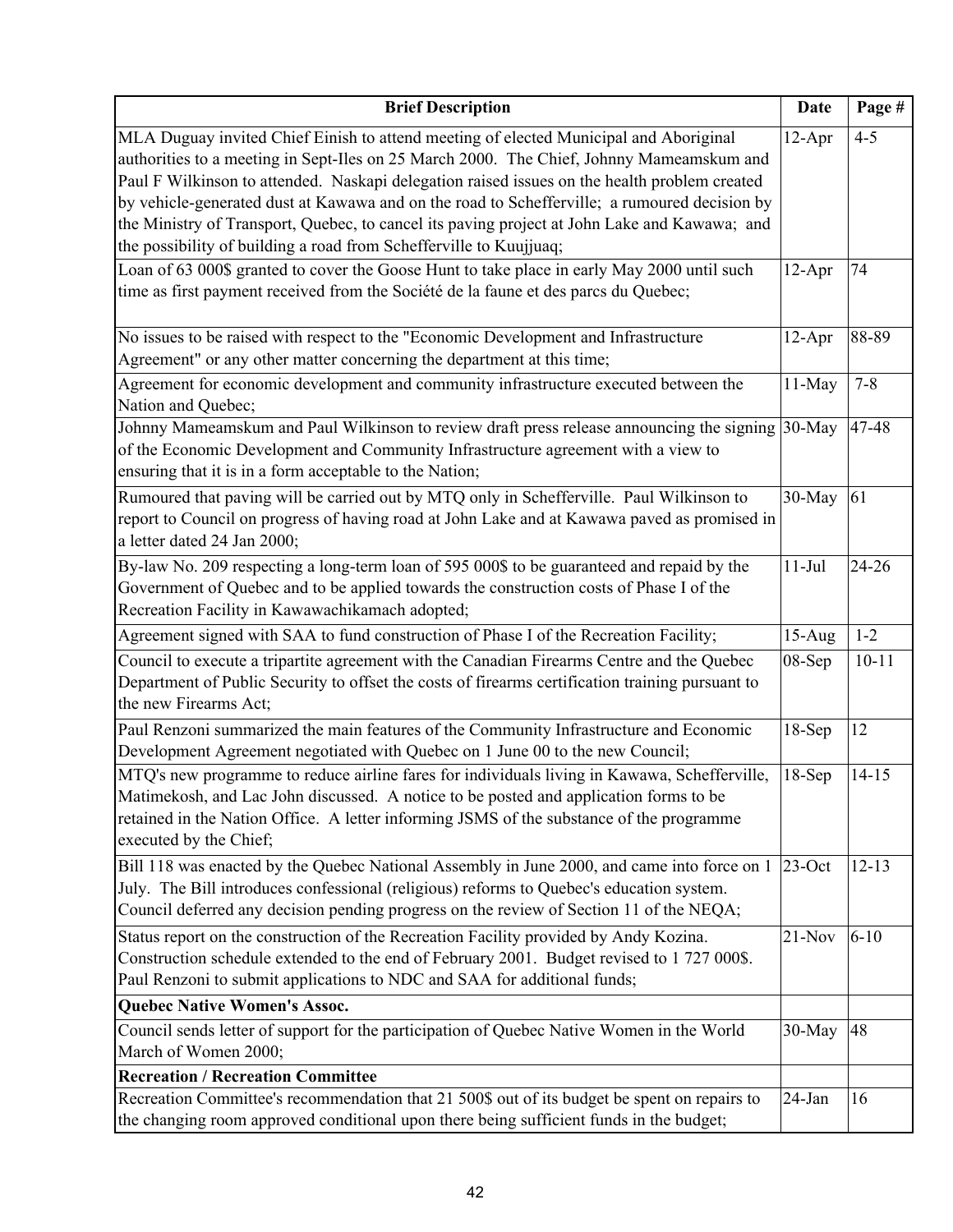| <b>Brief Description</b>                                                                                                                                                                                                                                                                                                                                                                                                                                                                              | <b>Date</b> | Page #         |
|-------------------------------------------------------------------------------------------------------------------------------------------------------------------------------------------------------------------------------------------------------------------------------------------------------------------------------------------------------------------------------------------------------------------------------------------------------------------------------------------------------|-------------|----------------|
| By-law No. 195 Respecting the Naskapi Recreation Committee and Repealing By-law No. 177<br>adopted;                                                                                                                                                                                                                                                                                                                                                                                                   | $12-Apr$    | $12 - 15$      |
| Requests for funding to be considered from Naskapi sports team exclusively, as opposed to<br>requests from individual Naskapis who may play on Montagnais or other non-Naskapi teams;                                                                                                                                                                                                                                                                                                                 | $12-Apr$    | 82-83          |
| Operational Plan approved. Budget is 130 000\$;                                                                                                                                                                                                                                                                                                                                                                                                                                                       | 11-May      | $5-6$          |
| By-law No. 203 Respecting the Naskapi Recreation Committee and Repealing By-law No. 195                                                                                                                                                                                                                                                                                                                                                                                                               | 30-May      | $20 - 23$      |
| adopted                                                                                                                                                                                                                                                                                                                                                                                                                                                                                               |             |                |
| Expenditures to 30 June are 27 662.60\$. Activity report approved. Committee encouraged to                                                                                                                                                                                                                                                                                                                                                                                                            | $18-Jul$    | $12 - 13$      |
| request donations from the Nation's suppliers;                                                                                                                                                                                                                                                                                                                                                                                                                                                        |             |                |
| Council declines offer by Jim Sparks to assist the Recreation Committee on a consulting basis;                                                                                                                                                                                                                                                                                                                                                                                                        | $18-Jul$    | 27-28          |
| Councillor Paul Mokoush allocated portfolio;                                                                                                                                                                                                                                                                                                                                                                                                                                                          | 18-Sep      | 6              |
| Instructed to implement an after-school recreation programme at Kawawa with a view to                                                                                                                                                                                                                                                                                                                                                                                                                 | $18-Sep$    | 51-52          |
| ensuring that young Naskapis have supervised recreational activities available to them.<br>Instructed to target under 18s in activities;                                                                                                                                                                                                                                                                                                                                                              |             |                |
| Mental Health Worker, NNADAP worker, Alcohol worker and the Recreation Director to<br>submit activity reports to Council on a monthly basis;                                                                                                                                                                                                                                                                                                                                                          | $18-Sep$    | 62             |
| Jimmy James meets Council to discuss trail construction. Judas Tooma appointed supervisor,<br>Michael Tooma, George Einish, Patrick Nattawappio and Louis Einish are hired as slashers;                                                                                                                                                                                                                                                                                                               | 31-Oct      | 36             |
| 50% each from General Contingency and the Recreation budget to purchase snow-blower<br>available on sale in Schefferville at a cost of approximately 1 000\$. Committee to contact<br>KESI to ascertain cost and feasibility of installing lights covered with strong grills at the ice<br>rink. Committee to award a contract for 1 000\$ to a Naskapi to maintain the ice rink;                                                                                                                     | $16-Nov$    | $1 - 2$        |
| Jimmy James requests increase in work schedule from 32 to 40 hours per week. Request<br>refused. Revised job description to include clause 'flexible working schedule";                                                                                                                                                                                                                                                                                                                               | $21-Nov$    | 42-43          |
| <b>Recreation Facility</b>                                                                                                                                                                                                                                                                                                                                                                                                                                                                            |             |                |
| NDC's financial contribution discussed. Robin Pratt to enter into discussions with NDC and<br>CIBC to ensure that funding required to start construction is in place by 1 April 2000;                                                                                                                                                                                                                                                                                                                 | 24-Jan      | $10 - 11$      |
| Andy Kozina appointed Project Manager for Phase One;                                                                                                                                                                                                                                                                                                                                                                                                                                                  | $24$ -Jan   | $11 - 12$      |
| Draft agreement, pursuant to which the Nation would be able to access from Native Affairs,                                                                                                                                                                                                                                                                                                                                                                                                            | $21-Feb$    | 74-76          |
| Quebec, up to 1.8\$ million for economic development and community infrastructure projects<br>tabled. Phase I would be eligible for funding under the proposed agreement. Structure of<br>financing discussed;                                                                                                                                                                                                                                                                                        |             |                |
| Class B estimate of 1 421 912\$ approved;                                                                                                                                                                                                                                                                                                                                                                                                                                                             | $12-Apr$    | 37-39          |
| SAA's preliminary reaction to the request for funding for the Recreation Facility encouraging;                                                                                                                                                                                                                                                                                                                                                                                                        | $12-Apr$    | 39             |
| Schedule and organizational chart for the construction of the first phase presented by Andy<br>Kozina, approved;                                                                                                                                                                                                                                                                                                                                                                                      | 11-May      | $6 - 7$        |
| Class B estimate of 1 422 000\$ tabled. NDC in agreement with the estimate. SAA to be<br>approached for additional funding;                                                                                                                                                                                                                                                                                                                                                                           | $30$ -May   | 40             |
| CIBC approves in principle the Nation's requests for loans to finance the construction of the<br>Recreation Facility and the Paving Project. Discussion on how and when electors' approval<br>will be sought. By-laws for the bank loans for the Recreation Facility cannot be adopted by<br>Council until Quebec formally confirms its participation in financing the Recreation Facility;<br>Council informed of labour hired by Rejean Roy for the construction of the Recreation Facility; 14-Jun | 30-May      | $57 - 58$<br>2 |
|                                                                                                                                                                                                                                                                                                                                                                                                                                                                                                       |             |                |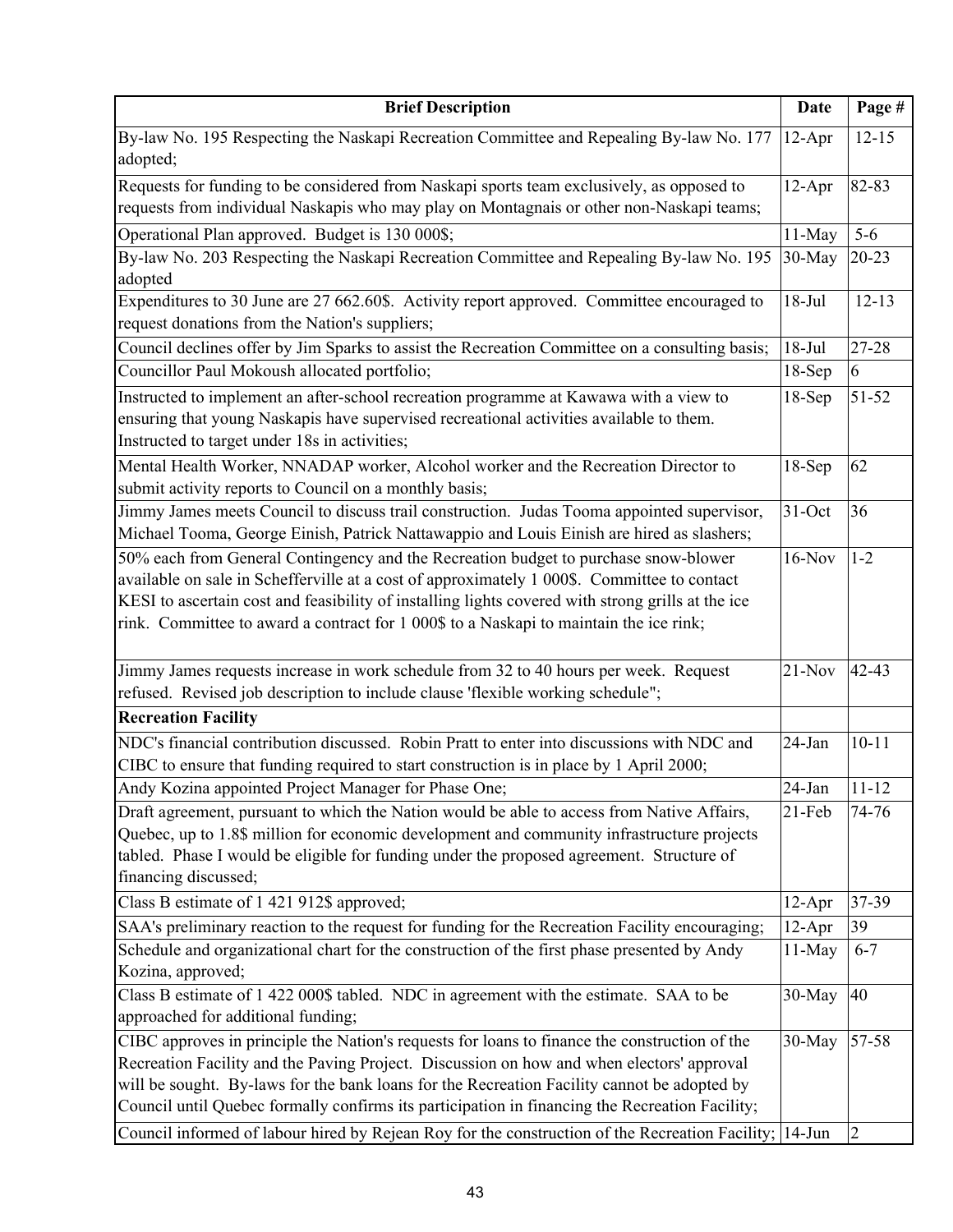| <b>Brief Description</b>                                                                                                                                                                                                                                                                                                                                      | <b>Date</b> | Page #    |
|---------------------------------------------------------------------------------------------------------------------------------------------------------------------------------------------------------------------------------------------------------------------------------------------------------------------------------------------------------------|-------------|-----------|
| By-law No. 208 Respecting a long-term loan of 297 500\$ to be guaranteed by Naskapi<br>Development Corporation and to be applied towards the construction costs of Phase I of the<br>Recreation Facility in Kawawachikamach adopted;                                                                                                                          | $11-Jul$    | 14-23     |
| Electors' meeting called to approve By-Law No. 208 Respecting a long-term loan of 297 500\$<br>to be guaranteed by Naskapi Development Corporation and to be applied towards the<br>construction costs of Phase I of the Recreation Facility in Kawawachikamach on 7, 8, and 9<br>August between 10 a.m. and 8 p.m. each day. No advance or travelling polls; | $11-Jul$    | $23 - 24$ |
| By-law No. 209 respecting a long-term loan of 595 000\$ to be guaranteed and repaid by the<br>Government of Quebec and to be applied towards the construction costs of Phase I of the<br>Recreation Facility in Kawawachikamach adopted;                                                                                                                      | $11-Jul$    | 24-26     |
| Council approved the following proposals: Sachidun - Emergency Spaces - 10 000\$; Sachidun - 18-Jul<br>services of an Advisor - 17 000\$; Recreation Facility - Low-income persons' employment - 113<br>000\$; Recreation Facility - Recreational/educational equipment - 16 000, for a total of 156<br>000\$;                                                |             | $14 - 15$ |
| Status report submitted by Andy Kozina. Revised "For Tender" documents approved. Revised<br>cost increased to 1 531 912\$ from 1 421 912\$. Site sign to be installed;                                                                                                                                                                                        | $18-Jul$    | $22 - 25$ |
| Agreement signed with SAA to fund construction of Phase I;                                                                                                                                                                                                                                                                                                    | $15-Aug$    | $1-2$     |
| Bid from Ventilation Air-Technic Inc. for 136 894\$ accepted; bid from Ferblanterie Cote-Nord 15-Aug<br>rejected. Work to be performed by Naskapis. Bid from Les Entreprises d'Electricité Marc<br>Fontaine Inc. for 84 770\$ accepted;                                                                                                                       |             | $8-9$     |
| Discussion on three new capital loans: one for 595 000\$ for construction of the Recreation<br>Facility; one for 297 500\$ also for the Recreation Facility to be guaranteed by NDC, and the<br>third for 450 000\$ for paving roads in Kawawa. Terms and conditions of loans approved;                                                                       | $18-Sep$    | 2.3       |
| Andy Kozina to stress importance of adhering to CSST regulations during construction;                                                                                                                                                                                                                                                                         | $18-Sep$    | $40 - 41$ |
| Simon Einish meets Council after quitting employment at the Recreation Facility;                                                                                                                                                                                                                                                                              | $18-Sep$    | 52-53     |
| Eric Guay needs to follow two courses to be reinstated as a lifeguard. A decision deferred on<br>whether to pay for his travel costs for the second of those courses;                                                                                                                                                                                         | $23$ -Oct   | 5         |
| Johnny Mameamskum to conduct a search for qualified swimming instructors/lifeguards in the<br>Scheff/Kawawa area. PFWAssoc to research how and at what cost Naskapis could be trained<br>as instructors/lifeguards;                                                                                                                                           | $23$ -Oct   | 5         |
| Approval given for CEDO to allocate: 14 360\$ to offset some of the equipment costs for the<br>Recreation Facility; 9 500\$ to Naskapi Imuun to modify Miteetau 1.0; 4 475\$ to Naskapi<br>Imuun to attend Housing Symposium in Saskatoon from 13-16 Nov;                                                                                                     | $31-Oct$    | $3 - 5$   |
| Job description for Water Quality Technician (in Training) reviewed and approved. To be<br>posted. Bill Jancewicz to supervise the WQT(T);                                                                                                                                                                                                                    | $16-Nov$    | $4 - 5$   |
| Status report provided by Andy Kozina. Construction schedule extended to the end of<br>February 2001. Budget revised to 1 727 000\$. Paul Renzoni to submit applications to NDC<br>and SAA for additional funds;                                                                                                                                              | $21-Nov$    | $6 - 10$  |
| Referenda                                                                                                                                                                                                                                                                                                                                                     |             |           |
| By-laws Nos. 208, 209, 210 were approved at referenda held on 7, 8 and 9 August.<br>Arrangements are being made for drawdowns from the CIBC in accordance with the cash flow<br>needs of the Nation;                                                                                                                                                          | $18-Sep$    | 13        |
| Rent                                                                                                                                                                                                                                                                                                                                                          |             |           |
| Summary of rent collection for period to 31 March 00 tabled;                                                                                                                                                                                                                                                                                                  | $20 - Apr$  | 17        |
| Summary of rent collection for period to 30 April tabled. Total due is 444 818.81\$;                                                                                                                                                                                                                                                                          | 30-May      | 71        |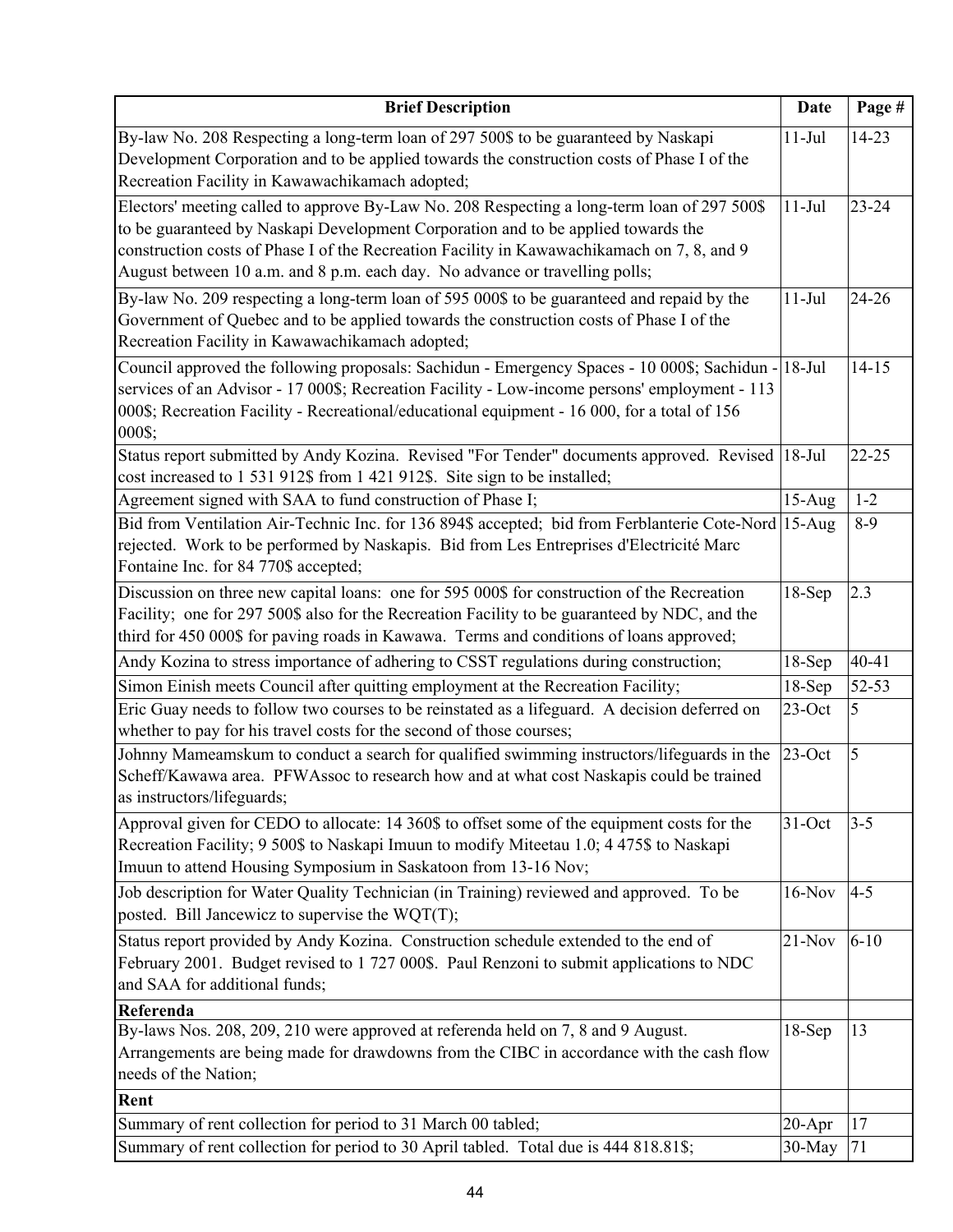| <b>Brief Description</b>                                                                                                                                                                                                                                                                                                                                                                                                                                                                                                                             | <b>Date</b> | Page #    |
|------------------------------------------------------------------------------------------------------------------------------------------------------------------------------------------------------------------------------------------------------------------------------------------------------------------------------------------------------------------------------------------------------------------------------------------------------------------------------------------------------------------------------------------------------|-------------|-----------|
| Summary of rent collection for period to 31 Aug tabled. Total due is 468 964.86\$. Raffle to be 18-Sep<br>held in late November or early Dec for current tenants. Raffle prize fixed at 2 000\$;                                                                                                                                                                                                                                                                                                                                                     |             | $21 - 22$ |
| Samson Einish, Foreman, Phase XV, given rent allowance of 500\$ per month from June to<br>Dec;                                                                                                                                                                                                                                                                                                                                                                                                                                                       | $18-Sep$    | 79-80     |
| <b>Replacement Fund</b>                                                                                                                                                                                                                                                                                                                                                                                                                                                                                                                              |             |           |
| Foundation on the north west corner of House 28 has lifted approximately 2-1/2". Estimated<br>cost to fix is 28 552\$. Hartel to apply to CMHC for use of the Replacement Fund. George<br>Katsimoko allocated Maisonette No. 124 for the duration of the repairs, and he is to pay<br>40\$/week rent for House No. 21, and energy charges for Maisonette No. 124;                                                                                                                                                                                    | $12-Apr$    | $34 - 35$ |
| <b>Residential Sector</b>                                                                                                                                                                                                                                                                                                                                                                                                                                                                                                                            |             |           |
| Y305 site location approved;                                                                                                                                                                                                                                                                                                                                                                                                                                                                                                                         | $18-Jul$    | $17 - 18$ |
| Project Y305. Paul Mokoush's suggestion that Adoshouana undertake the technical and<br>engineering works for Y305 instead of Bruser rejected;                                                                                                                                                                                                                                                                                                                                                                                                        | 18-Sep      | 11        |
| <b>Roads</b>                                                                                                                                                                                                                                                                                                                                                                                                                                                                                                                                         |             |           |
| MLA Duguay invited Chief Einish to attend meeting of elected Municipal and Aboriginal<br>authorities to a meeting in Sept-Iles on 25 March 2000. The Chief, Johnny Mameamskum and<br>Paul F Wilkinson attended. Naskapi delegation raised issues on the health problem created by<br>vehicle-generated dust at Kawawa and on the road to Schefferville; a rumoured decision by the<br>Ministry of Transport, Quebec, to cancel its paving project at John Lake and Kawawa; and the<br>possibility of building a road from Schefferville to Kuujjuaq; | $12-Apr$    | $4 - 5$   |
| Minor repairs will be undertaken on the buckles where they meet the recently paved roads;                                                                                                                                                                                                                                                                                                                                                                                                                                                            | $15-Aug$    | 6         |
| Letter complaining about the failure of MTQ to carry out paving of the road at the entrance of<br>Kawawa sent to M Normand Duguay, MLA, Duplessis;                                                                                                                                                                                                                                                                                                                                                                                                   | $15-Aug$    |           |
| Letter sent to MNA for Duplessis, M Normand Duguay, complaining about the failure of MTQ<br>to respect its commitment to pave a portion of the road at the entrance to Kawawa;                                                                                                                                                                                                                                                                                                                                                                       | 18-Sep      | $4 - 5$   |
| Bruser to estimate the amount of 0-3/4 gravel that may be required to repair and to establish if<br>the provision of gravel is contemplated in the existing funding agreement with the MTQ. If<br>not, Bruser to recommend a course of action;                                                                                                                                                                                                                                                                                                       | $18-Sep$    | 5         |
| DPW directed to spread sand or gravel on road surfaces as soon as possible after every snow<br>storm or ice storm;                                                                                                                                                                                                                                                                                                                                                                                                                                   | $23$ -Oct   | $22 - 23$ |
| <b>Sachidun Childcare Centre</b>                                                                                                                                                                                                                                                                                                                                                                                                                                                                                                                     |             |           |
| Budget of 50 000\$ from Reinvestment Strategies in 1998-1999 to be used to offset the costs of<br>retaining Dixie vanRaalte as an Advisor to Sachidun retroactive to Nov 99;                                                                                                                                                                                                                                                                                                                                                                         | $21$ -Feb   | 72-74     |
| Hartel directed to include permanent, full-time employees of Sachidun in the Cree-Naskapi<br>Pension Plan and the Group Health Insurance Plan operated by the Nation;                                                                                                                                                                                                                                                                                                                                                                                | $30-May$    | 43-44     |
| Budget to offset salaries of professional staff and their professional development activities<br>estimated to be 77 000\$;                                                                                                                                                                                                                                                                                                                                                                                                                           | $11-Jul$    | 10        |
| Council approved the following proposals: Sachidun - Emergency Spaces - 10 000\$; Sachidun - 18-Jul<br>services of an Advisor - 17 000\$; Recreation Facility - Low-income persons' employment - 113<br>000\$; Recreation Facility - Recreational/educational equipment - 16 000, for a total of 156<br>000\$;                                                                                                                                                                                                                                       |             | $14 - 15$ |
| Martha Mary Shecanapish appointed as Council's rep on the Personnel Committee;                                                                                                                                                                                                                                                                                                                                                                                                                                                                       | 08-Sep      | 13        |
| Dispensary approached to consider organizing First Aid/CPR training to residents on a regular<br>basis as having such training is a prerequisite to employment at Sachidun;                                                                                                                                                                                                                                                                                                                                                                          | $18-Sep$    | 83-84     |
| <b>Sandy, Michael</b>                                                                                                                                                                                                                                                                                                                                                                                                                                                                                                                                |             |           |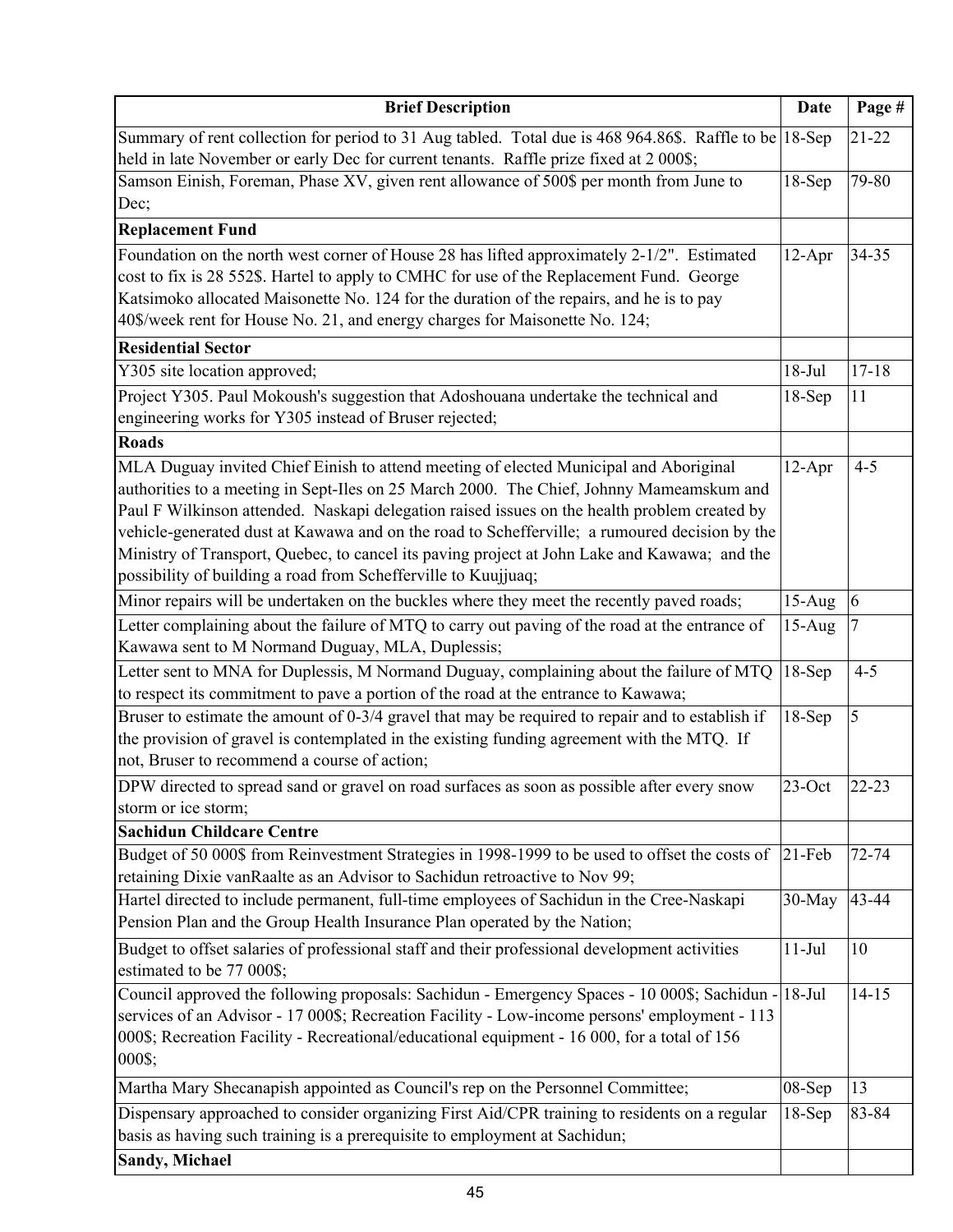| <b>Brief Description</b>                                                                                                                                                                                                                                                                                                                                                                                                                                                                                                                                                                                                                                                                                                                                                                                                        | <b>Date</b> | Page #          |
|---------------------------------------------------------------------------------------------------------------------------------------------------------------------------------------------------------------------------------------------------------------------------------------------------------------------------------------------------------------------------------------------------------------------------------------------------------------------------------------------------------------------------------------------------------------------------------------------------------------------------------------------------------------------------------------------------------------------------------------------------------------------------------------------------------------------------------|-------------|-----------------|
| Performance discussed by Council. Decision deferred to 10 April meeting;                                                                                                                                                                                                                                                                                                                                                                                                                                                                                                                                                                                                                                                                                                                                                        | $21$ -Feb   | 52-53           |
| Meets Council. Paul Renzoni to establish conditions under which wood stoves can be installed<br>in the porches of the Nation's apartments;                                                                                                                                                                                                                                                                                                                                                                                                                                                                                                                                                                                                                                                                                      | $21-Feb$    | 85-87           |
| Mike Sandy's request that 337.71\$, being the cost of material for repairs to Apt. 103, refused as<br>permission not requested by Council prior to renovations being executed;                                                                                                                                                                                                                                                                                                                                                                                                                                                                                                                                                                                                                                                  | $20-Apr$    | 19-20           |
| <b>Schefferville Dump</b>                                                                                                                                                                                                                                                                                                                                                                                                                                                                                                                                                                                                                                                                                                                                                                                                       |             |                 |
| D-G to execute an attestation that population in Kawawa in 1999 was 839 for the purposes of<br>calculating the Nation's share of the cost of operating the dump;                                                                                                                                                                                                                                                                                                                                                                                                                                                                                                                                                                                                                                                                | 24-Jan      | $5 - 6$         |
| <b>Schefferville Houses</b>                                                                                                                                                                                                                                                                                                                                                                                                                                                                                                                                                                                                                                                                                                                                                                                                     |             |                 |
| Council of the Village approves the allocation of No. 157 A P Low to Edward Mameanskum at 31-Oct<br>a weekly rental of 40.00\$ once Louise (M) Mameamskum vacates;                                                                                                                                                                                                                                                                                                                                                                                                                                                                                                                                                                                                                                                              |             | 29              |
| Requests received from Naomi Einish and Mary Jane Pien for 157 AP Low. Housing Officer<br>to inform them that house was allocated to Edward Mameanskum on 24 Oct, but that their<br>names will be added to the list of requests for Nation housing;                                                                                                                                                                                                                                                                                                                                                                                                                                                                                                                                                                             | $31-Oct$    | 29-30           |
| Bruser to inspect José Diaz's house at 112 Laurentide with a view to recommending to Council<br>whether it should consider purchasing it at the offered price of 10 000\$;                                                                                                                                                                                                                                                                                                                                                                                                                                                                                                                                                                                                                                                      | $21-Nov$    | 18              |
| <b>Sewage</b>                                                                                                                                                                                                                                                                                                                                                                                                                                                                                                                                                                                                                                                                                                                                                                                                                   |             |                 |
| Bruser mandated to prepare a cost estimate for the repairs to the sewer lines to the Nation<br>Office and to NDC's office;                                                                                                                                                                                                                                                                                                                                                                                                                                                                                                                                                                                                                                                                                                      | 30-May      | $\vert 6 \vert$ |
| Budget of 5 000\$ approved for repairs to the sewage lines leading to the Nation Office and<br>Radio Naskapi;                                                                                                                                                                                                                                                                                                                                                                                                                                                                                                                                                                                                                                                                                                                   | $18-Jul$    | $26 - 27$       |
| <b>Small-Engine Repair Shop</b>                                                                                                                                                                                                                                                                                                                                                                                                                                                                                                                                                                                                                                                                                                                                                                                                 |             |                 |
| CEDO's recommendation that it grant 300\$ towards the cost of finalizing the blueprints for<br>Richard Sandy's shop approved;                                                                                                                                                                                                                                                                                                                                                                                                                                                                                                                                                                                                                                                                                                   | $23$ -Oct   | $17 - 18$       |
| <b>Social Assistance Programme ("SAP")</b>                                                                                                                                                                                                                                                                                                                                                                                                                                                                                                                                                                                                                                                                                                                                                                                      |             |                 |
| Meeting with DIAND scheduled for Kawawa in mid-Dec 1999 cancelled. Reconvened for 21<br>Jan. Options to overhaul the programme discussed, decisions deferred to next meeting;                                                                                                                                                                                                                                                                                                                                                                                                                                                                                                                                                                                                                                                   | 24-Jan      | $13 - 14$       |
| Revised proposal to provide computer training to 20 SAP recipients for 59 620\$ approved;                                                                                                                                                                                                                                                                                                                                                                                                                                                                                                                                                                                                                                                                                                                                       | 24-Jan      | $20 - 21$       |
| Paul Renzoni reports on meeting with DIAND on 21 Jan. It was decided that the Administrator 21-Feb<br>bring her files up-to-date by 31 May; that Paul Renzoni oversee her performance; that the<br>Administrator post on the door of her office a list of documentation that is required to be<br>submitted in support of an application for the SAP; that Council individually and collectively<br>not put pressure on the Administrator to issue SAP cheques to persons not entitled to receive<br>benefits; that the Chief inform the population of the preceding on Radio Naskapi; that Paul<br>Renzoni identify an organization capable of assessing DIAND's SAP software; that Hartel<br>meet with DIAND to negotiate a repayment schedule for 146 241\$ allegedly made by the<br>Administrator to ineligible recipients; |             | $46 - 52$       |
| Serge Demers, DIAND, to review filing system and administration of the Programme. Due to<br>inclement weather, he was unable to travel to Kawawa in the week of 10 April;                                                                                                                                                                                                                                                                                                                                                                                                                                                                                                                                                                                                                                                       | $12-Apr$    | 44-45           |
| Overpayment reported by DIAND to be 146 241\$. Serge Demers, DIAND, and his colleague<br>will re-schedule their visit to Kawawa to coincide with next Council Meeting. Repayment<br>schedule will be discussed;                                                                                                                                                                                                                                                                                                                                                                                                                                                                                                                                                                                                                 | $12-Apr$    | 86-87           |
| Decision to approve Elizabeth Mameamskum's request for a leave of absence from August<br>2000 to June 2001 deferred until after meeting DIAND's reps for SAP;                                                                                                                                                                                                                                                                                                                                                                                                                                                                                                                                                                                                                                                                   | $11-Jul$    | $\overline{4}$  |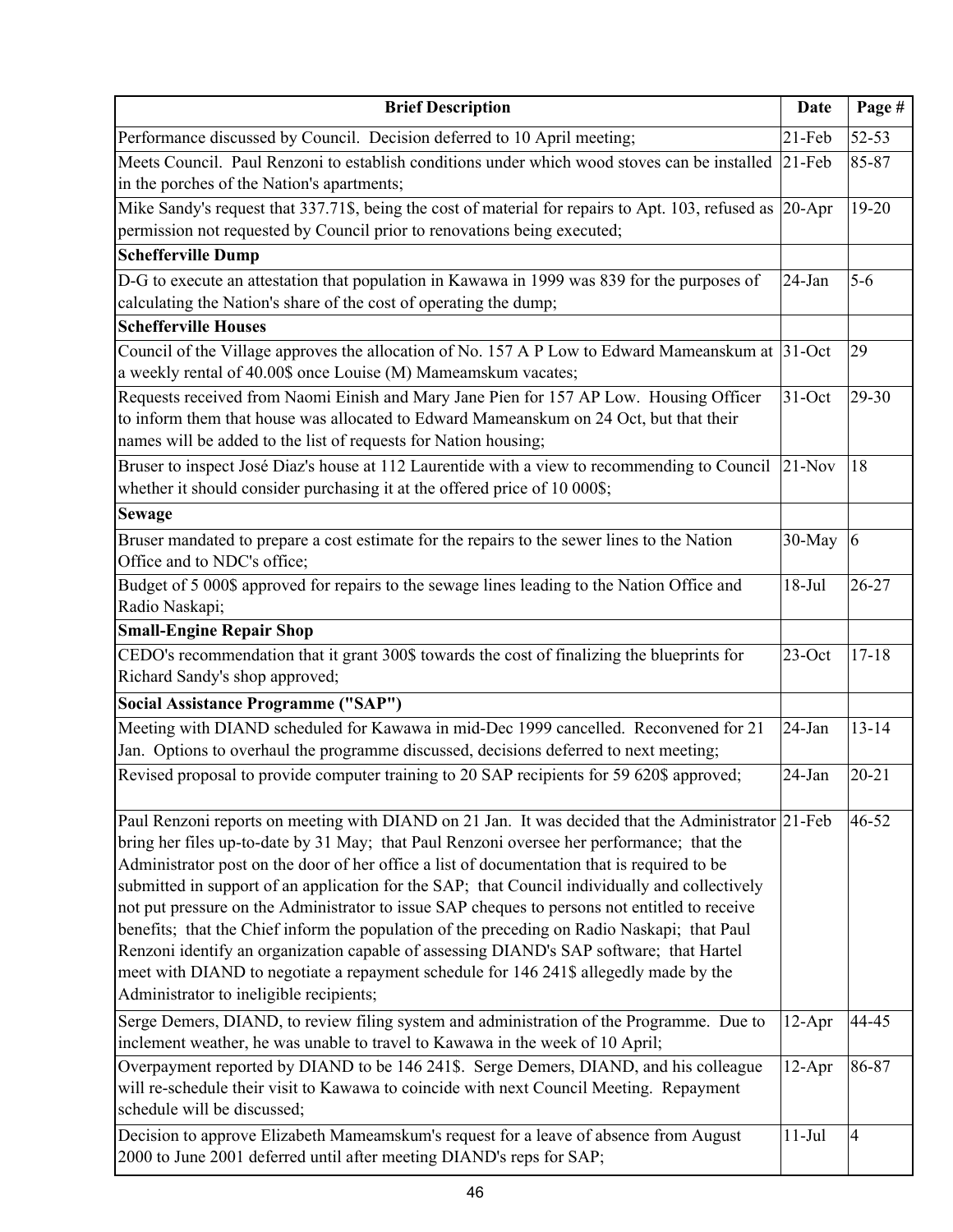| <b>Brief Description</b>                                                                                                                                                                                                                                                                                                                                                                                                                                                                                                                                                                            | <b>Date</b> | Page #    |
|-----------------------------------------------------------------------------------------------------------------------------------------------------------------------------------------------------------------------------------------------------------------------------------------------------------------------------------------------------------------------------------------------------------------------------------------------------------------------------------------------------------------------------------------------------------------------------------------------------|-------------|-----------|
| DIAND reps meet Council. They offer to train two Naskapis in mid- or late-Aug 2000 to<br>administer the SAP, and are willing to determine if the computer software system can be<br>modified to include mandatory fields that have to be completed prior to issuing a cheque.<br>Council approves Elizabeth Mameamskum's request for leave of absence;                                                                                                                                                                                                                                              | $11-Jul$    | $4 - 5$   |
| DIAND SAP reps meet Council. Amount owing to DIAND amended from 146 241\$ to 121<br>241\$, confirmation of which to be transmitted to Council by DIAND. DIAND met 32 SAP<br>recipients on 11 July, all of whom complained that they do not receive adequate explanations<br>about deductions. DIAND committed to train two Naskapis in the administration of the SAP;<br>to hire a special advisor on a temporary basis to assist in revisions of all active files; to provide<br>follow-up support to the SAP Administrator; and to assist in the implementation of its SAP<br>software programme; | $18-Jul$    | 28-29     |
| David Einish hired as Replacement SAP Administrator, conditional upon confirmation that<br>court order prohibiting him to enter Kawawa expired on 8 Sept. Anne Mokoush-Einish to<br>undertake training with Replacement with DIAND;                                                                                                                                                                                                                                                                                                                                                                 | 08-Sep      | $9-10$    |
| David Einish's trial postponed to Nov 2000 and, pending trail, court lifted the order prohibiting<br>him from residing in Kawawa. Johnny Mameamskum to oversee the hiring of David Einish in<br>accordance with the job description for the SAP Administrator (Replacement);                                                                                                                                                                                                                                                                                                                        | $18-Sep$    | 18-19     |
| DIAND's Dino Piccinin worked with David Einish and Anne Mokoush-Einish during the week<br>of 16 Oct. David Einish reported to Council that he reduced the number of active files from 70<br>to 35. He is verifying if 56\$ was deducted from cheques, and if so, why. David Einish was<br>mandated to announce over Radio Naskapi a Public Notice informing the community of the<br>second phase of the evaluation of files of the SAP;                                                                                                                                                             | $23$ -Oct   | $14 - 15$ |
| Report for six months to 30 Sept. tabled.                                                                                                                                                                                                                                                                                                                                                                                                                                                                                                                                                           | $21-Nov$    | 35        |
| <b>Solvent Abuse</b>                                                                                                                                                                                                                                                                                                                                                                                                                                                                                                                                                                                |             |           |
| Proposals to renew Contribution Agreement for the NNADAP and Solvent Abuse Programme<br>for 2000-2001 submitted by Balgovind Pande and Marie-Ange Brisson approved;                                                                                                                                                                                                                                                                                                                                                                                                                                 | 08-Feb      | 17        |
| Chief authorized to execute the amended Stacked Contribution Agreement for the Mental<br>Health Programme (46 515.44\$); Brighter Futures (61 424.66\$); Pre-Natal Nutrition (6<br>357.40\$); NNADAP (48 410\$); and Solvent Abuse (8 249.00\$);                                                                                                                                                                                                                                                                                                                                                    | $14-Jun$    | $3 - 4$   |
| <b>Sparkes</b> , James                                                                                                                                                                                                                                                                                                                                                                                                                                                                                                                                                                              |             |           |
| Council declines offer of service to assist the Recreation Committee on a consulting basis;<br><b>Swappie, David</b>                                                                                                                                                                                                                                                                                                                                                                                                                                                                                | $18-Jul$    | 27-28     |
| David and Susan were allocated a maisonette on 22 Nov 99. Resolution 00-May30-41 rescinds<br>earlier resolution.                                                                                                                                                                                                                                                                                                                                                                                                                                                                                    | $30-May$    | 72        |
| <b>Tae Kwon Do</b><br>Daniel Bérubé's request for 800\$ to attend Canadian Championship in Regina between 19-22                                                                                                                                                                                                                                                                                                                                                                                                                                                                                     | $11-May$    | 3         |
| May, granted;                                                                                                                                                                                                                                                                                                                                                                                                                                                                                                                                                                                       |             |           |
| <b>Telecommunications</b>                                                                                                                                                                                                                                                                                                                                                                                                                                                                                                                                                                           |             |           |
| New telephone approved by Resolution No. 98-Dec01-07 to be installed by Hartel for 10 April<br>2000 Council meeting to facilitate conference calls;                                                                                                                                                                                                                                                                                                                                                                                                                                                 | 08-Feb      | 14        |
| CAP Agreement with Industry Canada allowed to lapse on 31 March 2000;                                                                                                                                                                                                                                                                                                                                                                                                                                                                                                                               | 08-Feb      | $21-23$   |
| Offer submitted to Microcell on behalf of the Nation to use Kawawa as a pilot test site for<br>implementing wireless internet;                                                                                                                                                                                                                                                                                                                                                                                                                                                                      | $12-Apr$    | 56-57     |
| Johnny Mameamskum to provide Balgovind Pande with list of Office Employees who require e 18-Jul<br>mail boxes;                                                                                                                                                                                                                                                                                                                                                                                                                                                                                      |             | $32 - 33$ |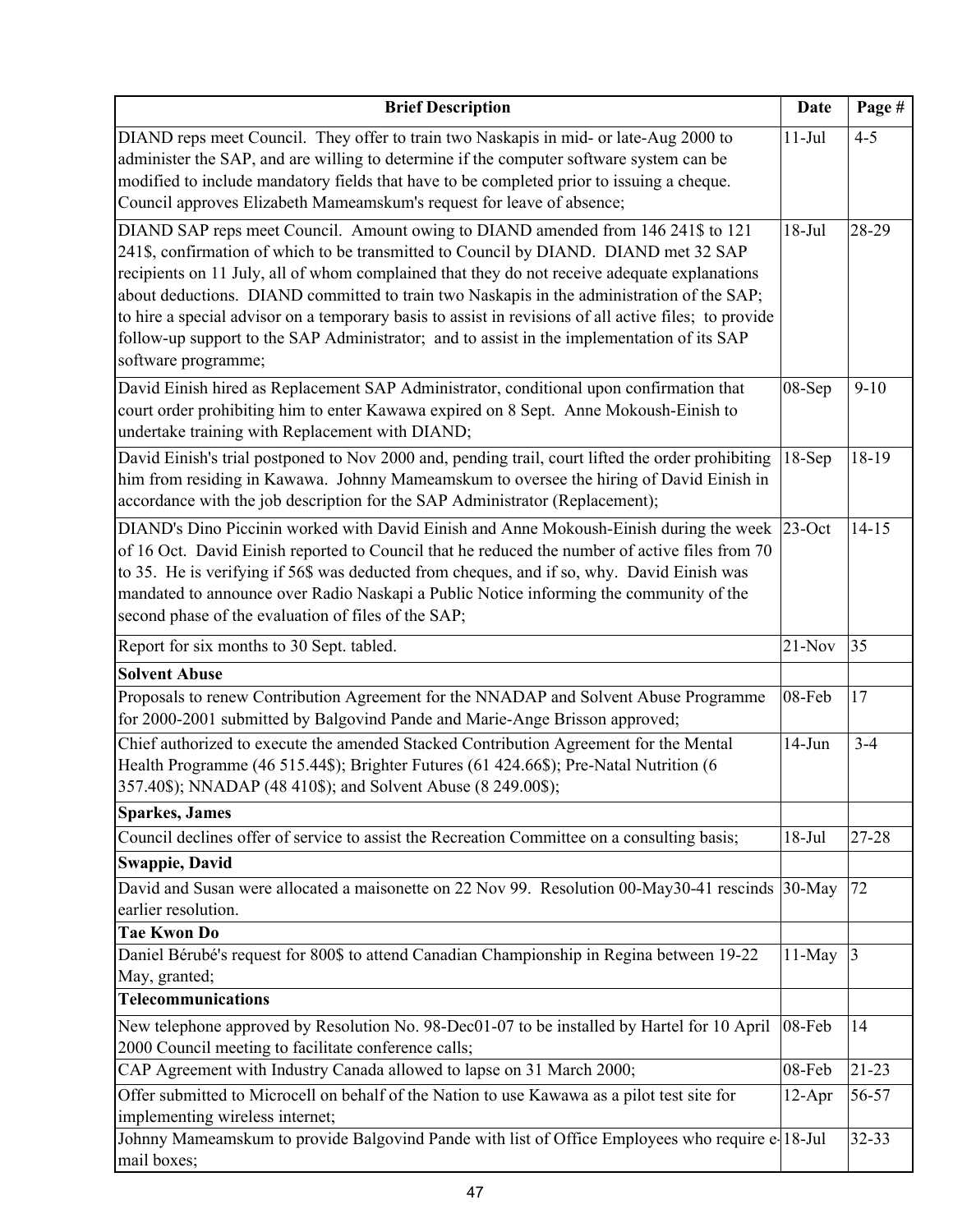| <b>Brief Description</b>                                                                                                       | Date      | Page #         |
|--------------------------------------------------------------------------------------------------------------------------------|-----------|----------------|
| NetConnect package from AT&T Canada to be purchased the cost not to exceed 70\$/month.                                         | $18-Sep$  | $15 - 18$      |
| Organizations to be charged for use of Internet and E-mail service;                                                            |           |                |
| Balgovind Pande and Willie Mameanskum to attend meeting organized by DIAND regarding                                           | $18-Sep$  | 58-59          |
| the telecommunications infrastructure in First Nations;                                                                        |           |                |
| Johnny Mameamskum to purchase a cellular telephone to be used by Chief and Council when                                        | $18-Sep$  | 66             |
| travelling outside Kawawa on the Nation's business;                                                                            |           |                |
| Feds initiative to spend over one billion dollars for extra-fast internet access by 2004 discussed.                            | $31-Oct$  | $7 - 8$        |
| Brief to be presented to Task Force;                                                                                           |           |                |
| <b>Translation Services</b>                                                                                                    |           |                |
| 7th Annual Stabilizing Indigenous Languages Conference scheduled for 11-14 May in Toronto<br>to be attended by George Guanish; | 08-Feb    | $5-6$          |
| "Stabilizing Indigenous Languages Conference" held in Toronto from 11-14 May attended by                                       | 30-May    | 44-46          |
| Bill Jancewicz, Dr Marguerite MacKenzie, George Guanish and Silas Nabinacaboo. Paul                                            |           |                |
| Renzoni and Balgovind Pande to determine whether funding for a translation training                                            |           |                |
| programme can be accessed from DIAND;                                                                                          |           |                |
| NLMB meeting held on 13 June. Seven requests received for training. The following                                              | $14-Jun$  | $5 - 6$        |
| approved: loader operator training for Michael Pien; lineman training for KESI; mother tongue                                  |           |                |
| translation training for six Naskapis;                                                                                         |           |                |
| Chief reported on changed dates of training programme for the Nation's translators in Cataline,                                | $18-Sep$  | 85             |
| Arizona from Nov 8 to 20 Oct;                                                                                                  |           |                |
| <b>Travel</b>                                                                                                                  |           |                |
| Passengers will be interviewed by reps of Transport Canada concerning the services provided                                    | $18-Jul$  | 9              |
| on the Schefferville/Sept Isles run;                                                                                           |           |                |
| MTQ's new programme to reduce airline fares for individuals living in Kawawa, Schefferville,                                   | $18-Sep$  | $14 - 15$      |
| Matimekosh, and Lac John discussed. A notice to be posted and application forms to be                                          |           |                |
| retained in the Nation Office. A letter informing JSMS of the substance of the programme                                       |           |                |
| executed by the Chief;                                                                                                         |           |                |
| <b>User Charges</b>                                                                                                            |           |                |
| By-law No. 192 Respecting the Annual User Charge Rate for the Fiscal Year 2000-2001                                            | $12-Apr$  | $\overline{4}$ |
| adopted. Charge is 8.84\$ per square foot of serviced premises;                                                                |           |                |
| <b>Wastewater Treatment Facility</b>                                                                                           |           |                |
| Nation withholding 40 000\$ from contractor until the problems with the aerators are fully and                                 | $12-Apr$  | 3              |
| permanently corrected;                                                                                                         |           |                |
| Water                                                                                                                          |           |                |
| Sediment being removed from reservoir to rectify the discolouration of water;                                                  | $18-Sep$  | 46             |
| DIAND's programme Environmental Capacity Development Initiative explained. Application                                         | $23$ -Oct | 18-19          |
| entitled Drinking Water Standards at Kawawachikamach submitted. PFWAssoc to submit                                             |           |                |
| terms of reference for ECDI to NDC and JSMS requesting that project proposals and budgets                                      |           |                |
| be submitted to the Nation no later than 15 Jan 02;                                                                            |           |                |
| Council expresses concern about the quality of the drinking water, noting that it has a brownish                               | $23$ -Oct | 22             |
| colour, attributable to rust in the pipes. Council assured that samples of drinking water are                                  |           |                |
| tested regularly;                                                                                                              |           |                |
| Bruser to prepare estimate for equipment/infrastructure that would reduce the levels of                                        | $21-Nov$  | $23 - 24$      |
| manganese in the drinking water in Kawawa;                                                                                     |           |                |
| Cleaning the water line is Y203 and will be undertaken in 2001-2;                                                              | $21-Nov$  | 24             |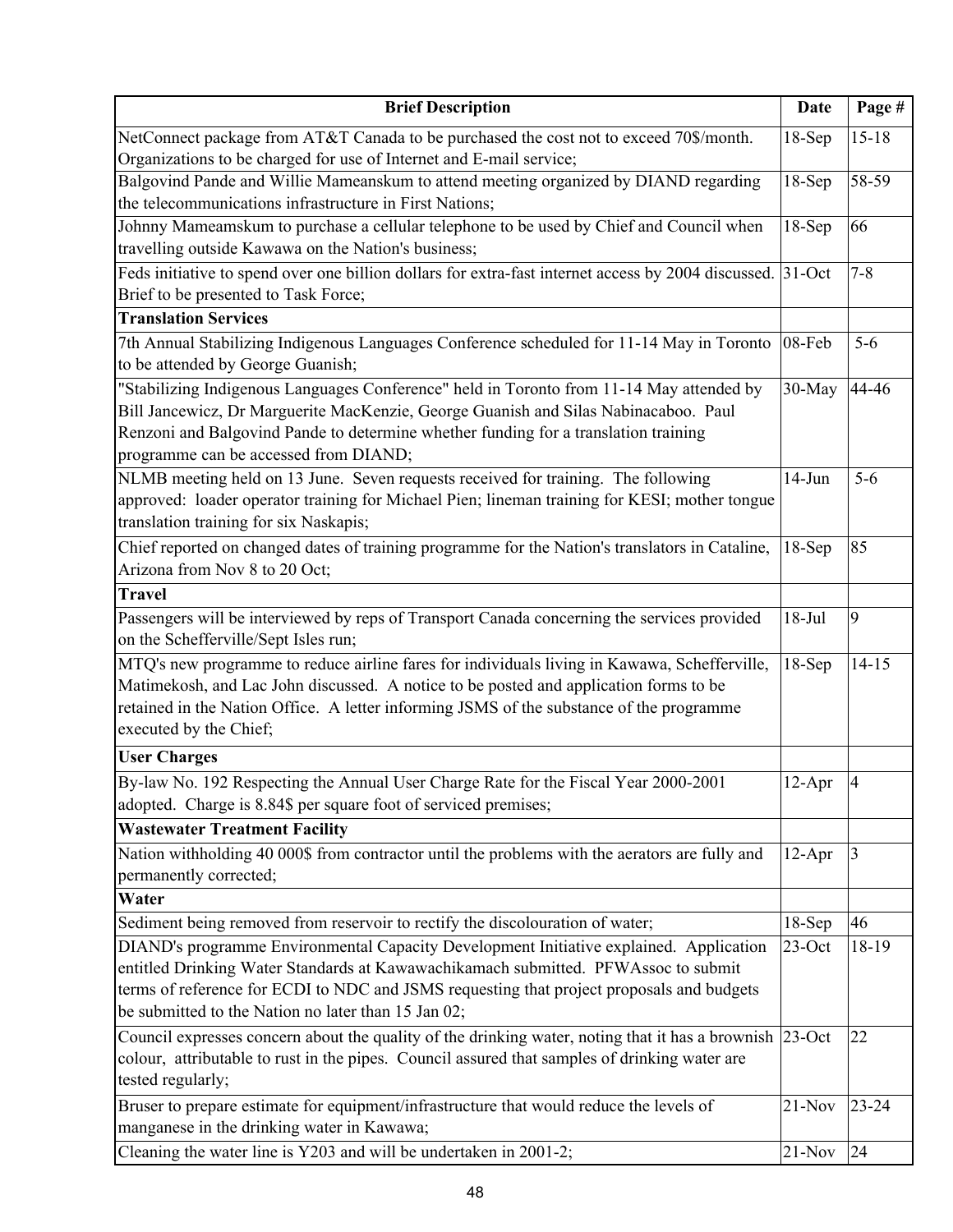| <b>Brief Description</b>                                                                                                                                                   | <b>Date</b> | Page #    |
|----------------------------------------------------------------------------------------------------------------------------------------------------------------------------|-------------|-----------|
| DiPW to ensure that the road leading to the spring-water hole near Lac John is cleared of snow                                                                             | $21-Nov$    | 44-45     |
| on a regular basis;                                                                                                                                                        |             |           |
| Paul Mokoush recommends that the tasks of Jacob Mameanskum be evaluated to determine if                                                                                    | $21-Nov$    | 46        |
| the position should be full- or part-time. Bruser to make its recommendation to Council;                                                                                   |             |           |
| <b>Water Pumping Station</b>                                                                                                                                               |             |           |
| Project Y202 to be carried out over two fiscal years. Bruser to prepare and issue calls for bids                                                                           | $12-Apr$    | 66        |
| for (a) the installation of automatic fire extinguishing system, and (b) fencing and exterior                                                                              |             |           |
| lighting;                                                                                                                                                                  |             |           |
| <b>Web Page</b>                                                                                                                                                            |             |           |
| Dr Donald Chan mandated to create internet web pages for the Nation during computer training                                                                               | $12-Apr$    | 58        |
| for SAP recipients;                                                                                                                                                        |             |           |
| Wells                                                                                                                                                                      |             |           |
| Project Y211: Bruser to prepare Class A estimate for the new residential sector, and undertake                                                                             | $12-Apr$    | 67-68     |
| the topographic survey, prepare drawings and specifications, for commencing the work in                                                                                    |             |           |
| Spring, 2001. Bruser to monitor the production of granular material;                                                                                                       |             |           |
| Class "A" estimate for Y211 for the purchase and installation of a portable pumping kit, and the 11-Jul                                                                    |             | $7 - 9$   |
| construction of two new wells for 123 208\$ approved;                                                                                                                      |             |           |
| Sediment being removed from reservoir to rectify the discolouration of water;                                                                                              | $18-Sep$    | 46        |
| Women                                                                                                                                                                      |             |           |
| Council sends letter of support for the participation of Quebec Native Women in the World                                                                                  | 30-May      | 48        |
| March of Women 2000;                                                                                                                                                       |             |           |
| Quebec Native Women's Assoc. and the Kawawa Chapter of the QNWA meet Council. The                                                                                          | $29$ -Jun   | $1 - 3$   |
| latter to submit an application for funds to train and employ women;                                                                                                       |             |           |
| Councillor Martha Mary Shecanapish allocated portfolio;                                                                                                                    | $18-Sep$    | 6         |
| <b>WMC Exploration</b>                                                                                                                                                     |             |           |
| Meeting with WMC held on 28 Sept. WMC explains current exploration activities, some of                                                                                     | $23$ -Oct   | $19 - 20$ |
| which extend into the Area of Primary Interest for the Naskapis. Exploratory drilling may                                                                                  |             |           |
| begin as early as Spring, 2001;                                                                                                                                            |             |           |
| <b>Wood Stoves</b>                                                                                                                                                         |             |           |
| Bruser provided Council with information on the standards for the installation of wood stoves.                                                                             | $21-Feb$    | 85        |
| Paul Renzoni to establish conditions under which wood stoves can be installed in the porches                                                                               |             |           |
| of the Nation's apartments;                                                                                                                                                |             |           |
| Simon Einish complained that the work done on the chimney of his house had created problems 23-Oct                                                                         |             | 11        |
| with the ventilation in the basement. DPW to evaluate problem in House 44 and report to<br>Council;                                                                        |             |           |
|                                                                                                                                                                            |             |           |
| Approval given for: 5 634\$ from Youth Work Experience for two chimney sweeps for six<br>weeks for six weeks; 9 940\$ from Off-Reserve CRF and 8 008\$ from CR for Abraham | $21-Nov$    | 32-34     |
| Chemaganish for electrician training for 56 weeks;                                                                                                                         |             |           |
| Youth                                                                                                                                                                      |             |           |
| Donation of 200\$ approved for Youth Focus Canada to offset the costs to prepare "Missing                                                                                  | 21-Feb      | 76        |
| Children Crime Prevention Handbook."                                                                                                                                       |             |           |
| A minimum of 12 students to be hired under Summer Career Placement;                                                                                                        | 08-Feb      | 18-19     |
| Requests for funding to be considered by the Recreation Committee from Naskapi sports team                                                                                 | $12-Apr$    | 82-83     |
| exclusively, as opposed to requests from individual Naskapis who may play on Montagnais or                                                                                 |             |           |
| other non-Naskapi teams;                                                                                                                                                   |             |           |